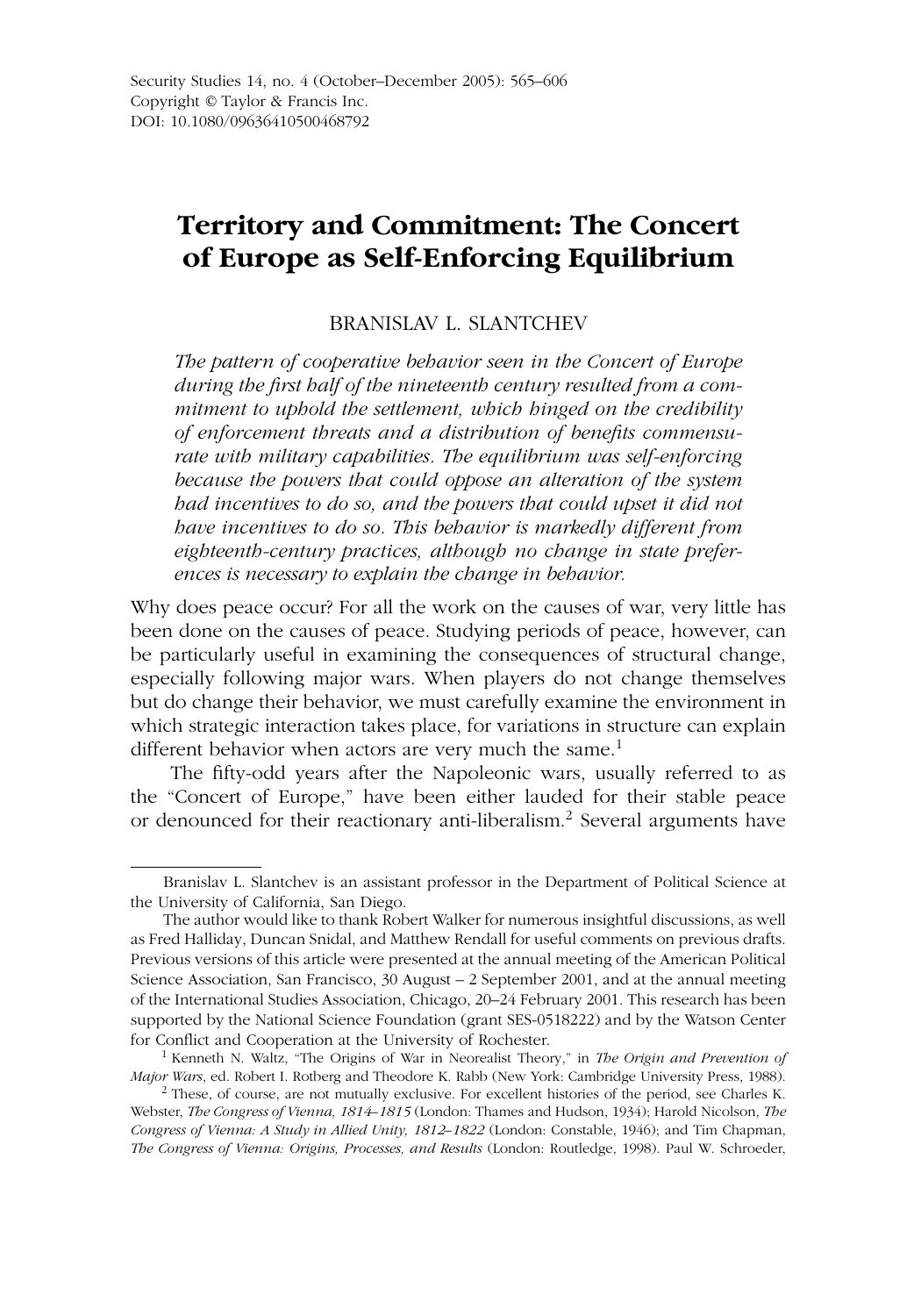been advanced to explain their stability: balance of power, fear of provoking revolution and self-conscious management, assimilation, change in preferences, and general system legitimacy. This article provides an alternative explanation (narrow self-interest) of why the great powers were able to reach a mutually acceptable territorial distribution and how that arrangement sustained their cooperative behavior for almost half a century.

The Concert worked without an overarching principle, a formal organization to resolve disputes, or a system of collective security to enforce its rules. The Vienna territorial settlement structured incentives in such a way as to make enforcement endogenous—it generated credible commitments to uphold it because it delineated spheres of influence such that any significant changes would impinge directly on the interests of enough powers to allow them to counter any such revisionism. This interpretation points to the credibility of the enforcement threats as the essential feature of the Concert, and the potentially fatal consequences of their loss. As such, it is a significant departure from traditional accounts of the Concert that identify nationalism and liberalism as the reasons for its destruction.

This article focuses on the territorial distribution, the incentives it generated, and the resulting patterns of behavior. To explain the workings of the Concert, I first characterize the problems of credible commitments and endogenous enforcement that the designers sought to solve. To compare the new arrangement with its eighteenth-century analogue, I outline the basic features of the Utrecht system and show how it failed to generate such commitment, which resulted in almost constant warfare. I then show how, given the opportunity, means, motives, and capability, the great powers bargained to achieve a territorial distribution that altered the incentives of the member states in a manner desired by the victorious allies. These changes reflected an explicit attempt to deter revanchist attempts by the defeated French, discourage possible revisionist tendencies, invest others with interest in cooperation, and make credible the commitment to uphold the system.

As evidence of this thesis, I study the territorial arrangements and the pattern of interlocking interests associated with them. In the eighteenth century, conflict over territory was the principal source of war. In the first half of the nineteenth century, territory ceased to be a significant source of friction, and war between the great powers did not occur. Since it is unlikely that the character of states had changed, this sharp change in their behavior had to reflect their strategic interaction in the new context, in which threats to enforce the settlement were perceived as credible. The evidence shows how these expectations were borne out when some states attempted to depart from the cooperative equilibrium. The evidence also shows that the system

<sup>&</sup>quot;The 19th-Century International System: Changes in the Structure," *World Politics* 39 (October 1986): 1– 26, summarizes why the first half of the nineteenth century must rightfully be regarded as profoundly different in the scope of what the great powers managed to achieve compared to the eighteenth century.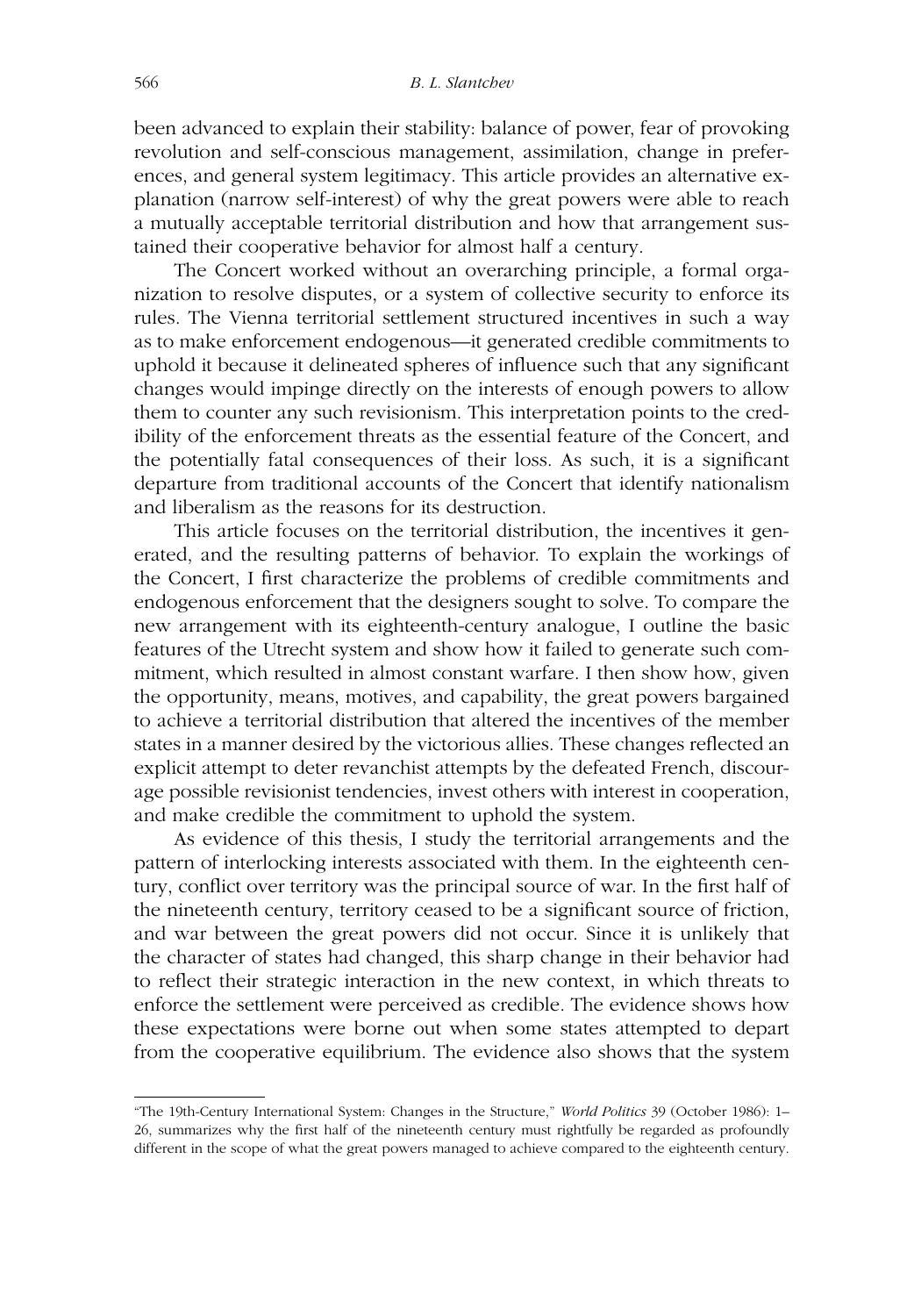was capable of absorbing changes in the territorial distribution as long as these changes did not alter the basic set of incentives. Peace and stability could arise only if the incentives to challenge them were sufficiently altered.

#### THE ARGUMENT

This section presents the argument, identifies implications for observable behavior that would constitute evidence in its support, and enumerates several types of events that could potentially falsify the explanation offered. First, I need to define to concept of "self-enforcing equilibrium" as used in this article. An equilibrium comprises a set of strategies and beliefs in which each actor's behavior is conditioned on expectations about how other actors will react to its actions, and in which beliefs are derived from past behavior of other actors. Actions and expectations must be consistent with utility maximization—that is, they must be rational. In equilibrium, no actor has a unilateral incentive to change its behavior or revise its beliefs. An equilibrium is self-enforcing if the enforcement of its rules is endogenous. In other words, the rules themselves are not taken for granted but arise out of the self-interested behavior of the actors. Such an equilibrium may be, but does not have to be, implemented by a formal organization (indeed, as we shall see, the Concert did not depend on such an organization despite the initial periodic meetings of the great powers). $3$ 

The concept of anarchy in the international realm subsumes two logically distinct features of that system: the use of coercive power by states to obtain their objectives, and states' inability to commit credibly to particular agreements even after such agreements are reached by bargaining.<sup>4</sup> To simplify matters considerably, long peace and stability require that states forgo the use of force as a means of resolving their disputes and refrain from exploiting the weakness of other states. To this end, states must be able to commit credibly to uphold the distribution of benefits generated by the configuration of the system. Although such commitment may permit small changes in the structure as long as these changes do not threaten the position of the individual members, it is essentially conservative in that it explicitly seeks to protect these positions. Any explanation under conditions of anarchy must

<sup>3</sup> Andrew Schotter, *The Economic Theory of Social Institutions* (Cambridge: Cambridge University Press, 1981); and Randall L. Calvert, "Rational Actors, Equilibrium, and Social Institutions," manuscript (University of Rochester, 1998), elaborate on the idea of self-enforcing equilibrium and actually define institutions with these special types of equilibria. In order to avoid confusion, I will eschew the term "institution" for the clunkier, but more expressive, "self-enforcing equilibrium."

<sup>4</sup> This dichotomization is due to Robert Powell, "Guns, Butter, and Anarchy," *American Political Science Review* 87, no. 1 (March 1993): 115–32. See David A. Lake, "Anarchy, Hierarchy, and the Variety of International Relations," *International Organization* 50, no. 1 (winter 1996): 1–33, for an argument about alternative security relations in the international system. The two features of anarchy used here apply for his hierarchical model as well, as long as we restrict interest to great powers.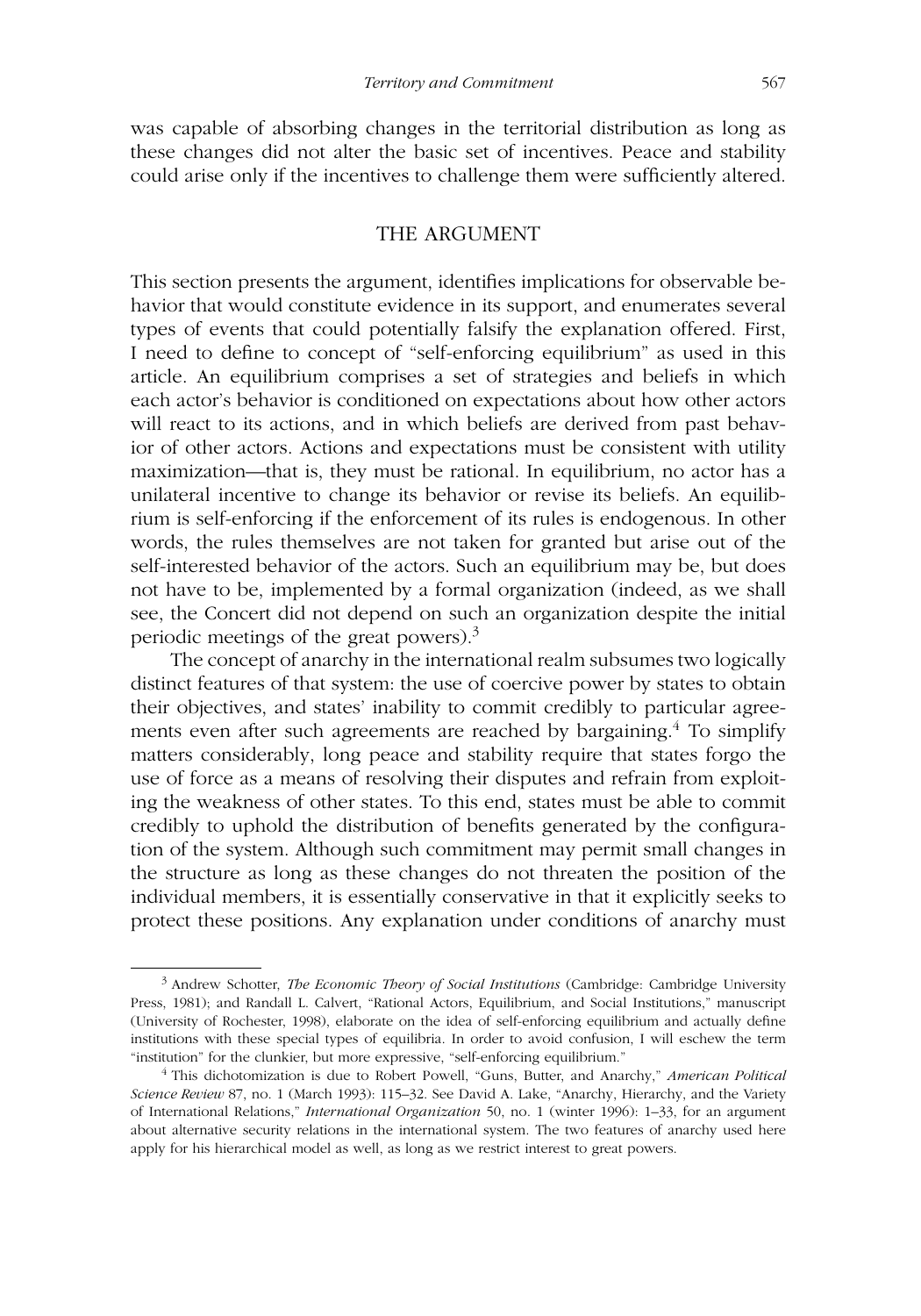account for endogenous enforcement of agreements, since force is always potentially available to states.

States can credibly promise to refrain from using force if they are either satisfied by the benefits that the system provides them or if they expect that using force would not result in an improvement in their position. In other words, satisfied states do not seek a revision of the status quo because they like it, and dissatisfied states do not attempt a revision because they are deterred. Deterrence crucially depends on the credibility of the enforcement threat. Credibility is usually taken to be synonymous with believability and therefore rationality.<sup>5</sup> Here I take it to mean something slightly more inclusive: a credible threat is one that is (a) in the interests of the threatening party to carry out, and (b) capable of inflicting sufficient pain on the target should it be carried out. Obviously, a threat that does not cause enough damage will not deter a challenge no matter how believable it is. I use "credible threats" as a shorthand to encompass both requirements. Endogenous enforcement means that for any potential challenge, there exists a state or a group of states whose interests would be directly affected if such a revision were to occur, and that have the capability to make the attempt sufficiently unpleasant for the challenger. The first requirement implies that the threat to resist revision is rational, and the second ensures that it is capable: such a threat is credible.

During the period under consideration, territory was the main source of state power and of benefits associated with the systems.<sup>6</sup> Both interests and capabilities were, to a large extent, derived from the territories one controlled either through direct rule or indirect influence. Hence, one's share in the territorial distribution determined one's position in the system and was the primary source of satisfaction and conflict within it. (Of course, this does not mean that everything can be reduced to the aggregate amount of territory under one's control: type of terrain, population, strategic location, and presence of navigable waterways all would determine the value and vulnerability of one's position in the system.) A challenge, then, would inevitably have taken the form of a demand for a territorial revision and successful deterrence would have required that any such demand affect enough states with opposing interests that their combined capabilities would be sufficiently formidable. Similarly, satisfaction would have required that benefits correspond to the interests and capabilities of the state. All of this means that an explanation of peace under anarchy during this period must crucially depend on how the territorial distribution was structured appropriately to either satisfy the powerful or deter the less fortunate.

<sup>5</sup> Frank C. Zagare and D. Marc Kilgour, *Perfect Deterrence* (Cambridge: Cambridge University Press, 2000).

<sup>6</sup> Paul Kennedy, *The Rise and Fall of the Great Powers: Economic Change and Military Conflict from 1500 to 2000* (New York: Vintage, 1989), 86.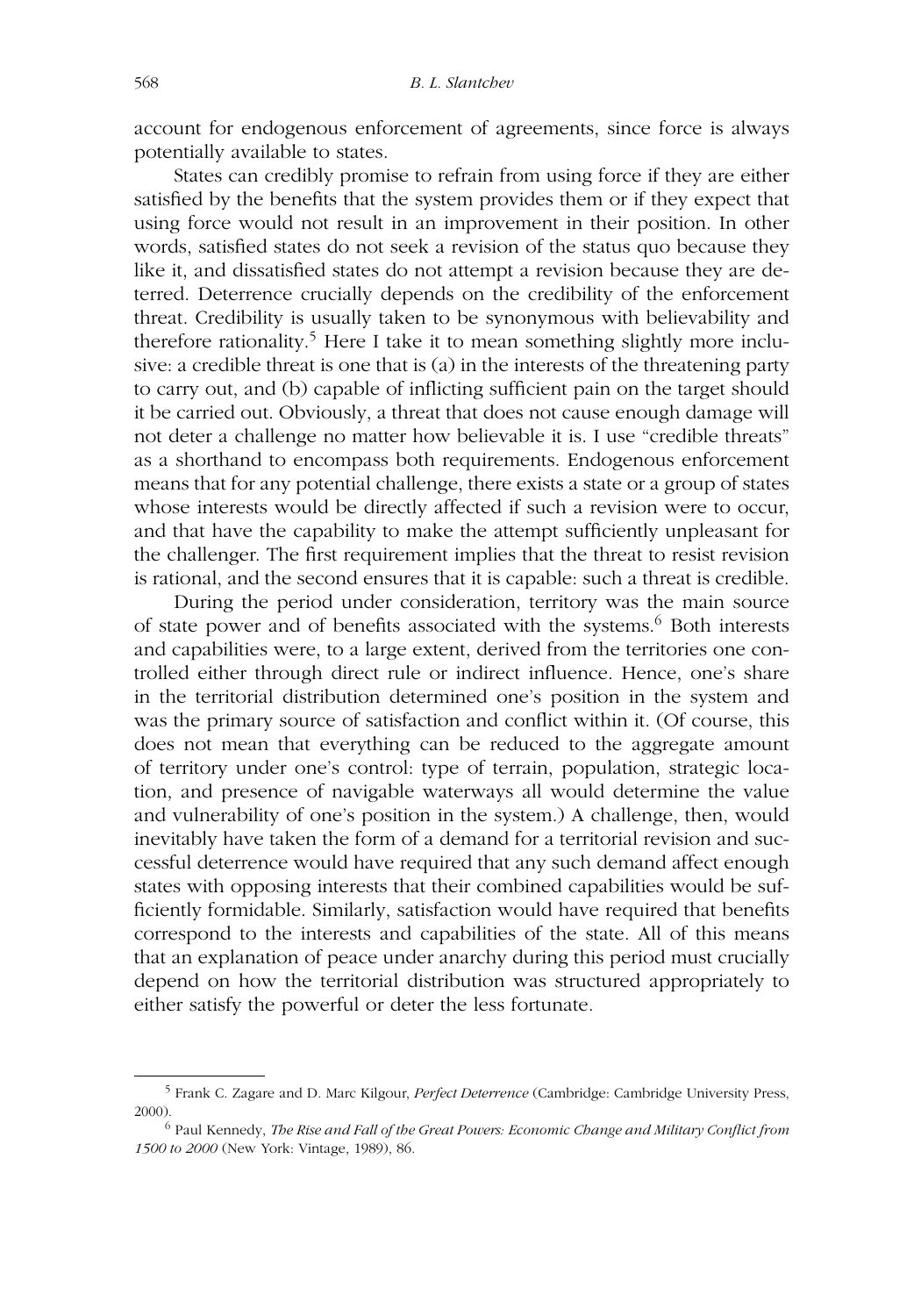Although states may have strong incentives to agree to some bargain, the incentives after the fact may no longer be compatible with upholding that agreement. If states can anticipate such inconsistencies beforehand, they will attempt to structure the incentives in a way that promotes compliance. Thus, a necessary condition for such an optimal "contract" is that states have the opportunity to create one.<sup>7</sup> Since endogenous credible commitments depend on the territorial distribution, states must have had the means and opportunity to redesign the map of Europe appropriately. The aftermath of the Napoleonic Wars left central Europe an essentially blank slate (as we shall see, many existing claims to legitimacy of pre-Napoleonic rule were brushed aside), with the victorious great powers able to redraw essential borders. Because the negotiated outcome at the Congress of Vienna reflected the relative capabilities of the participants, the resulting territorial distribution could be structured to provide for satisfaction of the more powerful and the credible deterrence of the rest, thereby eliminating features that would undermine the incentive to uphold the new system.

The Vienna settlement was the creation of a "contract" that enabled participants to commit credibly to upholding the Concert. The agreement reduced problems of compliance because the territorial distribution it created structured incentives such that they produced a credible deterrent to potential revisionists, facilitated cooperation in protecting the new boundaries, and ensured the satisfaction of the most powerful actors. In an anarchic environment, such an agreement could have succeded only if it had been self-enforcing, which in turn implies that it must have been reached through a bargaining process in which each party's gain was consistent with its strengths.<sup>8</sup> The process of negotiation in Vienna produced a territorial distribution whose basic features generated the appropriate incentives precisely because each party was able to extract benefits roughly corresponding to its military capabilities.

This approach emphasizes that there exist several necessary conditions if peace and stability are to obtain as a result of an agreement between states. First, states must anticipate that incentives that are incompatible with stability will result in later conflict even if an agreement is reached. Second, states must be able to design the contract such that it structures the incentives appropriately. During the eighteenth and most of the nineteenth centuries, this could be achieved through altering the geopolitical situation of the parties territories and population—which is why the focus here is on the territorial distribution. Third, the distribution of benefits from the status quo must be consistent with the expected benefits from the use of force.<sup>9</sup>

<sup>7</sup> Lake, "Anarchy-Hierarchy," offers an especially illuminating application of contracts to security.

<sup>8</sup> See James D. Fearon, "Bargaining, Enforcement, and International Cooperation," *International Organization* 52, no. 2 (spring 1998): 269–305, on how anticipated benefits from an agreement affect the intensity of bargaining during its negotiation.

<sup>9</sup> Robert Powell, "Stability and the Distribution of Power," *World Politics* 48 (January 1996): 239–67.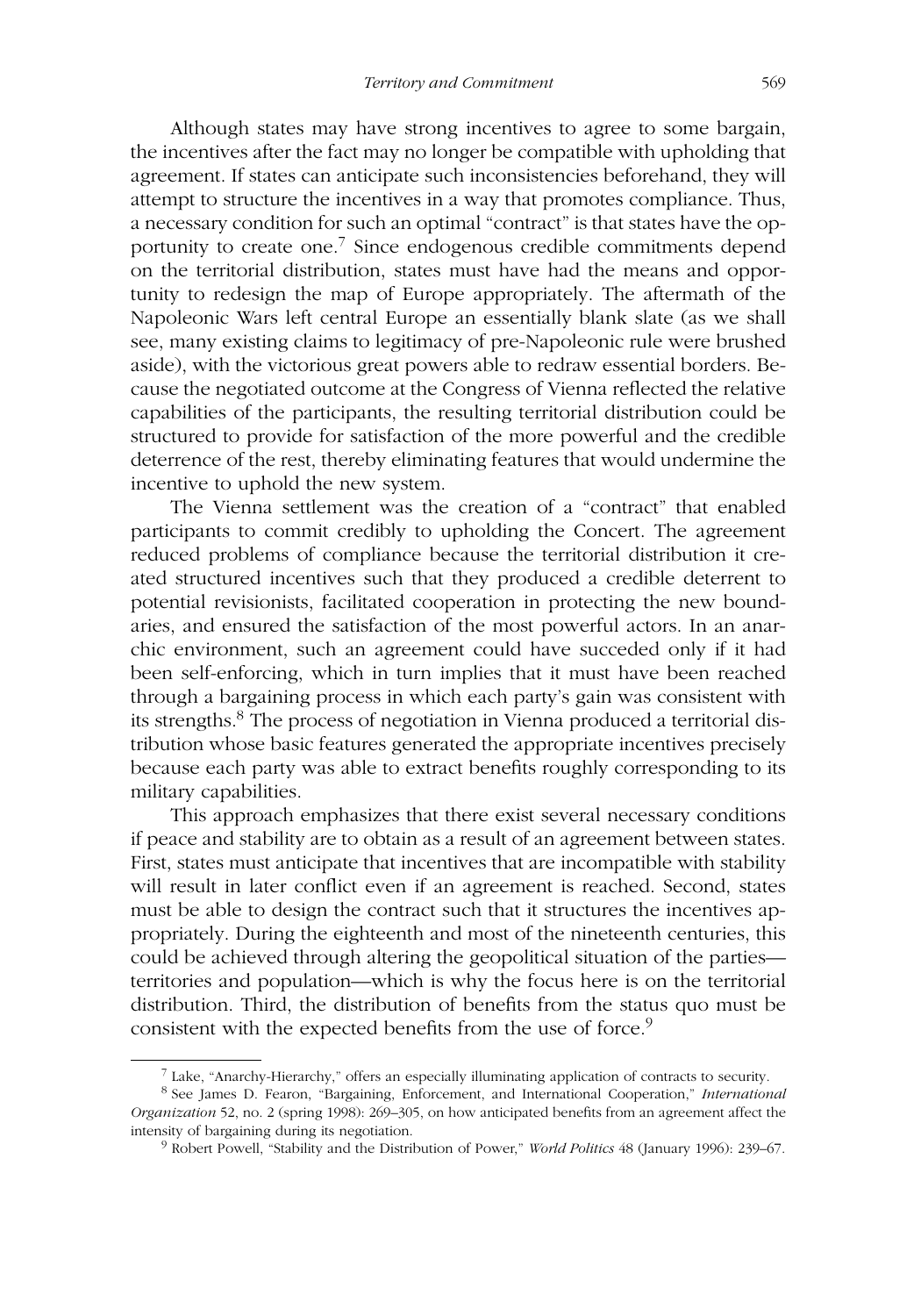All these conditions obtained during the Concert of Europe in a significant departure from the eighteenth-century international organization. Statesmen generally recognized the problem of incentive incompatibility and tried to find solutions to address it. They explicitly repudiated the fleeting alliances of the previous century (a demonstration of the commitment problem and of the inadequacy of reputational concerns as a remedy) and were able to design the contract because Napoleon had destroyed most of the small states of central Europe.

To summarize, the years of peace (defined as the absence of great-power war in Europe) obtained because leaders understood that the territorial distribution must provide disincentives to the use of force, either by satisfying the strong or by deterring the weak, and because they had an opportunity to restructure it appropriately in 1815. Peace and stability were characteristics of the cooperative equilibrium, which was sustained through endogenous enforcement threats and satisfaction with the status quo. The dependent variable, therefore, is the maintenance of the essential features of the territorial settlement through peaceful means.

What does this argument require as evidence? Both deterrence and cooperation depend critically on unobserved behavior—that is, on expectations about how the other players will react to an alternative action. If deterrence is successful, there is no application of force in practice, but only because the threat to use it is credible. Similarly, if states do not deviate from cooperation, it is because of beliefs that such deviation would not be profitable. This presents a problem for analysis because observed behavior depends on beliefs about actions that are never taken. Fortunately, there is no need to rely exclusively on counterfactual reasoning. Because international interaction takes place in an environment of incomplete information, states must periodically check the consistency of their beliefs. Thus, one should expect to see actions that affirm expectations (signaling) or test their validity (probing). It is on the basis of these occurrences that one may judge the credibility of threats, and therefore of the argument advanced here.<sup>10</sup>

For example, potential revisionists would periodically initiate limited probes to test whether the interests of the opposing states would still impel them to resist. Leaders of these states would retreat as soon as the credibility of the deterrent threat was confirmed by the reaction of the others, and would not press their demands any further. Hence, France attempting some

 $10$  Since threats are never realized in equilibrium, they are off the equilibrium path. Expectations about such behavior are called "off-the-equilibrium-path beliefs." Their use in counterfactual reasoning can be very fruitful, as demonstrated by Barry R. Weingast, "Off-the-Path Behavior: A Game-Theoretic Approach to Counterfactuals and Its Implications for Political and Historical Analysis," in *Counterfactual Thought Experiments in World Politics: Logical, Methodological, and Psychological Perspectives*, ed. Philip E. Tetlock and Aarno Belkin (Princeton: Princeton University Press, 1996).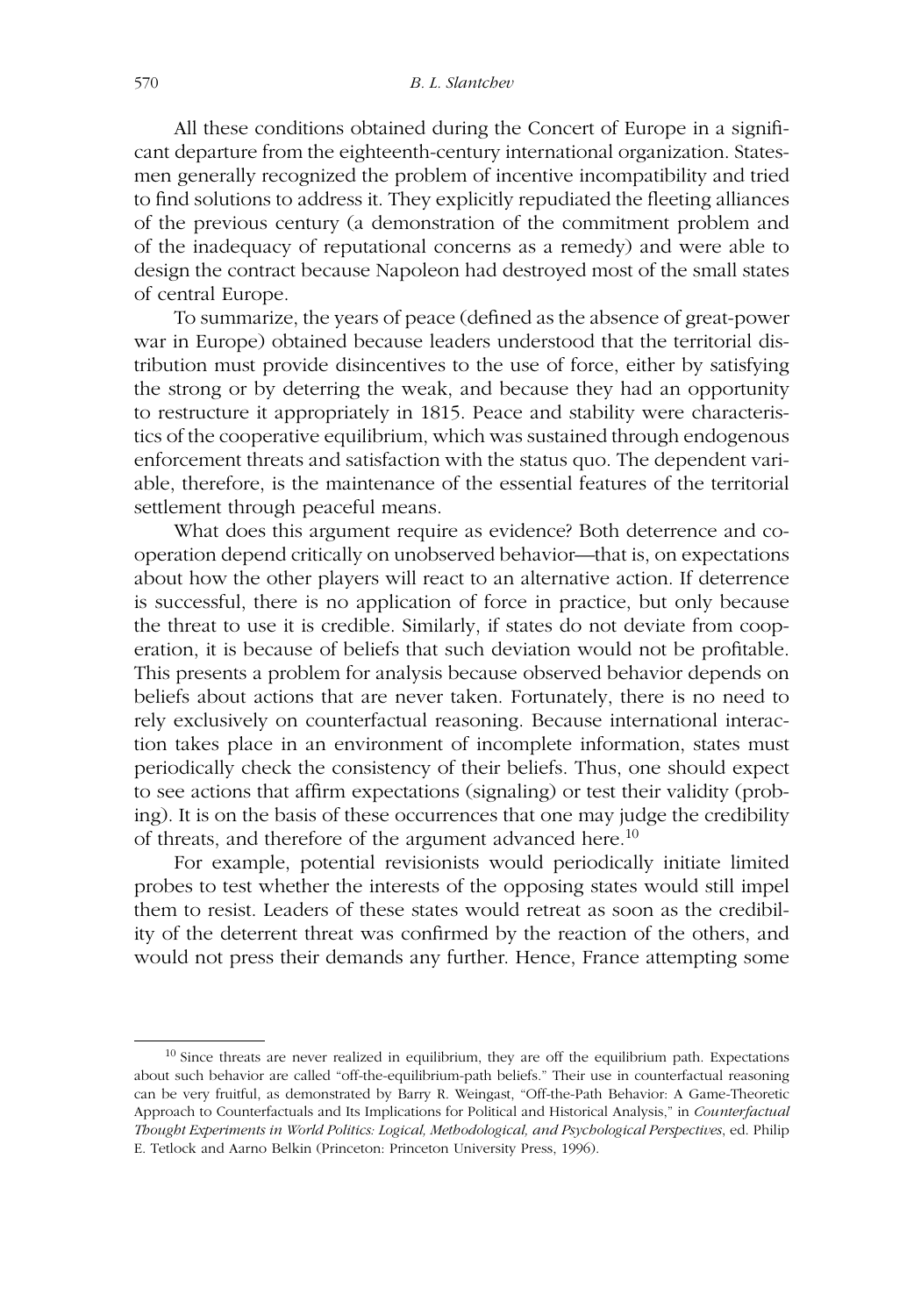adjustments in the east and Prussia in the center must be expected. Further, satisfied states must exercise restraint in their dealings with the others in order to avoid disrupting the system, even if doing so would mean forgoing some immediate benefit: long-term considerations should outweigh shortterm temptations. Hence, Russia should refrain from exploiting the Austro-Prussian rivalry in Germany, in a significant departure from its earlier policies under Catherine the Great. Also, because one cannot expect a completely static system, it should be able to accommodate changes that do not alter its fundamental features. Hence, Belgium could become independent as long as it remained neutral and not joined to France. On the other hand, we should expect to see relative freedom of action for the great powers in their own spheres of influence as long as such activities are not aimed at altering the territorial distribution. The strongest evidence in support of the thesis are challenges that would have been made in the absence of the threats but were not made because the actors perceived the consequences correctly.

To avoid circularity, one must ask how this interpretation can be falsified in principle. Because I will argue that Britain and Russia were satisfied powers, any attempt by either one to revise the territorial status quo should be evidence against this assertion. Moreover, to show that I do not simply define satisfaction based on their subsequent behavior, I will demonstrate that they managed to obtain their demands at Vienna because they were the two most powerful states at the time. If Russia was frustrated there, then the settlement could not have satisfied it. Further, eighteenth-century-style opportunism (for example, because of nationalism, revolutionary movements, or rivalries with other powers), especially from Russia or Austria, would imply lack of restraint required by the cooperative equilibrium. Similarly, unopposed French or Prussian attempts to alter the territorial settlement would constitute evidence that borders were not crucial to the maintenance of the system. If statesmen showed no explicit concern with how changes might affect incentives, we would also have to discount the plausibility of the explanation advanced here.

Another type of evidence that would undermine the thesis can come from perceptions of participants as revealed in correspondence, public statements, or memoirs. Although often self-serving and made for strategic purposes, these statements may reveal what actors expected to occur if they undertook alternative courses of action. The equilibrium interpretation critically depends on these off-the-path beliefs because they in turn sustain optimal cooperative behavior. In other words, if we do not find that statesmen from potential revisionists worried about countervailing coalitions forming to block their attempts to break out of the system, then we have prima facie evidence that the threat did not exist. If we find them worrying but without altering their behavior as a consequence, then we know the threat was not credible. Similarly, if the satisfied powers did not feel capable of pressing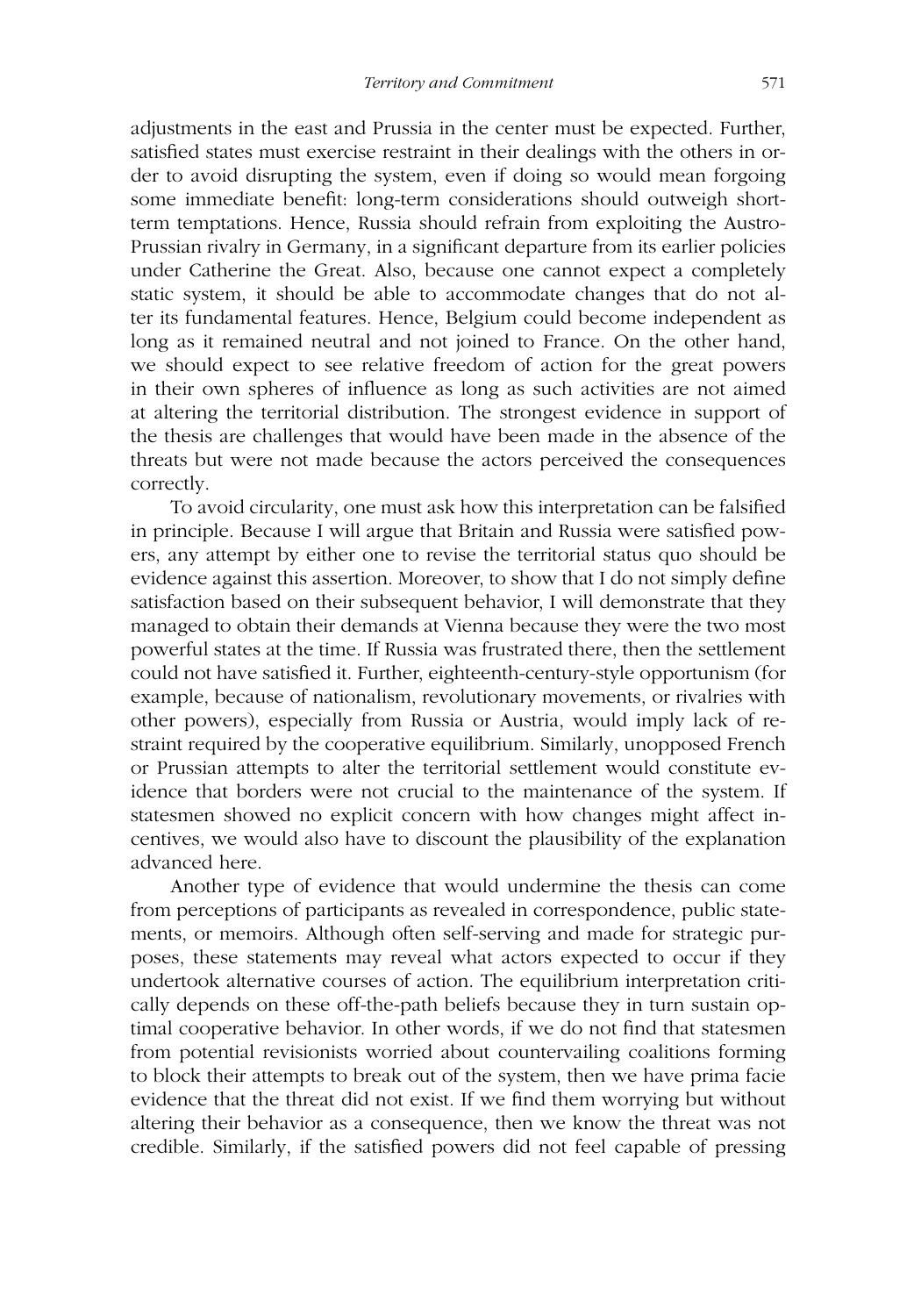their demands in the face of opposition from others, then we know that threats against them were perceived as credible, and it was not satisfaction that kept them in line.

Finally, it is worth noting that the very features of the system that produced peace in Europe probably doomed it in the long run. First, because of its dependence on a fixed territorial distribution, it could not account for technological changes that would alter the value of some pieces of territory. Nobody could anticipate in 1815 that the "useless" lands assigned to Prussia would provide the basis of its industrialization fifty years later.<sup>11</sup> Second, the Vienna settlement disposed of only European lands; it excluded similar arrangements outside the continent. In particular, it did not deal with territories in the east, where Britain and Russia could come into conflict with each other. It was not possible to handle these lands in 1815 because the Ottoman Empire had not been a participant in the Napoleonic Wars, much less a defeated state whose possessions could be partitioned at will.<sup>12</sup> This meant that events outside of Europe could impinge on the cooperative equilibrium there, especially if one of the potential revisionists hit upon the idea of antagonizing either one of the two dominant powers sufficiently to cause it to withdraw its support for the system in order to redirect it to the east. As we shall see, the Crimean War allowed France to do just that to Russia, essentially spelling the demise of the Concert. But even without this war, the Concert may not have been able to contain Prussia for much longer. At any rate, peace in Europe did not outlast the collapse of the Concert system by long.

<sup>11</sup> See David S. Landes, *The Unbound Prometheus: Technological Change and Industrial Development in Western Europe from 1750 to the Present* (Cambridge: Cambridge University Press, 1969); and William H. McNeill, *The Pursuit of Power: Technology, Armed Force, and Society since A.D. 1000* (Chicago: University of Chicago Press, 1982). Note especially pp. 203–4 in the former on the startling increase of coal output in the Ruhr. Prussia received territories in the west and was "immensely increased on the Rhine" when Russia forced the settlement in the east. Edward Vose Gulick, *Europe's Classical Balance of Power: A Case History of the Theory and Practice of One of the Great Concepts of European Statecraft* (New York: Norton, 1967), 257.

<sup>&</sup>lt;sup>12</sup> Matthew Rendall, "Russia, the Concert of Europe, and Greece, 1821–29: A Test of Hypotheses about the Vienna System," *Security Studies* 9, no. 4 (summer 2000): 52–90, observes that the great powers often disagreed whether the norms of the concert should even be applied to the Near East. Enno E. Kraehe, "A Bipolar Balance of Power," *American Historical Review* 97, no. 3 (June 1992): 707–15, 712, emphasizes that the Anglo-Russian rivalry there was "real, keenly felt, and on Russia's side at any rate vigorously pressed." Alexander I himself ominously protested in 1821 that the "Ottoman dominions were not protected by the Vienna Treaty." Charles K. Webster, *The Foreign Policy of Castlereagh, 1815–1822* (London: G. Bell, 1958), 373. Also see Edward Ingram, "Bellicism as Boomerang: The Eastern Question during the Vienna System," in "*The Transformation of European Politics, 1763–1848" : Episode or Model in Modern History*? ed. Peter Krüger and Paul W. Schröder (Münster: Lit Verlag, 2002), 206. He charges that "the Vienna Settlement, which left out too much and put in too little, defined Europe too narrowly by leaving out the Ottoman Empire." I agree with his assessment that "the challenge from the periphery that transformed the European subsystem in the mid-nineteenth century was implicit in the map drawn at the Congress of Vienna." He seems to be stretching the point, however, by insisting that the European powers simply exported their bellicosity to the periphery, and hence that the European peace can be explained by warfare outside the system.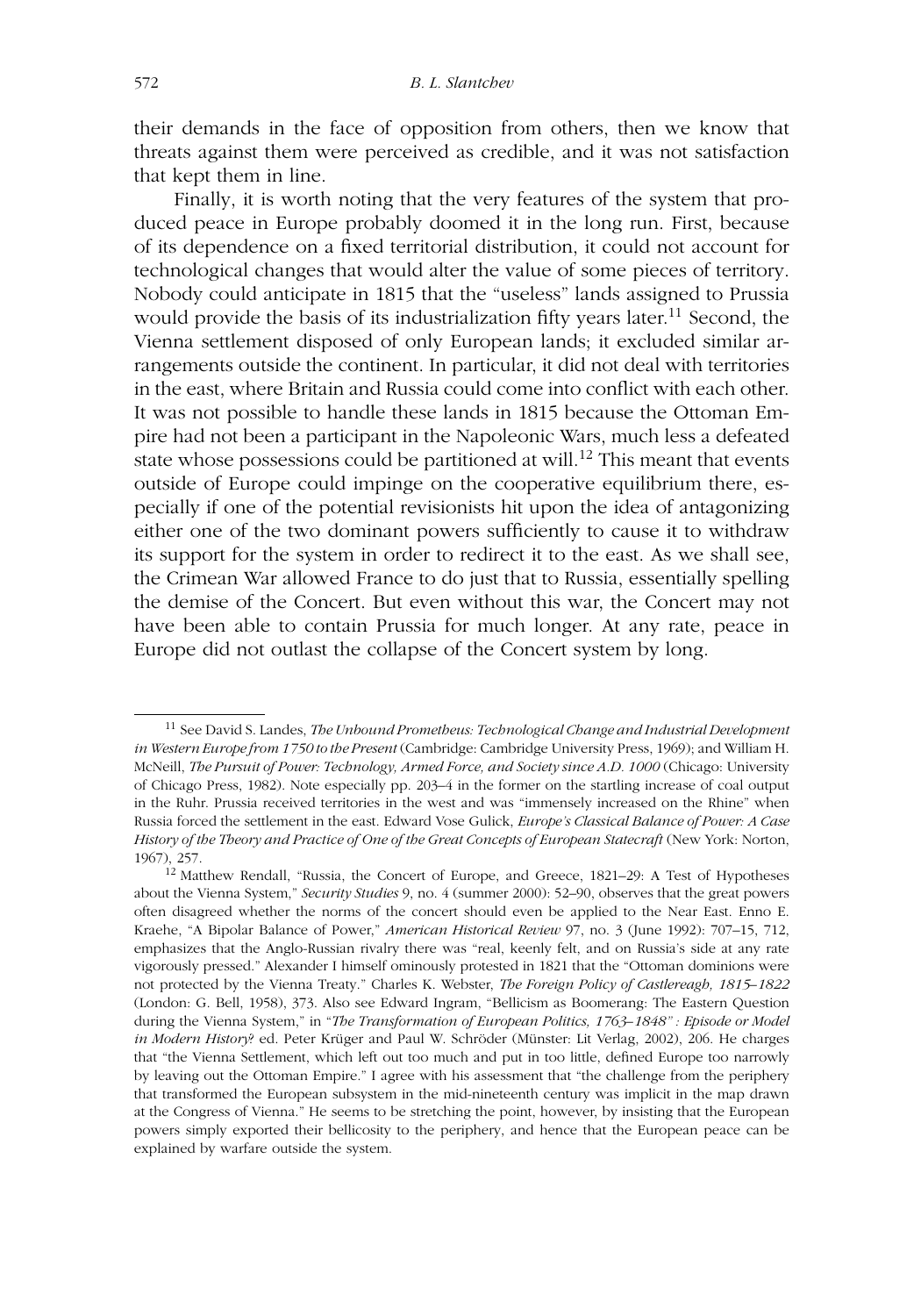#### ALTERNATIVE EXPLANATIONS

Before turning to an examination of the settlement and subsequent behavior, it is useful to account briefly for several alternatives explanations. In general, there are two broad explanations for the remarkable stability during the first half or the nineteenth century: balance of power and fundamental change either of preferences or of conditions after war caused by a bid for hegemony.

Balance of power (BOP) is perhaps the most common, and certainly the most venerable, explanation.<sup>13</sup> Although "balance of power" is a notoriously protean concept, a common point of departure based on a minimal definition of the term appears plausible. Robert Jervis enumerates four assumptions that constitute the foundations of BOP: all states must want to survive, they are able to form alliances with each other based on short-term interests, war is a legitimate instrument of statecraft, and several of the actors have relatively equal military capabilities.<sup>14</sup> In such a system, the growth in any one state's power will eventually be checked by a countervailing coalition of others who become fearful of its expansion and the eventual threat it will pose to the system as it makes its bid for hegemony. From here there are two divergent traditions: one maintains that balancing is automatic, a side effect, a consequence of state behavior but not its goal, and the other sees states as actively pursuing strategies designed to maintain the balance.15

As its name implies, the distribution of power, usually defined in terms of military capabilities, is central to BOP. In particular, rough equality among several competing actors is frequently posed as a necessary feature of such a system. Even though the "invisible hand" of BOP regulates the system, statesmen must be animated by an explicit concern with checks and balances as they struggle to block the rise of a potential hegemonic power. None of these features can be discerned during the Concert period.

As Paul Schroeder has persuasively argued, there was no rough equality in the distribution of power. Britain and Russia dominated the system unequivocally: the former at sea, with its commercial and financial empire, and the latter on land, with its enormous armies. There could be no balancing (deterrence based on power) against either state because there existed no coalition of central European states that could threaten the hegemonic

<sup>13</sup> The list is too long to enumerate. Among the authoritative statements are Webster, *Foreign Policy of Castlereagh*; Gulick, *Op. Cit.*, Henry Kissinger, *A World Restored* (New York: Grosset and Dunlap, 1964); and Rene´ Albrecht-Carrie,´ *A Diplomatic History of Europe since the Congress of Vienna rev.* ed. (New York: Harper & Row, 1973).

<sup>14</sup> Robert Jervis, "From Balance to Concert: A Study of International Security Cooperation," *World Politics* 38, no. 1 (October 1985): 58–79.

<sup>15</sup> Kenneth N. Waltz, *Theory of International Politics* (New York: McGraw-Hill, 1979), is the most eloquent statement of the autopilot version. Paul W. Schroeder, "Did the Vienna Settlement Rest on a Balance of Power?" *American Historical Review* 97, no. 3 (June 1992): 683–706, seems to be using the theory common to historians, which requires explicit balancing.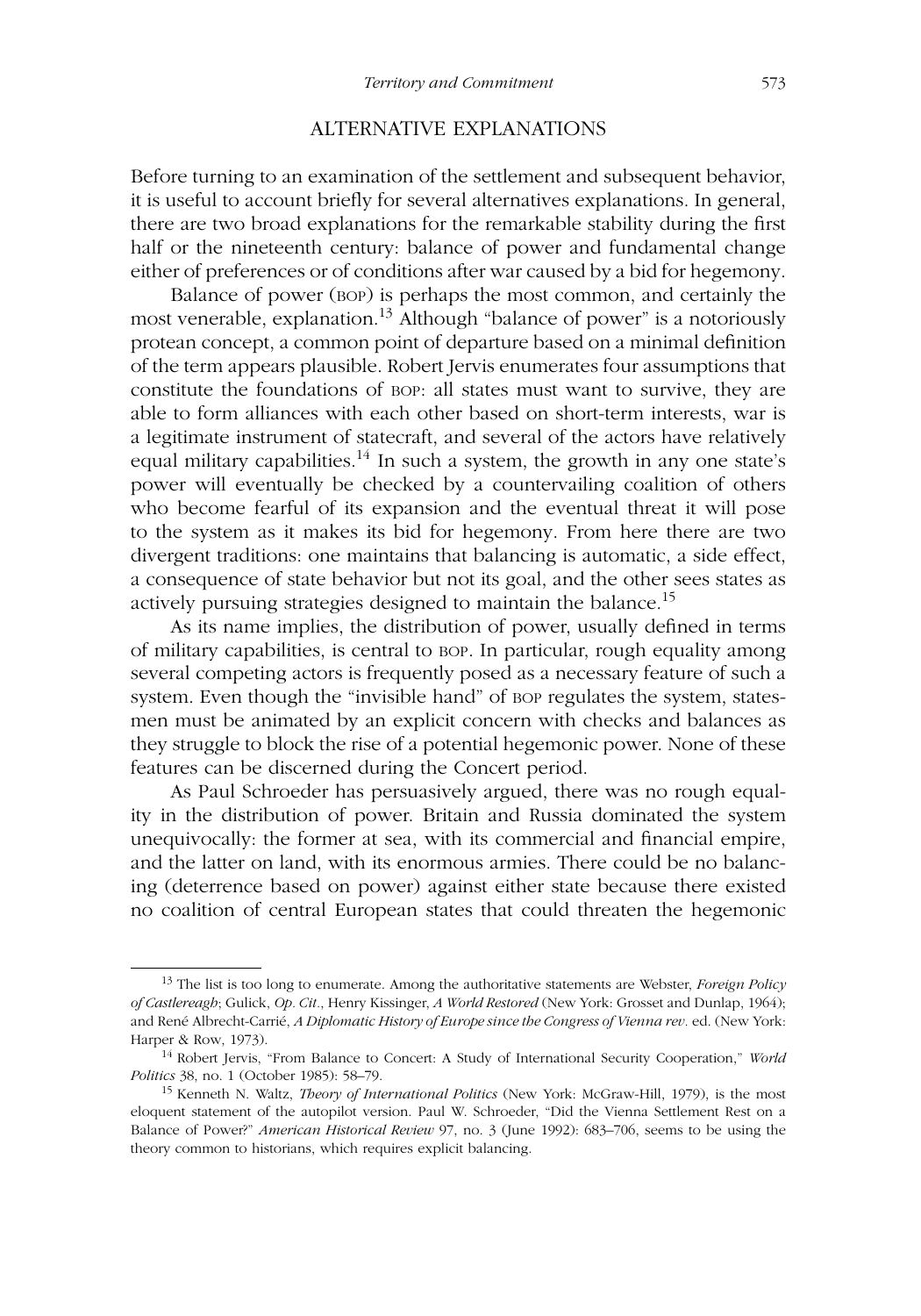condominium. "Nothing prevented Britain and Russia, whenever they chose, from combining to impose their will on the rest of Europe, regardless of the feeling, the interests, and even, in certain instances, the independence and integrity of other members."16 Prussia and Austria were vulnerable strategically and had to depend on one of the flanking powers for protection. In practice, this duty devolved to Russia, which took advantage of this dependence and abandoned Catherine II's earlier strategy of promoting antagonism between the two Germanic states, replacing it with support for their cooperation. It should be noted that even after Otto von Bismarck's successful unification of Germany, the new state was not regarded as a threat by the Russians. France similarly had to rely on external support and frequently sought alliances with both the British and the Russians, usually without much success.

In many instances no checks and balances were possible if one of the two hegemonic powers decided to act. As the Greek case demonstrates, Russia could act unilaterally in the Near East, and the rest could not do much beyond damage control. That is, they could plead with the tsar to exercise restraint and could offer in return allied sanction for his plans. Analogously, despite the severe displeasure of the two central powers (and Russia's withdrawal), Britain and France could impose Belgian independence when they so wished. In a similar fashion, Austria's influence in Italy was mostly unchecked despite French desire to exploit Italian restiveness, and Prussia dominated the north of the German confederation, even as France could enjoy enormous influence in Spain.

It must be clear that whatever the precise definition of BOP theory, two of the assumptions crucial to any BOP specification were violated in the post-Vienna era. This, of course, does not mean that the theory is wrong, but that it did not apply and therefore cannot explain behavior during the period.

Jervis also notes that BOP fails as an explanation of the Concert and offers an alternative theory. According to this view, concert systems arise after, and only after, hegemonic wars. Because these wars tend to be exceedingly costly, they undermine two of the factors on which BOP depends. First, war is no longer perceived as a normal tool of statecraft because winners are highly sensitized to its costs, destructiveness, and accompanying large-scale social unrest. Second, short-term alliances are no longer an option because of the "unusually close bonds among the states of the counter-hegemonic coalition," and because the defeated aspirant to hegemony is not perceived as a normal state, but one that is "especially likely to disturb the status quo," and hence not suitable for partnership.<sup>17</sup>

That the system originated after France was defeated in its bid for mastery of Europe was crucial to its functioning, but not in the way Jervis envisions. As we shall see, the aftermath of the wars left central Europe in such a state that

 $16$  Idem, 692.

<sup>17</sup> Jervis, "From Balance to Concert," 60–61.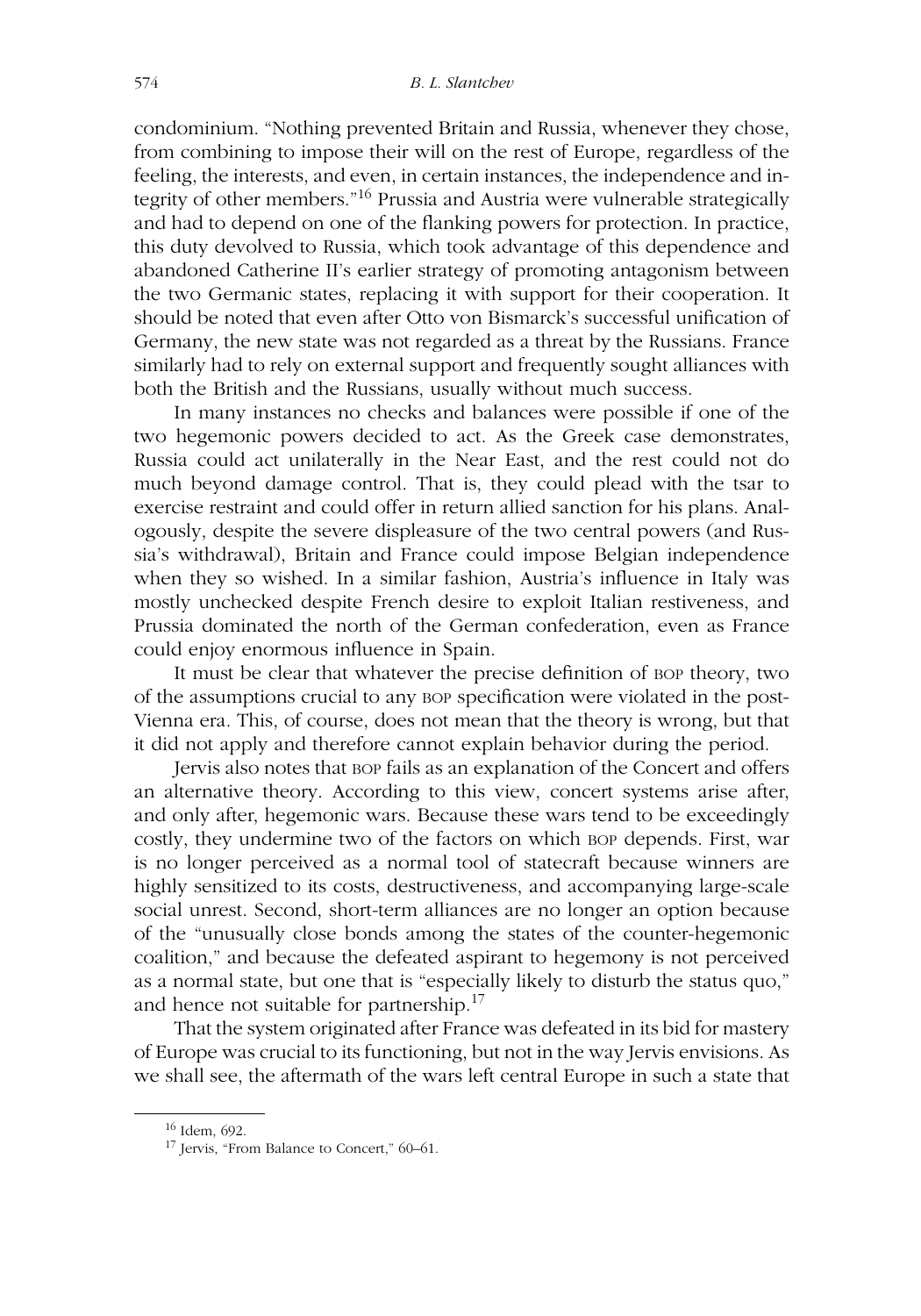the victorious powers could redraw the maps to cope with the demands of security and interests in a way that reflected their vulnerabilities and military capabilities. Victory did not lead to particularly cordial relations between the winning states. If anything, the most important period of the Congress of Vienna was constantly perturbed by the bitter antagonism, mutual suspicions, and shared jealousies of the great powers. The disagreements, which brought them to the verge of war in January, in fact helped France into the inner circle and reconstituted it as an important player. This also contradicts the assertion that "the defeated hegemon [was] not a normal state."<sup>18</sup> In many ways, the continued existence of France as a viable great power had been recognized by the allies even before they overthrew Napoleon. Further, although it is true that it was no longer possible to form alliances of the eighteenth-century type, singling out France as the cause is somewhat stretching it. Two other consequences of the Vienna settlement operated to produce this: there were now simply fewer states with which to ally, especially in central Europe, and the division of the continent into spheres of influence effectively precluded an "outsider" from offering assistance to a small state within another power's sphere.

The point about war weariness is debatable too, as has been repeatedly demonstrated.<sup>19</sup> War was supposedly not acceptable as a way of resolving disputes because the "experience of fighting a long, difficult war forged unusual bonds among the states . . . normal practices of diplomacy were [abandoned]," and there was a shared interest in avoiding large wars. $^{20}$  It is very doubtful that this was the case. The memory of a painful war recedes quickly with the economic recovery of the state. Many great wars (1648, 1763, 1914– 19) did not produce such war weariness and did not lead to the abandonment of the military instrument. Although nineteenth-century statesmen probably correctly perceived the inherent dangers of prolonged wars—economic strain leading to domestic discontent that could destabilize their rule—it does not follow that they would not resort to arms at all, just that they would have seek to limit the conflicts they start. War remained a legitimate tool of statecraft well into the twentieth century and was used as such by generations of European statesmen.

The explanation offered by Jervis also poses rather demanding requirements on what was necessary to create and maintain the system. For example, since "the change cannot . . . be seen as operating only at the level of individual states and statesmen . . . the new approach had to be adopted by most if not all of them if it was to succeed."<sup>21</sup> In other words, every leader had

<sup>18</sup> Ibid., 61.

<sup>19</sup> Schroeder, "The 19th-Century International System."

<sup>20</sup> Robert Jervis, "A Political Science Perspective on the Balance of Power and the Concert," *American Historical Review* 97, no. 3 (June 1992): 716–24, 719. Also see Jervis, "From Balance to Concert," 61.

<sup>21</sup> Jervis, "A Political Science Perspective," 723.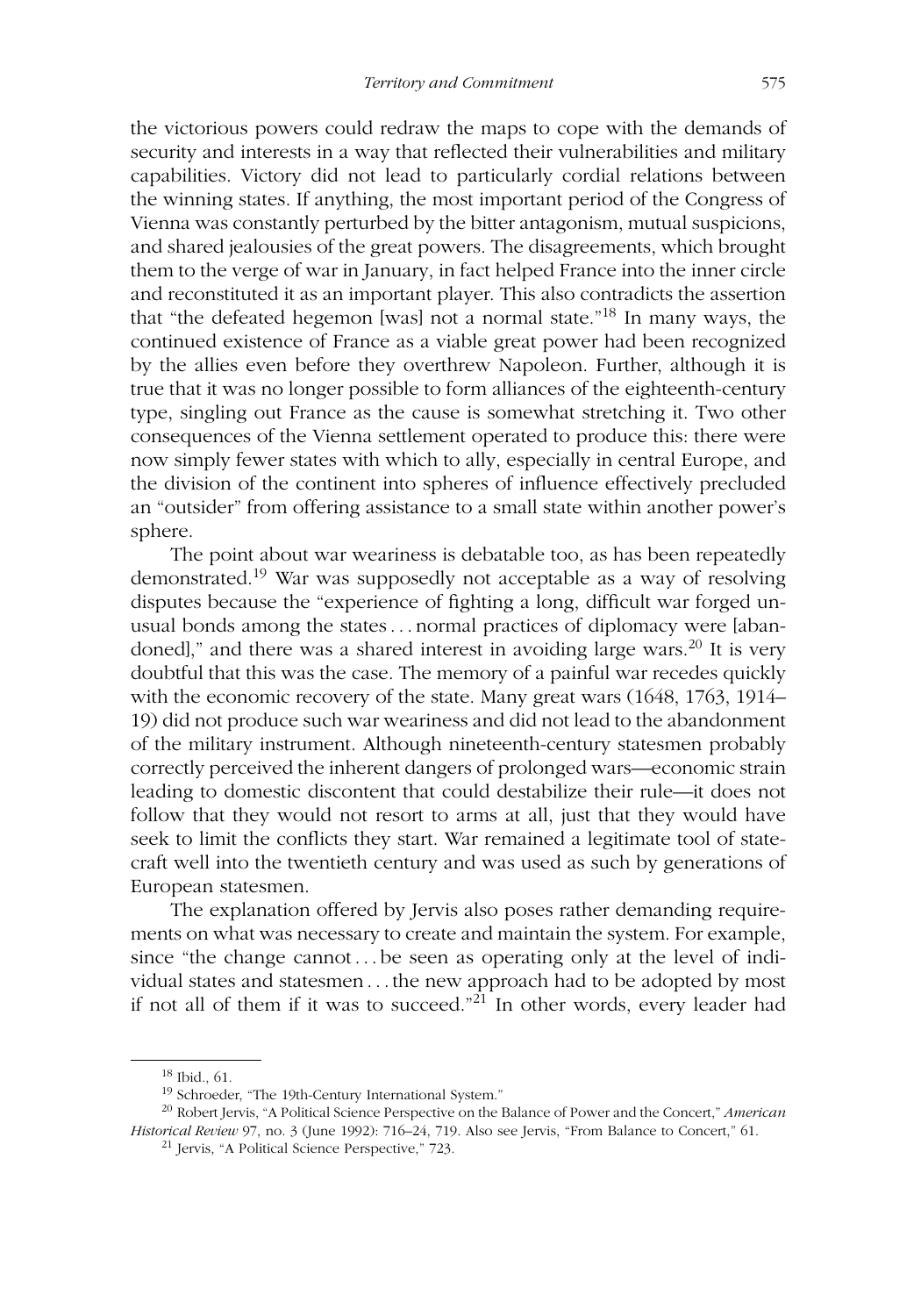to exercise restraint and forgo short-term opportunities to gain an advantage for his country, and he had to be sure that others would do the same, and that everyone else knew that he would behave in that way and knew that they knew, and so on. Jervis himself offers no evidence that this was the case but asserts that "higher levels of communication and more frequent meetings among national leaders increased transparency, lowered the level of debilitating suspicions that plague many attempts at cooperation, and made it less likely that any statesman could think that he could successfully cheat on understandings with others."<sup>22</sup> But this reading exaggerates what transpired at the meetings of the great powers—meetings that were often nerve-racking and very bitter, and that not infrequently ended quite acrimoniously. If anything, the only reason suspicions could be alleviated was because the clear preponderance of power of some states virtually guaranteed that they did not have to engage in deception to gain their ends. Further, as Matthew Rendall has observed for the Greek case and Korina Kagan for the Eastern Question, relations between the great powers were not particularly cooperative or harmonious.<sup>23</sup> Even Dan Lindley, who makes a sustained argument that the Concert did increase transparency in the relations between the great powers, does not share the normatively benign view. Instead, he offers evidence that transparency reduced the dangers of miscalculation and thereby made realpolitik coercive diplomacy more successful and less prone to end in fighting.<sup>24</sup>

Still, the interpretation Jervis proposes does have several attractive features that the analysis in this article shares. I already mentioned two: a hegemonic war is necessary for a concert to arise, and it is not possible to form profitable short-term alliances. Overall, I share the general thrust of his argument in seeking an explanation based on narrow self-interest where "significant changes in behavior [were] produced by changes in the dangers and opportunities presented by the environment."<sup>25</sup>

This puts Jervis (and me) at odds with the third explanation of the period: the most sweeping alternative proposed by Schroeder.<sup>26</sup> Although his analysis excels in refuting the BOP interpretation, the alternative he proposes

<sup>22</sup> Ibid., 721.

<sup>&</sup>lt;sup>23</sup> Rendall, "Russia, the Concert of Europe"; and Korina Kagan, "The Myth of the European Concert: The Realist-Institutionalist Debate and Great Power Behavior in the Eastern Question, 1821–41," *Security Studies* 7, no. 2 (winter 1998): 1–57.

<sup>&</sup>lt;sup>24</sup> Dan Lindley, "Avoiding Tragedy in Power Politics: The Concert of Europe, Transparency, and Crisis Management," *Security Studies*, 13, no. 2 (winter 2004): 195–229.

<sup>25</sup> Jervis, "A Political-Science Perspective," 722.

<sup>26</sup> The most comprehensive treatment is Paul W. Schroeder, "*The Transformation of European Politics, 1763–1848*" (Oxford: Clarendon, 1994). For his incisive, if some what controversial, critique of traditional historical interpretations, see Schroeder, "Did the Vienna-Settlement Rest"; and the responses to it: Kraehe, "Bipolar Balance," Wolf D. Gruner, "Was There a Reformed Balance of Power System or Cooperative Great Power-Hegemony?" *American Historical Review* 97, no. 3 (June 1992): 725–32: and Jervis, "A Political Science Perspective"; Paul W. Schroeder, "A Mild Rejoinder," *American Historical Review* 97, no. 3 (June 1992): 733–6, responds (sometimes less than convincingly) to these critics. The debate continues. See the excellent collection in Krüger and Schröder, "*Transformation of European Politics.*"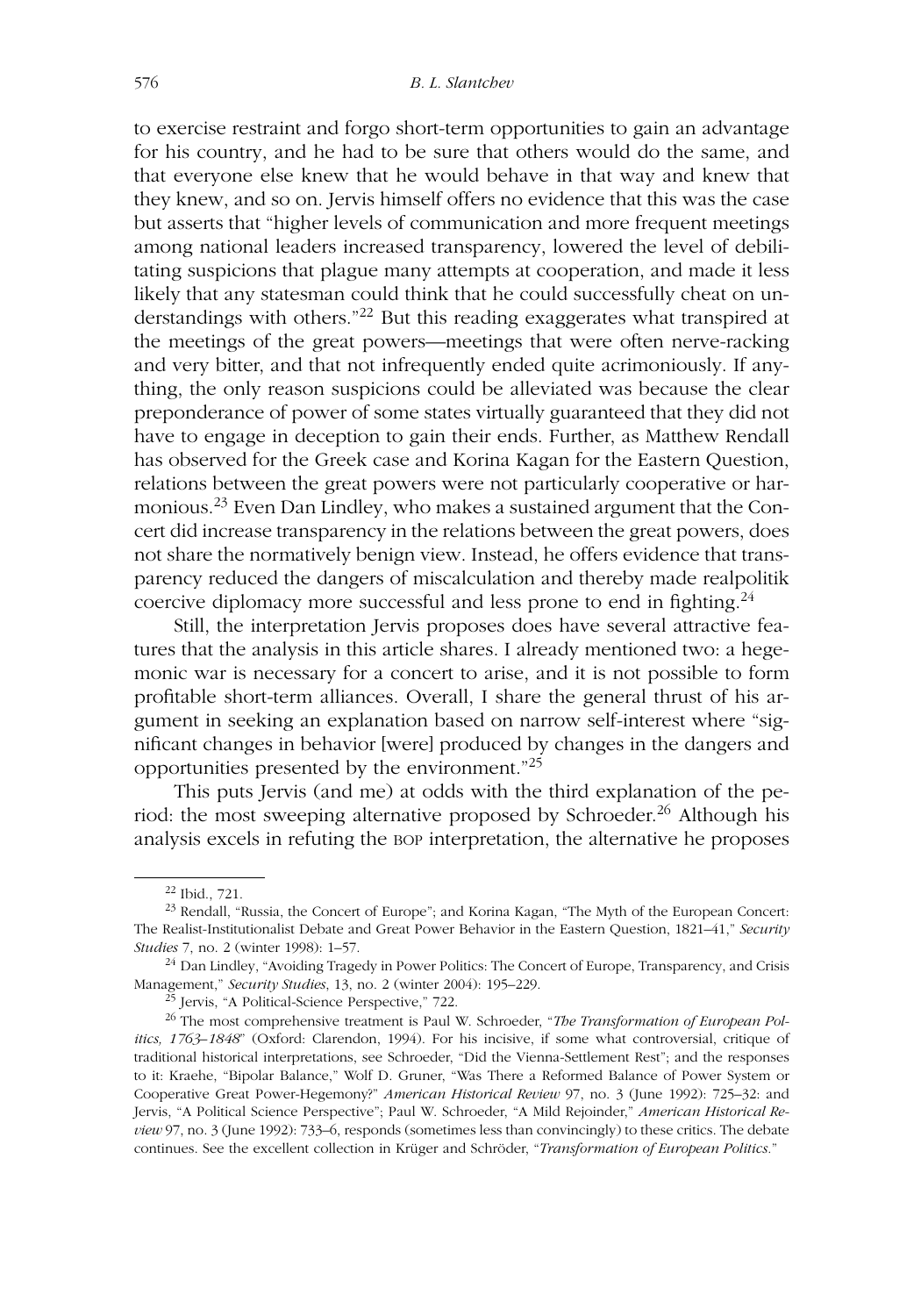does not appear compelling. He begins by noting the dual Anglo-Russian hegemony that made BOP impossible, and that stability was predicated on the exercise of sub-hegemonies in each great power's sphere of interest. Hegemonic stability theory does posit that some leading state organizes the international system with its specific interests in mind and provides public goods, such as peace and stability.27

The presence of the flanking hegemonies was very important, but not the entire story. The Anglo-Russian condominium did not impose its rules on Europe and, in fact, Russia's ability to do so unilaterally has been greatly exaggerated. Russia did not, and perhaps could not, do what Catherine II had done. British withdrawal from active participation in continental affairs by 1822 also presents a problem for this explanation. Russia did not jump at the opportunity to bully the now fatally weakened Austrians. If anything, Russian imperial policy showed restraint that was not commensurate with its military strength. It reflected general satisfaction with the distribution of benefits on the continent, and Russia's conflicting interests with Britain on the Eastern Question also made it unlikely that the two could gang up on the rest.

In omitting these considerations, Schroeder creates another puzzle: Why didn't these two simply impose their rules on the rest? Although he comes close to suggesting that they almost did, Schroeder prefers to assert that restraint and stability arose from "mutual consensus on norms and rules, respect for law, and an overall balance among the various actors in terms of rights, security, status, claims, duties, and satisfactions rather than power."<sup>28</sup> That is, statesmen had learned the hard lessons of the Napoleonic Wars, and as a consequence internalized new norms of international behavior that were very different from traditional eighteenth-century balance-of-power politics, a transformation of European politics.<sup>29</sup> However, as Enno Kraehe has observed, the evidence for such profound transformation is rather slim, frequently dependent on interpretation of phrases and statements instead of analysis of cold, hard facts. $30$  For example, France was not absorbed so quickly because it was the right thing to do. After the Hundred Days, Russia endeavored to dictate to the government in Paris, and Prussia attempted to detach Alsace-Lorraine from France. It was only when the real possibility of

<sup>27</sup> Charles P. Kindleberger, *The World in Depression, 1929–39* (Berkeley: University of California Press, 1973); and Robert Gilpin, *The Political Economy of International Relations* (Princeton: Princeton University Press, 1987).

<sup>&</sup>lt;sup>28</sup> Schroeder, "Did the Vienna Settlement Rest," 694. Russian normative self-restraint is central to Schroeder's thesis but can really only explain Alexander I's behavior, and not without some caveats. Rendall, "Russia, the Concert of Europe", stresses the importance of the tsar's idiosyncratic personality. For the limitations of the benevolent Russian self-restraint hypothesis, see Kagan, "Myth"; and Matthew Rendall, "Restraint or Self-Restraint of Russia: Nicholas I, the Treaty of Unkiar Skelessi, and the Vienna System, 1832–1841," *International History Review 24*, no. 1 (March 2002): 37–63.

<sup>29</sup> Schroeder, *Transformation*.

<sup>30</sup> Kraehe, "Bipolar Balance."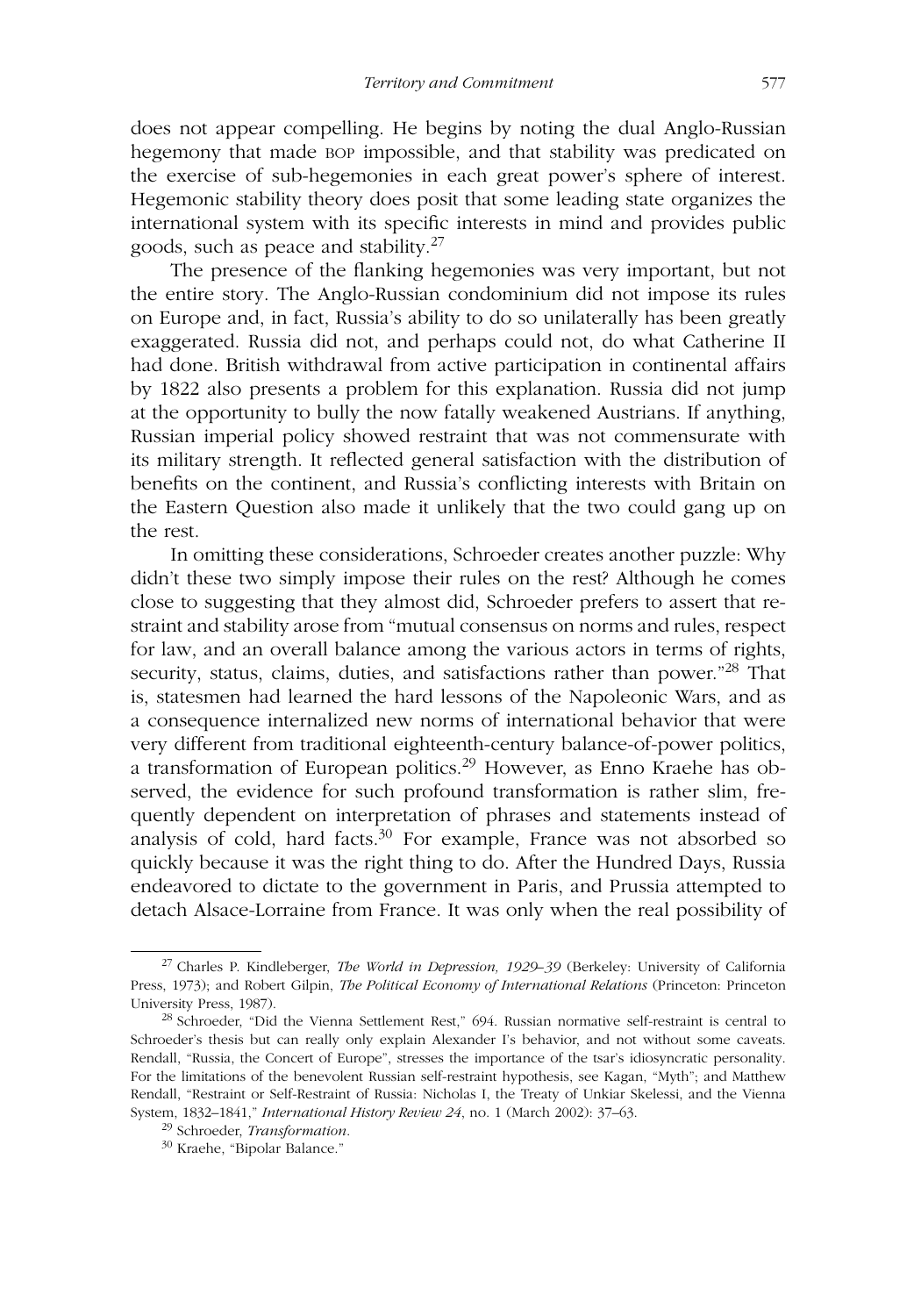a Russo-French entente emerged that the British foreign secretary Viscount Castlereagh joined the Austrian foreign minister Klemens von Metternich in preventing it from happening.

Returning to our question, Anglo-Russian restraint is even more puzzling in light of how the two states had behaved barely thirty years earlier: how can a system based on hegemonies be peaceful when a similar one had promoted near constant warfare from 1792 on? Schroeder's reply is that "the answer is easy: the character and spirit of post-1815 hegemonies...were drastically different—selfish and predatory before, relatively benign, inactive, and tolerable thereafter."<sup>31</sup> This is not an explanation, but a description. The "evidence" that follows this assertion merely describes the behavior of Russia with respect to central Europe, Britain with respect to its colonial empire and France, and the Austro-Prussian cooperation in Germany. What remains frustratingly elusive is the cause of such profound changes in preferences of all these actors.

Further, the idea that hegemonies could explain everything is missing an essential ingredient. All great powers (with the possible exception of France) remained capable of threatening their neighbors. By Schroeder's own definition, Britain and Russia were especially menacing: the former could threaten any nation that was vulnerable by sea, and the latter could do so to Turkey, among others. But the same went for others: Austria could threaten the small Italian states, and Prussia could bully its German neighbors. What we need, then, is an explanation of why such threats never materialized. Why did the great powers refrain from destroying the independence of smaller states?

Schroeder answers that even though the great powers were mindful of these threats, "the allies chose moral, legal, and political means rather than balance of power measures to maintain a balance in this vital respect."32 But did they? If the threat to block such an attempt is credible, then we would not observe war, as states would limit themselves to periodic probes. Restraint may have been due to voluntary acceptance of new norms or it may have been simply due to making revisionism too costly. One way to ensure stability is to allow each great power to maintain its own sphere of influence without (or with minimal) interference from the others. If Sardinia could not depend on French support because the pentarchy had sanctioned Austrian dominance in Italy, then it may have been loath to challenge Austria. And if Austria knew that, it could maintain its rule in the region with minimal violence and without having to absorb or destabilize smaller states. And with respect to Russia, why would such a dominant country agree to be bound by such rules?

<sup>31</sup> Schroeder, "Did the Vienna Settlement Rest," 701.

<sup>32</sup> Ibid., 698.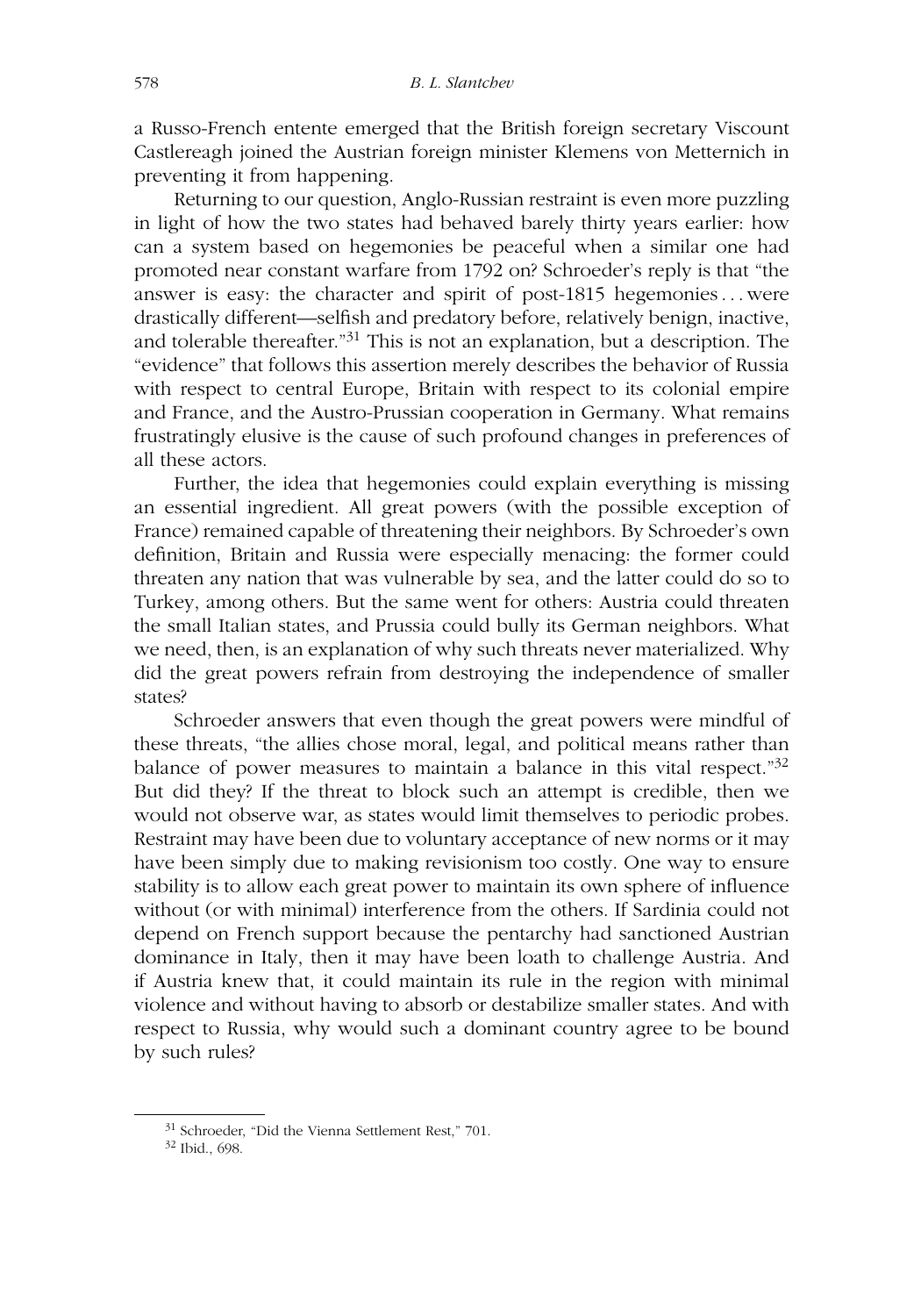The main problem with Schroeder's account is that it is even more demanding than the one proposed by Jervis: in arguing that BOP cannot explain the Concert, Schroeder asserts that statesmen had undergone a profound transformation in their preferences. This view is particularly untenable because it does not explain how that mutual consensus arose, or why states were able to agree on it. Even worse, the argument reduces to an unwarranted assumption that is derived from observable behavior. When some evidence contradicts the assumption, it is summarily dismissed. For example, Schroeder characterizes the Polish-Saxon crisis at the Congress of Vienna as "the occasion when the old eighteenth-century balance of power politics flared up most dangerously ... but failed in the end to prevail."<sup>33</sup> Why such a bold dismissal? Because this was an instance when Russia asserted its right of conquest and was able to obtain whatever it wished at the expense of the other states, contrary to the supposed norms governing and restraining behavior. As we shall see, Russia's ability to fulfill its wishes at Vienna goes a long way toward explaining its subsequent satisfaction with that system, which in turn helps account for Russia's unwillingness to challenge it.

In this connection, it is worth noting that both Kraehe and Schroeder reject "intelligent design" at Vienna because, despite the rhetoric they preached, the "equilibrists" pursued singularly hegemonic goals. Yet this supports my point that the system worked precisely because the territorial settlement was based on capabilities and interests rather than some illusory system of normative and legalistic checks and balances for everyone involved.

In the end, Schroeder's account, although better than balance of power, requires that we assume a change in preferences. It is not apparent to me that such a profound transformation occurred. Schroeder's book offers a sweeping and erudite narrative of the period, yet nowhere does it explain the reasons for such a change. Given the alacrity with which statesmen reverted to using the military instrument after the demise of the Concert (and they never abandoned it outside Europe even during the Concert), it is doubtful that such an explanation can be maintained: after all, one has to wonder what caused the regression.<sup>34</sup> Hence, the onus must be on demonstrating the source and factual reality of a change in preferences. In the absence of such evidence, more parsimonious explanations would have to take precedence.

My analysis assumes that state preferences were essentially the same as during the eighteenth century. The new strategic context, however, prescribed behavior that was remarkably different. Changes in observable behavior need not implicate new preferences as their source. In this, both Jervis and I agree with Charles Lipson's assessment that the Concert succeeded

<sup>33</sup> Ibid., 702–3. Kraehe, "Bipolar Balance" 710–11, presents a particularly disarming counter to Schroeder's version of events.

 $34$  Jervis, "From Balance to Concert," 724, does wonder: "The system as described is vulnerable to a return to a more predatory stance on the part of one or more of the major states."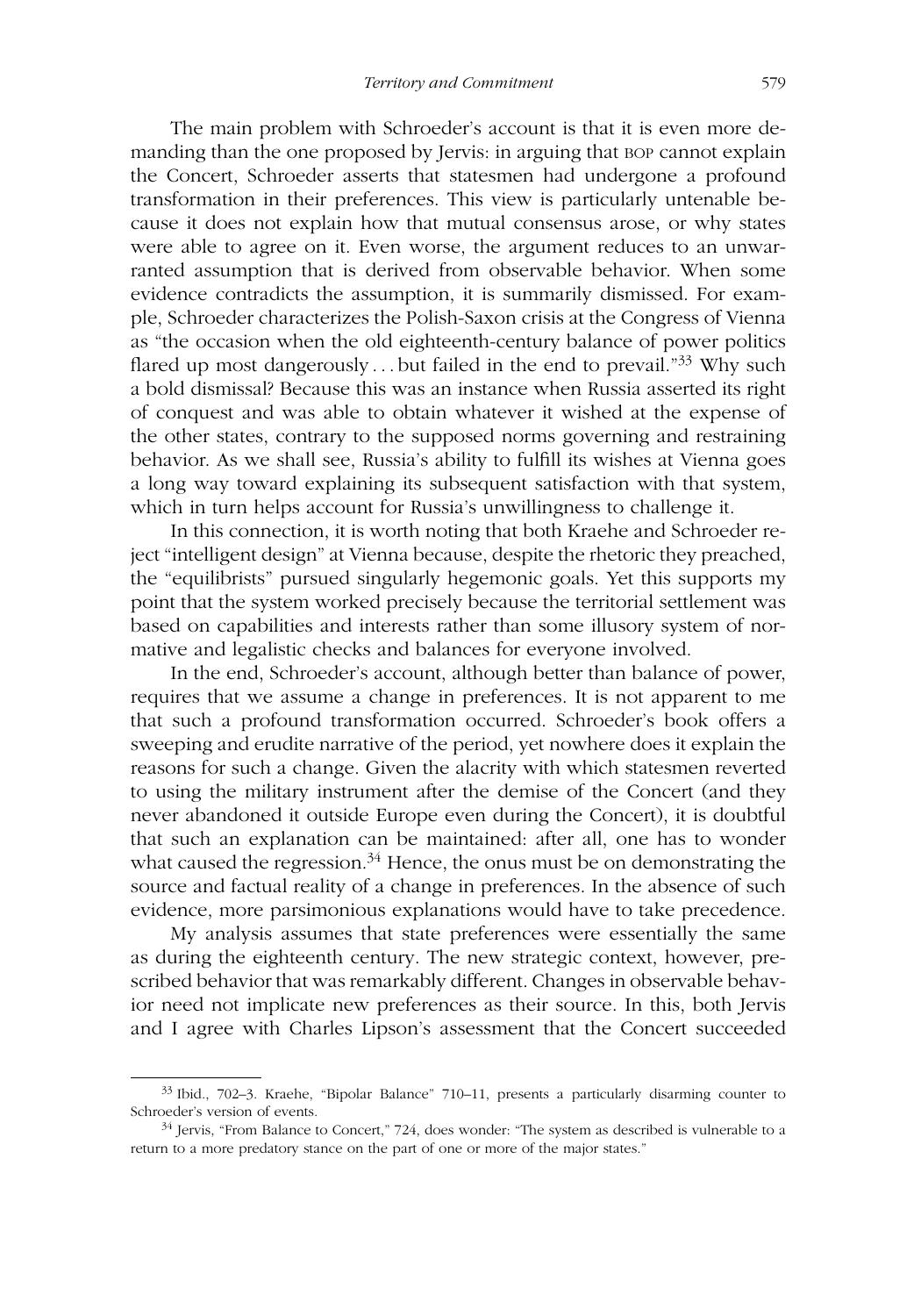"without the need for elaborate new institutions and without transforming the self-interested behavior of states."35 Even while maintaining the narrow self-interest interpretation, I disagree with Jervis that the Concert required "explicit and self-conscious management."<sup>36</sup> Further, contrary to the "autopilot" version of BOP, the system did need a specific structure of incentives to ensure satisfaction and credible deterrence; there was nothing natural about it. Finally, this account also helps us understand why peace and stability collapsed: it was not because yet another mysterious transformation of preferences took place, but because the Crimean War altered the system of incentives such that maintaining the European status quo was no longer optimal for potential revisionists.

#### THE UTRECHT SYSTEM, 1713–1814

To appreciate the innovations at the Congress of Vienna and the Concert system that it produced, it is helpful to outline briefly several important characteristics of the violent eighteenth century. The Treaties of Utrecht (1713) and Rastatt (1714) ended the final bid for European hegemony by France under Louis XIV, the War of the Spanish Succession. Although Philip V retained the Spanish throne, he was removed from the French line of succession, preventing a future union of the two countries. Austria secured the Spanish Netherlands, as well as Naples, Milan, and Sardinia in Italy. Britain walked away with Gibraltar, Minorca, and a thirty-year monopoly on the slave trade in Spanish America. France escaped adjustment to its European holdings, although it did give up colonial possessions in North America.

Superficially, there are many similarities in the situation and behavior of European states in the aftermath of the War of the Spanish Succession and the Napoleonic Wars. In both cases, a coalition of great powers defeated a state with hegemonic designs. Both at Utrecht and at Vienna, the victorious states signed a series of treaties to create a new European order. In both cases, defeated France was admitted back into the "family of states" fairly quickly. In both cases, the great powers established a quadruple alliance to enforce the particulars of the treaties. And in both cases, they tried to manage the system collectively through conferences. The results, however, differed dramatically. The eighteenth century can be characterized as a period of almost incessant warfare, mainly among the great powers, and overwhelmingly over territorial disputes, whereas the fifty years that followed the Congress of Vienna were quite peaceful.<sup>37</sup> Four central features distinguish the Utrecht period from

<sup>35</sup> Charles Lipson, "Is the Future of Collective Security Like Its Past?" in *Collective Security beyond the Cold War*, ed. George W. Downs (Ann Arbor: University of Michigan Press, 1994), 119.

<sup>36</sup> Jervis, "From Balance to Concert," 724.

<sup>37</sup> Kalevi J. Holsti, *Peace and War: Armed Conflicts and International Order 1648–1989* (Cambridge: Cambridge University Press, 1991), 85–87, lists thirty-four European conflicts between 1715 and 1814,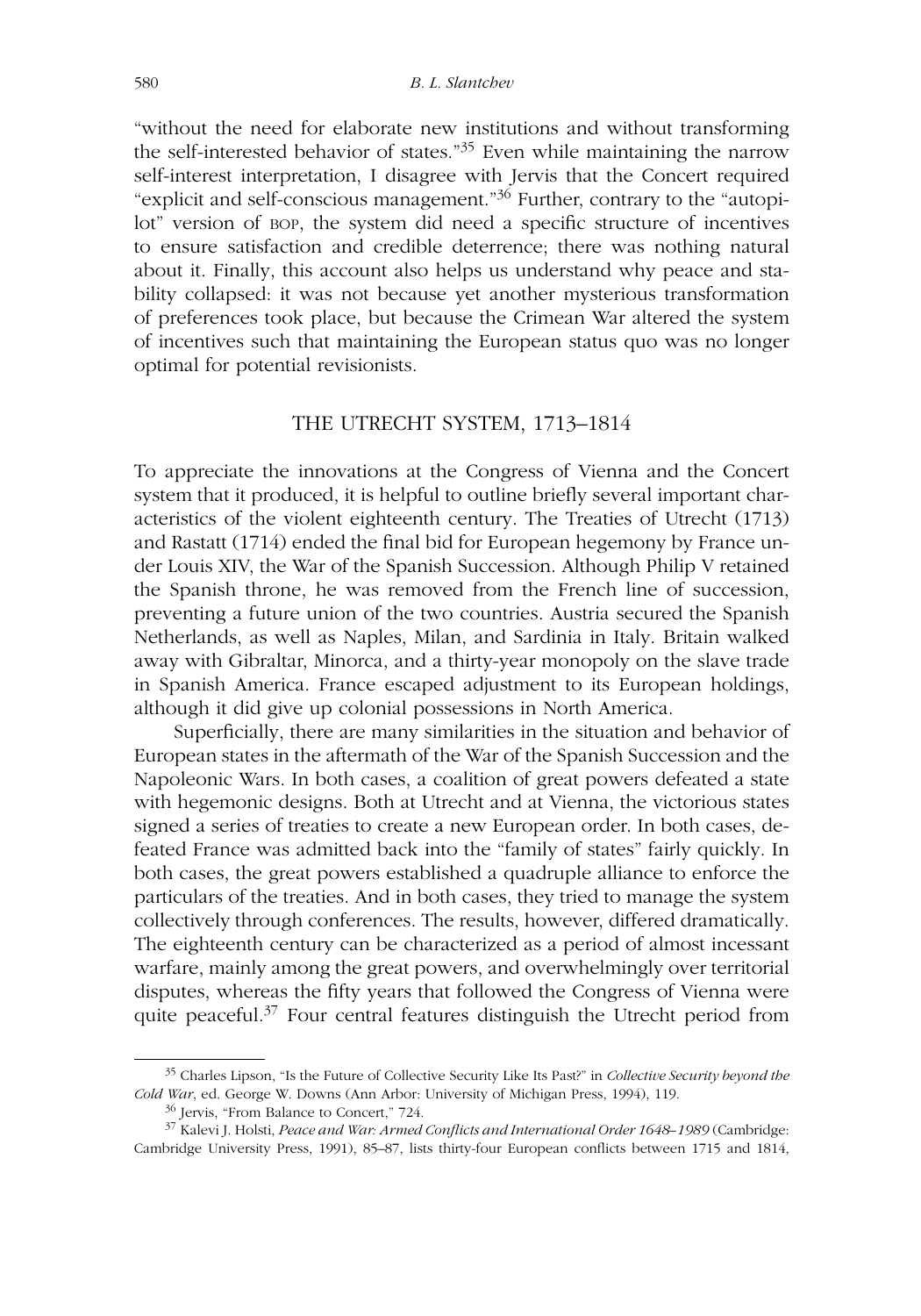the Concert of Europe: (1) inability to fight a decisive war, (2) the territorial fragmentation of the Germanic great powers, (3) a great number of small states, and (4) principles of territorial compensation and exchange. These combined to prevent states from credibly committing to any territorial distribution, and this inability resulted in opportunism and what Talleyrand called the "fleeting alliances" that produced frequent conflict.

The eighteenth century saw great developments in the style and way of waging war, or what one historian has aptly named the "bureaucratization of violence."<sup>38</sup> The process of replacing the armies whose obligations derived from feudal or commercial contracts with professional armed forces in the service of the state was complete and resulted in a new relationship between the military and society.<sup>39</sup> The expenses associated with recruitment, training, and maintenance of professional armies made states reluctant to sacrifice them in pitch battles. The wars of the century were therefore characterized by marches and sieges, with the attending logistic and supply problems.<sup>40</sup>

The rise of professional armies, however, had a profound impact on state ability and desire to fight decisive wars. There are two reasons why European monarchs were generally unable to reach decisive victories. First, as I mentioned, it was exceedingly difficult to raise and train a high-quality army, which meant that officers sought ways to preserve it rather than engage in protracted fighting. Second, it was expensive to maintain a regular army. Generally, the upkeep cost between 40 and 50 percent of total expenditure in peacetime, and this figure could jump to 80 to 90 percent in war.<sup>41</sup> Only the larger states, such as Britain and France, could afford such extravagance, and even they could not sustain it for long. The smaller powers, such as Austria and Prussia, had little hope of meeting such costs on their own. Although roughly proportional to the wealth of the countries, the armies were not wildly dissimilar in size.<sup>42</sup> These two factors reduced the incentive and ability to fight decisive wars. Since no war could be considered final, the settlements they produced were often provisional and contingent on the continuation of the good fortunes of the victor. Opportunism resulted in dramatic shifts as states chose to expand local conflicts, re-entered wars to steal more territories from exhausted sides, or switched allies as expectations of success

of which twenty-three were fought over territory, with eight fights to undo previous settlements. Great powers fought among themselves twenty times. In contrast, during the Concert era European states fought thirteen times, with territorial claims involved in five of these disputes. Great powers went to war among themselves only once in 1853–56.

<sup>38</sup> McNeill, *Pursuit of Power*, 144.

<sup>39</sup> Michael Howard, *War in European History* (Oxford: Oxford University Press, 1976), 54.

<sup>40</sup> Barry R. Posen, "Nationalism, the Mass Army, and Military Power," *International Security* 18, no. 2 (fall 1993): 80–124.

<sup>41</sup> Kennedy, *Rise and Fall*, 85.

 $42$  See Ibid., 99, table 4. It is instructive to note that in the middle of the century, the smallest of the great-power armies (Prussia's) was 60 percent of the size of the largest (France's and Russia's).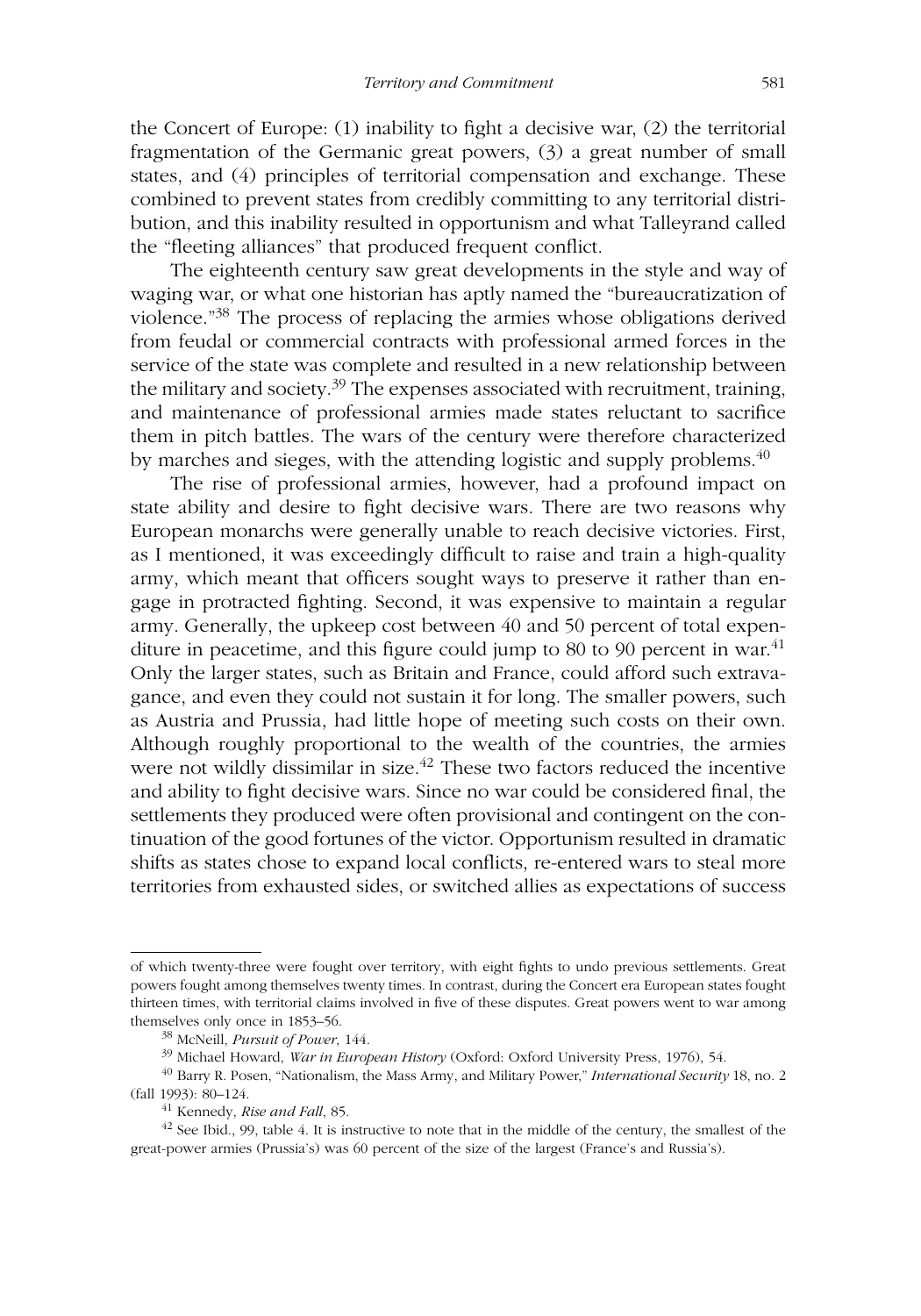changed.43 Many of the wars resulted from efforts to recover territories lost in earlier fights.

Two factors exacerbated these problems by providing need, means, and opportunity to engage in destabilizing behavior. First, the territorial fragmentation of the two Germanic powers placed them in precarious strategic positions. The far-flung Habsburg holdings were difficult to defend and tempting for aspiring conquerors, who tended to be predatory powers on the lookout for moments of Austrian weakness. The effort to maintain the inheritance "required a nightmarish diplomatic and military juggling."<sup>44</sup> Prussia's position was very similar: the separation of Brandenburg from East Prussia virtually guaranteed efforts to consolidate the holdings, predictably at Polish expense.

Second, the sheer number of small states made diplomacy a Byzantine business whose maze is difficult to follow even today. Although the smaller European states no longer played the active role they had in the seventeenth century, they became objects of aggression as the great powers traded territories or found themselves in need of allies or money. Saxony is an egregious example of shifting allegiance (although it gained little for its troubles, as most benefit went to its more powerful neighbors). As William McNeill noted, "the multiplicity of European states produced an enormous political confusion. Diplomatic and military alignments shifted from time to time in kaleidoscopic fashion."45

If there is a key to the diplomatic practice of the eighteenth century, it is the combined principles of territorial compensation and exchange. Territory was essential because it defined strategic boundaries, held population (soldiers and tax base) and raw materials, and provided access to and control of trade routes. I do not want to diminish the role of other factors, such as economic and fiscal strength or organizational efficiency, but territory was seen as the prime determining factor of state power. In a significant departure from the legal Westphalian principles, "dynasts ceased to think of territory in terms of family patrimony, regarding it instead as a commodity that could be employed for a variety of domestic and foreign policy purposes.<sup>"46</sup> This flexibility was useful in state efforts to consolidate holdings, enhance security, and acquire new sources of revenue.

Since territory had become a strategic commodity, it is not surprising that the principle of "compensation" was widely applied throughout the period. According to this principle, a gain by any one state had to be matched by corresponding gains by others. Because wars were so expensive, rulers

<sup>&</sup>lt;sup>43</sup> An example of all aspects of such behavior is the War of the Austrian Succession. As Reed Browning, *The War of the Austrian Succession* (New York: St. Martin's, 1993), 367–68, notes, the war might have ended in any of the years it lasted had it not been for the opportunism of the warring parties.

<sup>44</sup> Kennedy, *Rise and Fall*, 90.

<sup>45</sup> McNeill, *Pursuit of Power*, 148.

<sup>46</sup> Holsti, *Peace and War*, 90.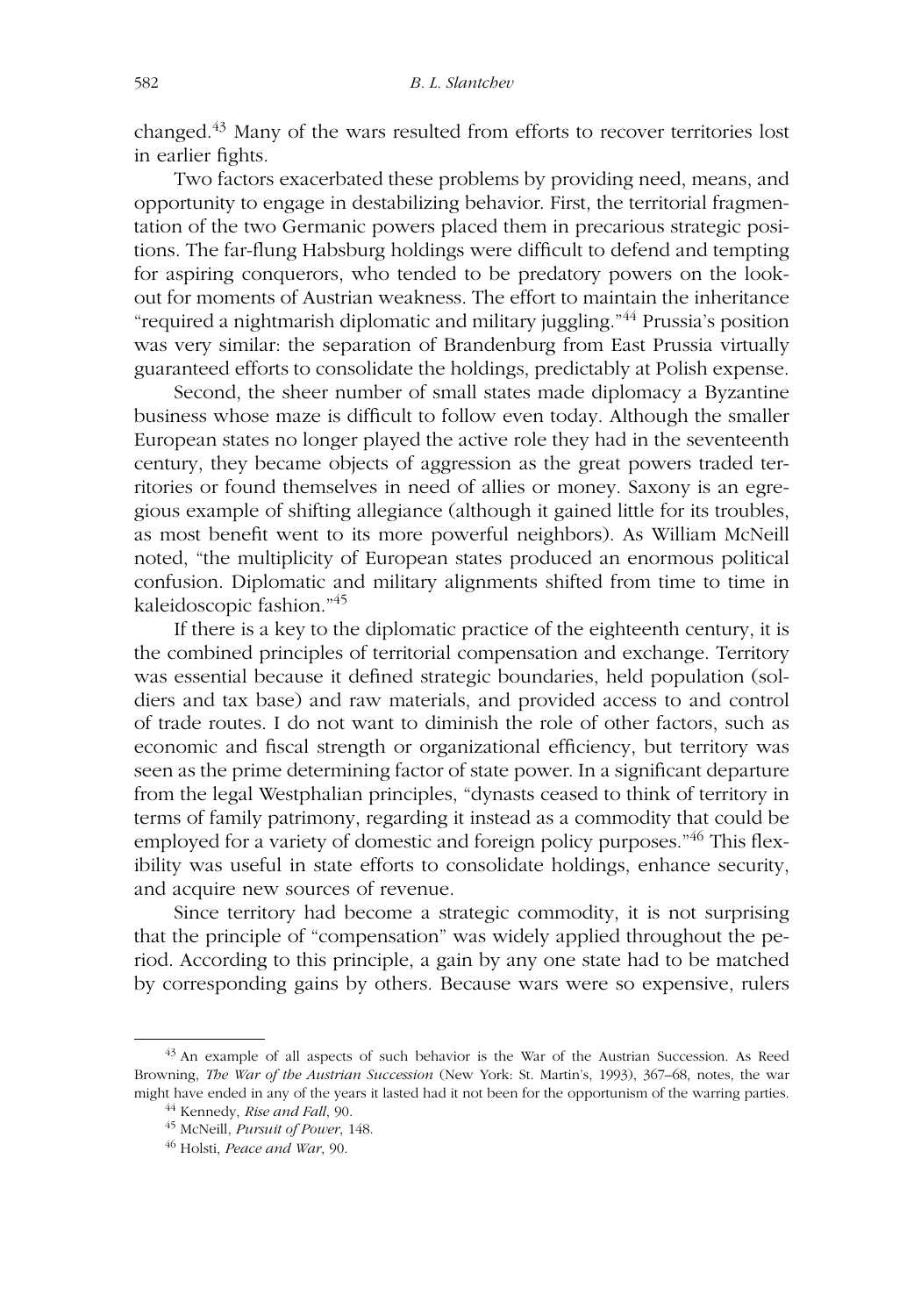generally preferred to achieve their ends through bargaining. Negotiations, however, were unlikely to be successful unless both sides had something, usually territory, that they could exchange. This dictated the acquisition of territories that were of little intrinsic interest but that could be valuable either for a trade or as a bargaining chip should the country find itself in need of assistance. The end result of these practices was that "territories were shuffled around, swopped and bartered in unscrupulous fashion."<sup>47</sup> The fleeting alliances were one of the manifestations of the resulting opportunism. They were concluded for particular objectives, were thus short-term, and were not expected to outlast a change in circumstances. There was thus no particular distribution of territories that could not be undone by some coalition of states. "Territorial aggrandisement was the principal object of the greater Powers, and any means were considered justifiable in order to secure those aims."<sup>48</sup>

#### THE CONGRESS OF VIENNA

To understand the new Concert, it is necessary to see the problems that it was designed to solve. The bloody wars that had engulfed Europe for two decades made containment of French aggression a natural focal point of the four victorious powers. The Utrecht system had failed to prevent the hegemonic drive of the very state it was supposed to neutralize. Thus, the territorial settlement reflected the concerns with possible French revanchism, Russian westward expansion, future Austro-French conflict in Italy, and Prussian aggrandizing tendencies.

There were four main features of the settlement. First, the great powers arrogated to themselves the authority to decide the new European order and were determined to impose the solution on the smaller states. The secret Article I of the First Peace of Paris signed 30 May 1814 specified that "the disposal of the Territories... shall be regulated . . . by the Allied Powers among themselves."<sup>49</sup> The problem with this became immediately apparent when all minor powers, allied, neutral, or belligerent, sent their delegations to the Congress of Vienna under the impression that they would be allowed to make their cases and press territorial claims. For all of Talleyrand's protestations that France was safeguarding the rights of the smaller powers, the moment France gained entry to the council of the other four, he abandoned the pretense. Lacking legitimate precedent for usurping the division of the spoils, the great powers negotiated informally among themselves, with decisions

<sup>47</sup> Evan Luard, *The Balance of Power: The System of International Relations, 1648–1815* (New York: St. Martin's, 1992), 202.

<sup>48</sup> Arthur Hassall, *Balance of Power, 1715–1789* (London: Macmillan, 1896), 5.

<sup>49</sup> Quotations from various treaties refer to texts in Edward Hertslet, ed., *The Map of Europe by Treaty* (London: Harrison, 1875), unless otherwise noted.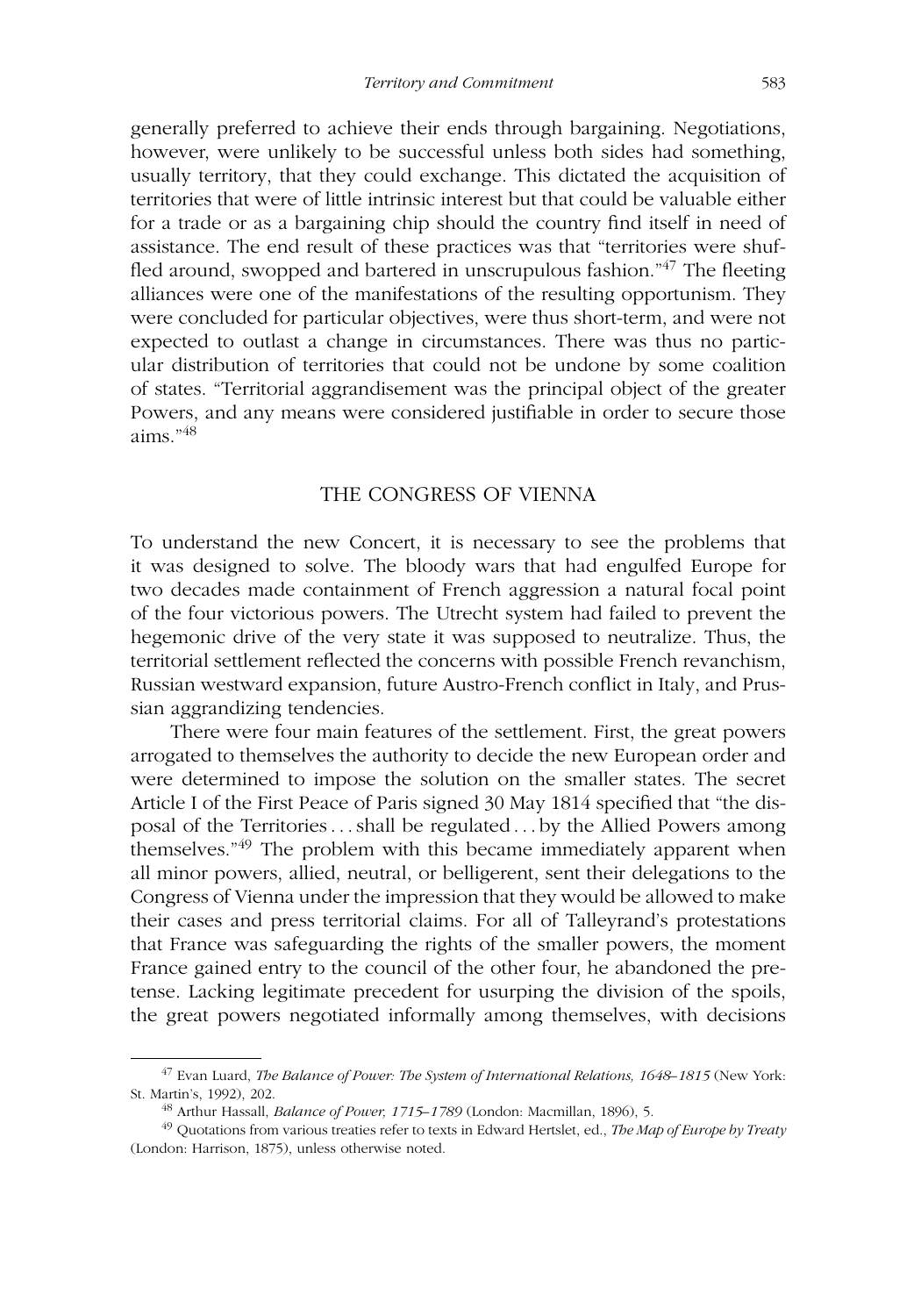rubber-stamped by the Committee of Eight.<sup>50</sup> The "great power tutelage" was a new, if not surprising, development in European politics.<sup>51</sup> This doctrine, forcefully upheld by the British foreign minister, Palmerston, in 1846, was to endure. $52$ 

Second, France was quickly assimilated into the new system.<sup>53</sup> Two points about this are worth noting. First, to prevent French revisionism, the allies settled (twice) on lenient terms. Even after Napoleon's second bid for power, France did not lose much territory (scaled back to its 1790 borders), and although it had to pay an indemnity of 700 million francs and support an occupational army, the army was withdrawn ahead of schedule. These terms were indeed remarkably generous considering the turmoil and general destruction that France had caused.<sup>54</sup> Second, the acrimonious negotiations over Poland and Saxony exposed Austria's weakness and the need to rely on French support to counter Russo-Prussian scheming. The rift between Russia (with Prussia) and Austria (with Britain) caused a deadlock over the Polish-Saxon question in Vienna.<sup>55</sup> Castlereagh protested that Tsar Alexander I "would not be satisfied to rest his pretensions on a title of conquest in opposition to the general sentiments of Europe," which is exactly what the tsar ended up doing.<sup>56</sup> Faced with Russian intransigence and Prussian belligerence, Austria and Britain signed a secret treaty with France on 3 January 1815 with the express purpose of checking Prussia's designs on Saxony. Having carried the day on the Polish issue, Alexander abandoned Prussian chancellor Karl von Hardenberg, who had to back down, much to the

<sup>50</sup> Nicolson, *Congress of Vienna*, 137–47. The eight were the signatories to the 1814 Treaty of Paris, and included the Big Four, Sweden, Portugal, Spain, and, of course, France.

<sup>51</sup> Richard B. Elrod, "The Concert of Europe: A Fresh Look at an International System," *World Politics* 28 (January 1976): 159–74, 6–7.

 $52$  Palmerston stated that it was impossible to change the territorial order "in a manner inconsistent" with the Treaty of Vienna without the concurrence of the other powers who were party to that Treaty." Cited in F. R. Bridge and Roger Bullen, *The Great Powers and the European States System, 1815–1914* (London: Longman, 1980), 4.

<sup>53</sup> See Charles F. Doran, *The Politics of Assimilation: Hegemony and Its Aftermath* (Baltimore: Johns Hopkins University Press, 1971), pt. 4, for an analysis that concentrates exclusively on containment of French revisionist tendencies. It seems to me that such a view is too limiting because, as this analysis shows, French aggression was by far not the only concern of the statesmen at Vienna.

<sup>&</sup>lt;sup>54</sup> Wellington argued that if France was stripped of too much territory, peace would last only until it found "a suitable opportunity of endeavoring to regain what she has lost; and . . . we shall find how little useful the cessions we have acquired will be against a national effort to regain them." Cited in Andreas Osiander, *The States System of Europe, 1640–1990* (Oxford: Clarendon, 1994), 202.

<sup>55</sup> Gulick, *Europe's Classical Balance*, 200–4.

<sup>56</sup> Quoted in Webster, *Congress of Vienna*, 120. Alexander's attitude was, "I have two hundred thousand men in the Duchy of Warsaw. Let them drive me out if they can ... Your public law is nothing to me: I don't understand all that. What do you think are all your parchments and treaties to me?" Alexander to Talleyrand, from a letter to King Louis XVIII, in Duc de Broglie, *Memoirs of the Prince de Talleyrand*, 2 vols., trans. Raphael de Beaufort (New York: Putnam, 1891), vol. 2: 277; also quoted in Doran, *Politics of Assimilation* 166; and Lindley, "Avoiding Tragedy."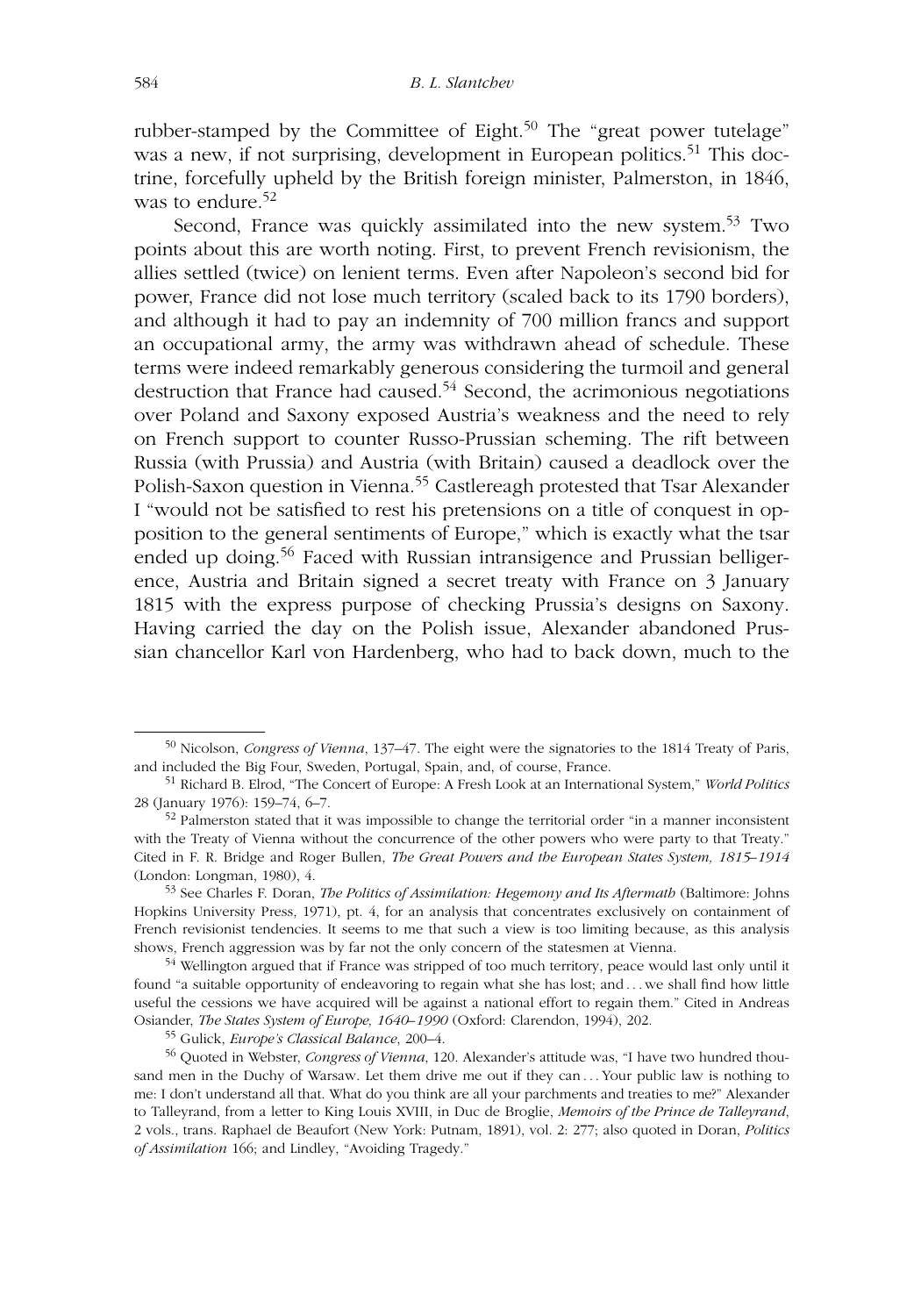chagrin of the Prussian army. On 12 January, the Council of Five had its first meeting.<sup>57</sup>

Third, the great powers "divided the commons" into spheres of influence with nearly complete disregard of national sentiment, legal dynastic claims, or moral obligations. The great powers did set up a Statistical Committee to quantify the populations, but it was exclusively concerned with numbers, not with any national, educational, or religious characteristics. Talleyrand complained that this "enumeration of souls" did not take into account the qualitative value of the territories, but he was rebuffed.58 The most glaring example of this practice is the fact that the Vienna settlement reconstituted only 38 of the more than 350 German states. Although the allies had to reward the princes who had fought on their side, they recognized that German disunity had greatly facilitated Napoleon's conquests.

The principle of dynastic legitimacy was set aside. The fates of the Saxon and Neapolitan rulers are illustrative. To secure Saxony for Prussia, Hardenberg had come up with the infamous plan to give the king of Saxony an entirely new kingdom to the west, all the way to the French border. Nobody objected to the transportation scheme on the basis of its illegitimacy. Instead it was the weakness of the new state that raised problems because it would not work as a buffer against France.<sup>59</sup> Similarly pragmatic concerns decided the fate of Naples. Its king, Murat, had been guaranteed his throne by Austria (with the connivance of the British and the Russians) in exchange for deserting Napoleon, which proved a great boon in the war. However, as the deposed emperor's brother-in-law, Murat was abhorrent to Louis XVIII and very inconvenient for Metternich, who had expansive plans for Austrian dominance in Italy. To secure French support on the Saxon and German settlements, Castlereagh and Metternich conspired to sacrifice Murat. Only the king's defection to Napoleon during the Hundred Days saved the conspiracy from embarrassing exposure.

Fourth, the settlement reflected the bargaining strength of the parties. The ability of Russia to get away with usurping territories against the wishes of the other three states was very different from the eighteenth-century indecisive standstill. The emergence of Britain and Russia as the dominant sea and land powers, respectively, fundamentally altered the strategic calculations of

<sup>&</sup>lt;sup>57</sup> The Council of Five (the Big Four and France) was the most important body that made the crucial decisions, often with no more than token consultation with the smaller allies. Webster, *Congress of Vienna*, 203–4.

<sup>58</sup> Nicolson, *Congress of Vienna*, 146. See also Webster, *Congress of Vienna*, 207; and Gulick, *Europe's Classical Balance* 248–51. It must be noted that much of the alleged trafficking of souls did not occur at the Congress. It was Napoleon who did the initial reduction in numbers when he distributed all the ecclesiastical states and free cities to the secular princes in 1803 and abolished the Holy Roman Empire in 1806 after defeating Austria.

<sup>59</sup> Idem, 242. Eventually, the exiled king was deprived of half his kingdom, and when he became infuriated, he was told that "the three had come, not to have his opinion, but his consent." Osiander, *States System*, 245–46.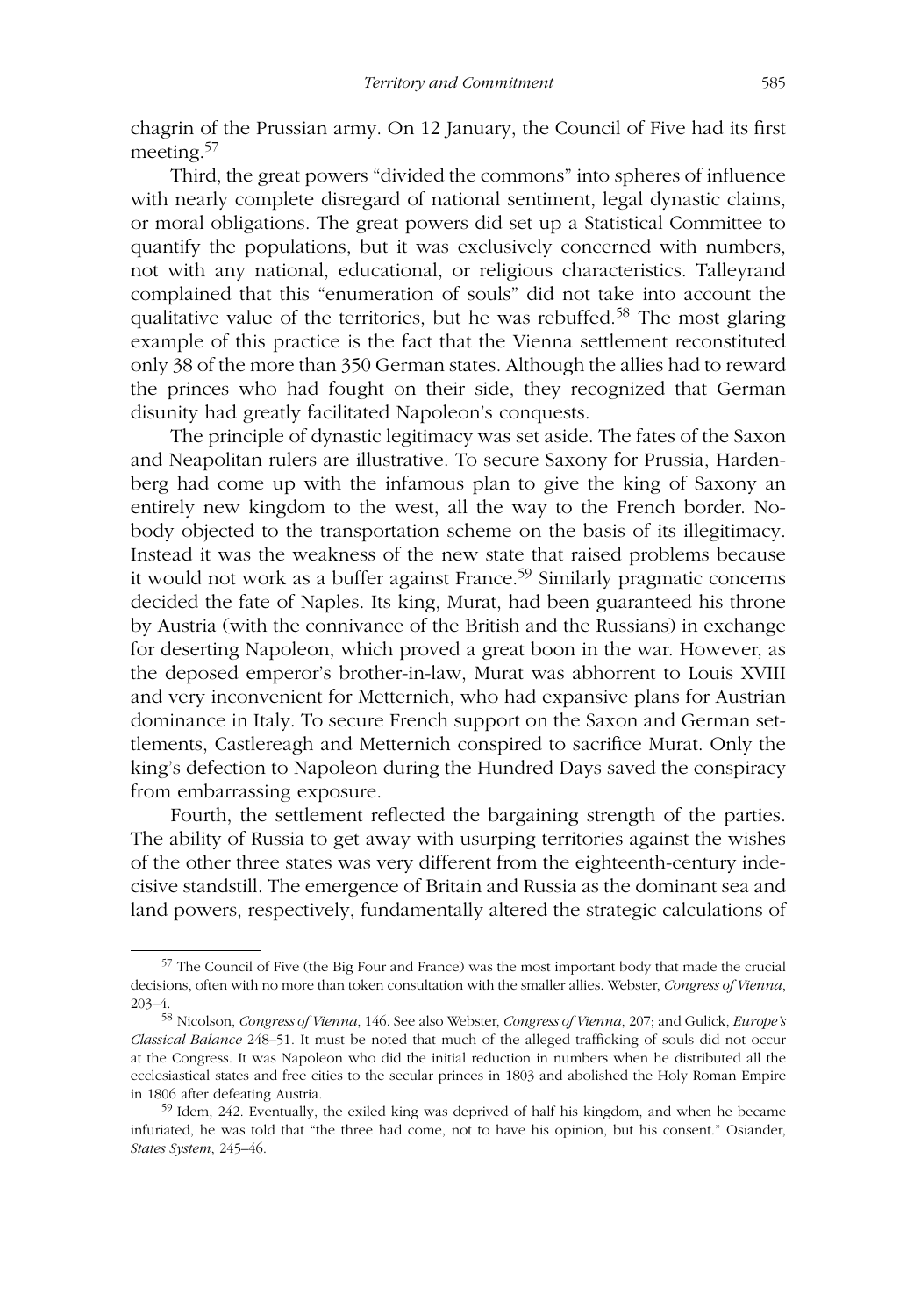the other players. Neither of the three continental powers could hope to survive without the assistance of either of the flanking powers. The size difference is quite substantial, even considering only military personnel. In 1816, Russia had 800,000 men, followed by Britain with 255,000 and Austria with 220,000. France and Prussia trailed with 132,000 and 130,000 men, respectively.<sup>60</sup>

The resolute action of the Fourth Coalition during the Hundred Days held the settlement together. It established a credible threat that any future revanchist attempts would be met with a common front. The specifics of the conditions that would trigger that response were laid out in the Quadruple Alliance, which was signed on 20 November 1815, the same day as the Second Peace of Paris. Article III, which was a straightforward renewal of the Treaty of Chaumont, was the one solely directed against French aggression. Even when the Quintuple Alliance was signed with France in 1818 at the Aix-la-Chapelle Congress, the original Quadruple Alliance was renewed.<sup>61</sup>

I now turn to the territorial settlement. Some contemporary observers were puzzled by Britain's apparent failure to ensure its predominance on the continent or pursue its interests with more vigor.<sup>62</sup> This betrays confusion about the extent to which Castlereagh achieved British goals. To begin with, he managed to exclude the crucially important maritime rights and colonial questions from consideration at the Congress altogether. Britain's most important territorial gains lay outside Europe. The naval supremacy of its fleet established at Trafalgar allowed the capture of almost all of the French, Dutch, and Danish colonies. Although Castlereagh was not averse to bargaining away colonies that supplied raw materials, he refused to do so with the ones that housed naval bases. Britain retained its unchallenged sea power and could position itself to appear as the mediator in continental disputes.<sup>63</sup>

Britain did not desire territorial aggrandisement in Europe and had a single overriding objective: to prevent any one power from dominating Europe. In practice, this meant the containment of France and Russia. As part of the French containment scheme, Castlereagh envisioned the creation of a large united kingdom of the Netherlands under British influence. To that

<sup>60</sup> Kennedy, *Rise and Fall*, 154, table 8. Although the enormous number of Russian troops belied their military preparedness, the gap was overwhelming. Britain was also not nearly as close to Austria as the numbers suggest, primarily due to the former's naval preponderance.

 $61$  Most historians acknowledge the importance of the renewal of the Chaumont Treaty in 1815. See, for example, Webster, *Congress of Vienna*, 162–63; Gulick, *Europe's Classical Balance*, 209; and Holsti, *Peace and War*, 129. For a dissenting (as usual) view, see A.J.P. Taylor, *The Struggle for Mastery in Europe, 1848–1918* (Oxford: Oxford University Press, 1954), 1–2.

 $62$  Friedrich von Gentz, for example, professed bewilderment over Castlereagh's "neutral attitude . . . being in the position to become the arbiter of Europe, he only afforded her weak and partial assistance." He could not understand why Britain would fail to profit from its successes and the part it had played in the coalition. Cited by Nicolson, *Congress of Vienna*, 128.

<sup>63</sup> Webster, *Congress of Vienna*, 200.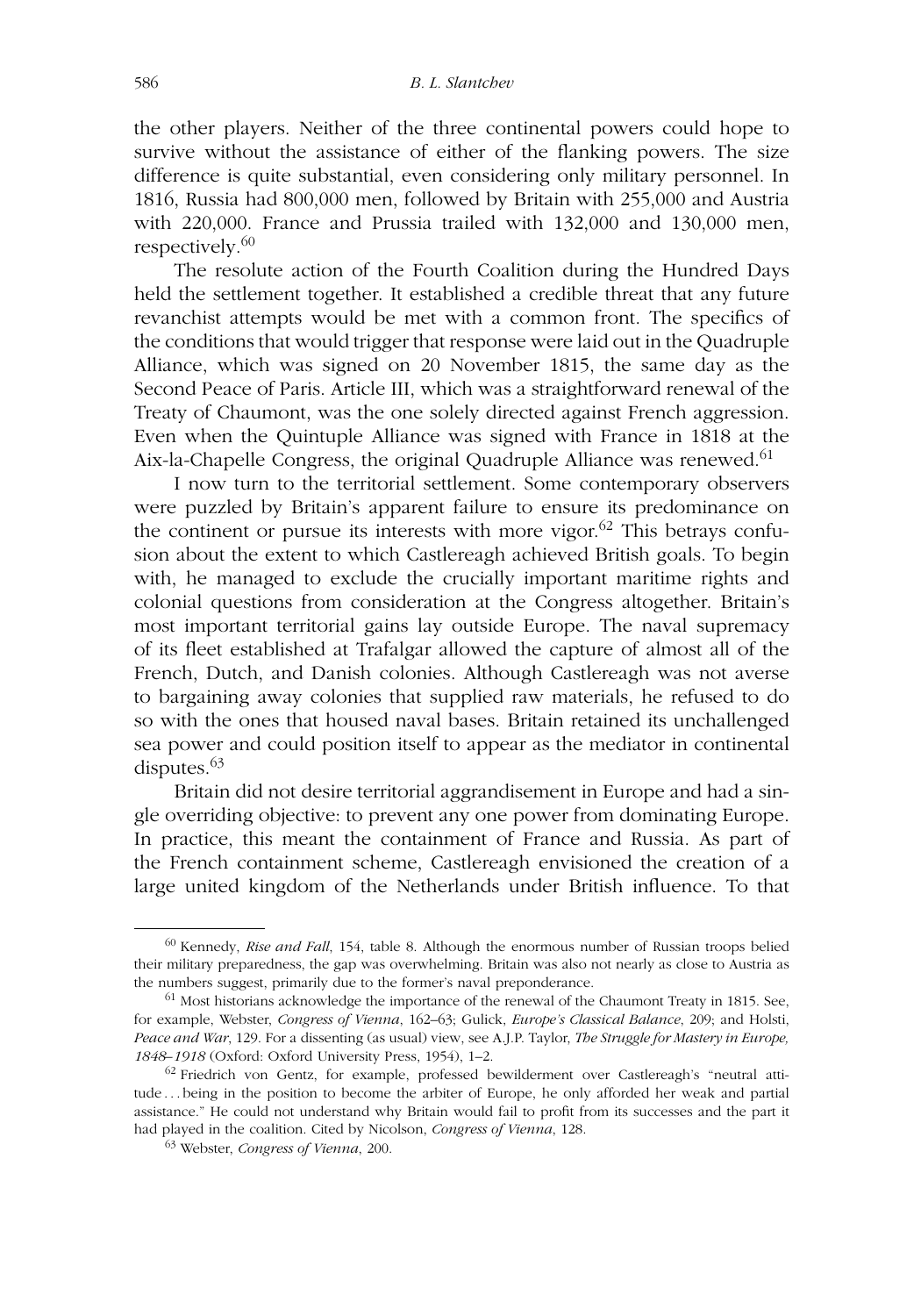end, the money from the British compensations to Holland was earmarked for construction of fortresses on the Belgian border to strengthen the cordon.<sup>64</sup> When his initial plan of a united Austro-Prussian center fell through, he worked on the rapprochement between Austria and France as a counterweight to Russia and Prussia. The various territorial transfers eventually ensured that through the client states of Holland and Hanover, Britain "had something to say about every river, large or small, which flowed into the North Sea from Dunkirk to Denmark. For a country committed to sea power, these arrangements were little short of heaven."65 As Harold Nicolson concluded, the assertions that Britain failed to seize the opportunity to gain its ends at Vienna "display a misapprehension, on the one hand of the true nature of British ambitions, and on the other hand of the very valuable assets which were, in fact, obtained."<sup>66</sup>

The key to understanding the territorial settlement is the Russian acquisition of the lion's share of the Duchy of Warsaw, which had a domino effect on the other divisions. With Alexander I prevailing on the Polish issue, Austria opposed Prussian annexation of Saxony, which meant Prussia had to be compensated in the Rhineland. Austria, which renounced possession of the Netherlands, had to be compensated in Italy. This had to contend with opposition from France. Britain, of course, insisted on Holland and Hanover as strategic checks on France in the north.

The tough bargaining tactics of Alexander on Poland and the subsequent war scare over Saxony showed that Russia could obtain anything it wanted for itself, even though it may not have wanted to risk war on behalf of a weaker friend. By early December, Austria and Britain had conceded defeat on the Polish question: Russia was going to have its way there and nothing could alter that. Schroeder's assessment is as correct as it is blunt: "The initial confrontation, which pitted Russia against Austria supported by Britain and France and momentarily by Prussia, was won by Russia hands down."<sup>67</sup> Having achieved his territorial and constitutional goals in Poland, Alexander joined the other three powers in coercing Prussia into accepting less than half of its demands in Saxony. There was no sense in undermining a system in which Russia could enjoy the fruits of conquest for the sake of a junior partner.

<sup>64</sup> Chapman, *Congress of Vienna*, 51–53.

<sup>65</sup> Gulick, *Europe's Classical Balance*, 252.

<sup>66</sup> Nicolson, *Congress of Vienna*, 205.

<sup>67</sup> Schroeder, *Transformation*, 537. It could not have been otherwise for, as he notes later, "balanceof-power tactics, like God, favour the *beati possidentes* and the big battalions." This episode also undermines in part his thesis that Russia was willing to restrain itself. Rendall offers a more detailed assessment of the expectations of the various sides about the desirability of war against Russia over Poland and reaches the same conclusion. See Matthew Rendall, "Between Power and Preferences: Realism, Idealism and the Concert of Europe," Manuscript, School of Politics, University of Nottingham (2005).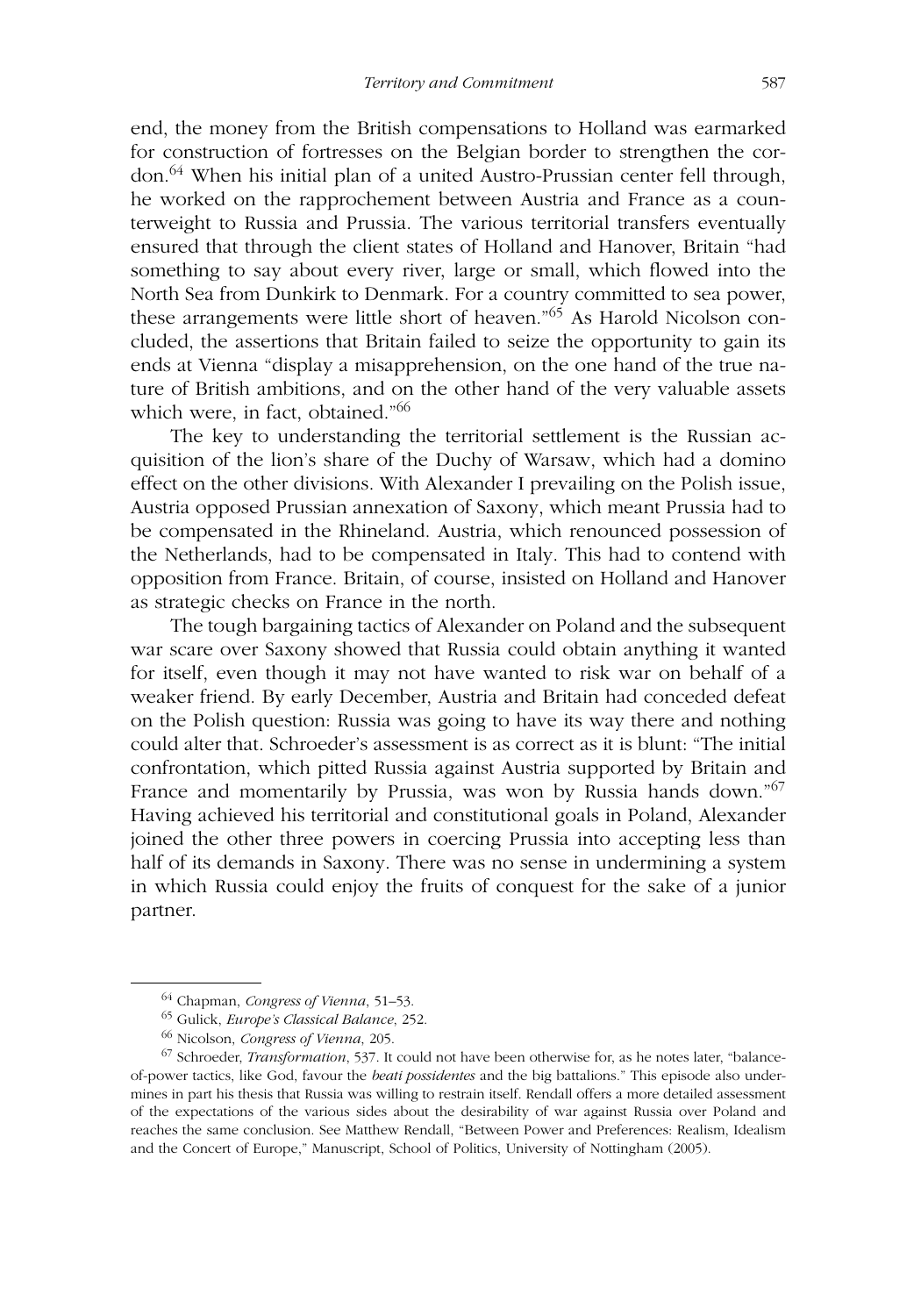Although the plan to hold Russia could not work, building the "arc of constraint" around France proved more successful. The idea was to surround France with a buffer of medium states, the cordon sanitaire, consisting of a strong Kingdom of the Netherlands (closely allied with Britain) to the north, hostile German states (Prussian presence in the Rhineland, Bavaria, and Baden) in the center, the new Swiss Confederation (declared neutral in perpetuity), and Sardinia rounding off the cordon to the south (substantially strengthened by the annexation of Savoy), with Austria controlling most of Italy. Replacing the multitude of small and vulnerable German states from the pre-Napoleonic era with medium-sized and relatively closely aligned ones would prevent French attempts to expand eastward for at least two reasons. First, retaining the small German states in near-perpetual chaos would be tempting to both Prussia and Austria, exacerbate their antagonism, and undermine the anti-French deterrent posture. Second, a larger state could put up a much better defense even if it could not hope to prevail by itself. Even so, the German states were not really expected to defend themselves against a French attack, but were to rely on the assistance of Britain, Prussia, and Austria. Finally, the defeat and conquest of a larger state would mean an abrupt and significant change in the territorial distribution and French strategic position, giving the attacked state's allies much more reason to intervene in its defense. After France had shown its potential for aggression during the Hundred Days, the allies further weakened it to improve the defenses of its neighbors.68

Austria's gains from the Vienna settlement were a mixed blessing. On one hand, it did not recuperate the spoils of 1796, mostly for strategic reasons. Austria renounced its claim on Belgium, which would have been troublesome and difficult to defend. It also advocated partitioning of the Vorlande between Bavaria, Württemberg, and Baden, which would improve Austria's position and influence in southern Germany. It was also forced to forgo any territorial gains in Poland (except Galicia), which was consolidated as the Congress placed Poland under Russian rule. Thus, Austria lost mostly poorly developed lands and possessions it would have found costly to maintain.<sup>69</sup>

On the other hand, Austria clung to its territories in Italy: Venetia, which was acquired as compensation for the Austrian Netherlands in 1797, and

<sup>68</sup> See Gulick, *Europe's Classical Balance*, 258–59; Roger Bullen, "France and Europe, 1815–48: The Problems of Defeat and Recovery," in *Europe's Balance of Power, 1815–1848*, ed. Alan Sked (New York: Barnes and Noble, 1979), 123; and Schroeder, *Transformation*, 556. The destabilizing impact of the loss of the buffer states in the low countries, Germany, and Italy between 1859 and 1871 is discussed at length in Paul W. Schroeder, "The Lost Intermediaries: The Impact of 1870 on the European System," *International History Review* 6 (February 1984): 1–27. This is not meant to suggest that these states were unequivocally beneficial for the system. The wars of the 1860s (in Italy and against Denmark) arose, in part, from machinations of Sardinia and the German Confederation. See F. R. Bridge, "Transformations of the European States System, 1856–1914," in Krüger and Schröder "*Transformation of European Politics*, 1763–1848."

<sup>69</sup> Robert A. Kann, *A History of the Habsburg Empire, 1526–1918* (Berkeley: University of California Press, 1974).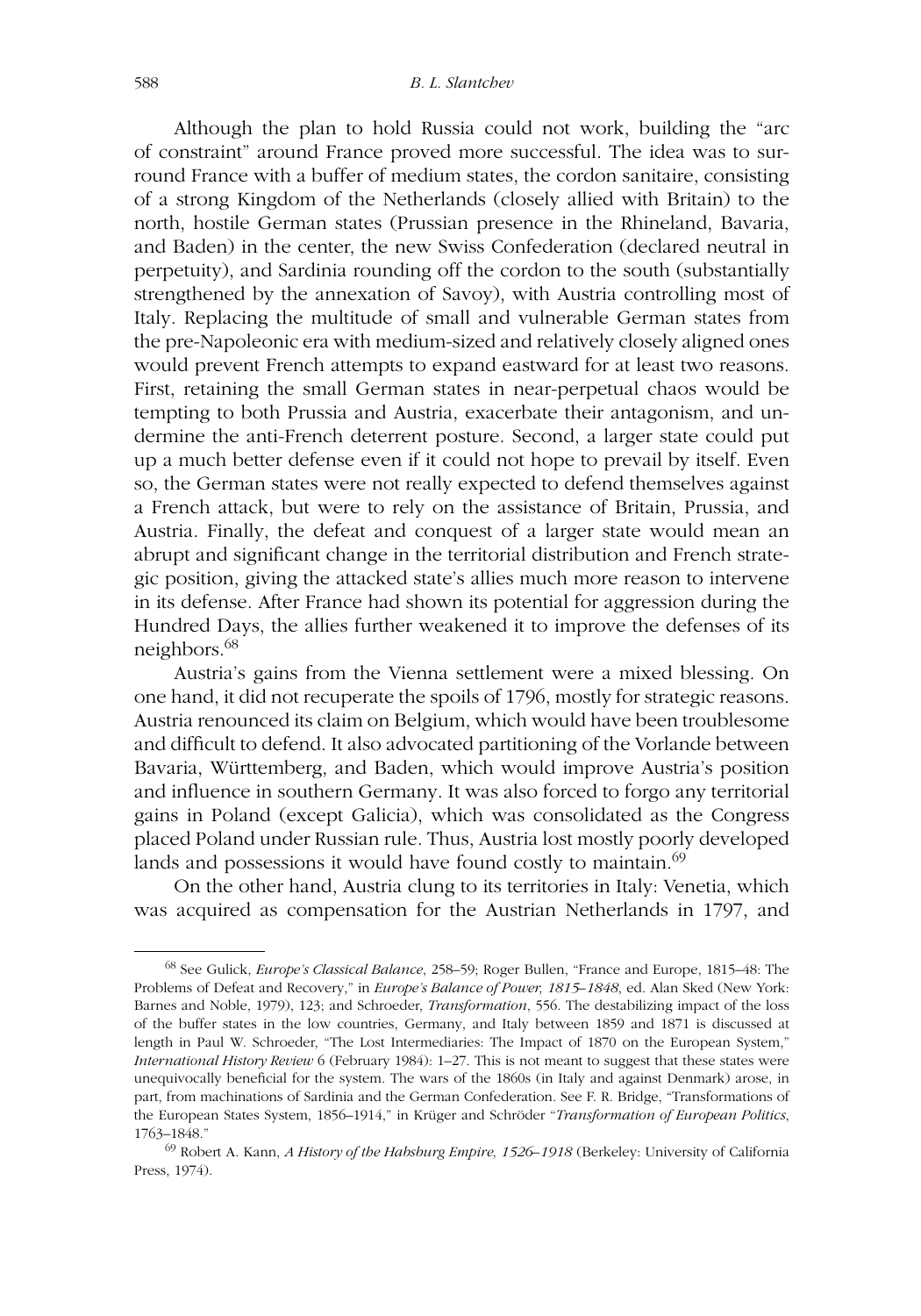Lombardy, which was taken after the war of the Spanish Succession. Austria received these because Italy was the only place in Europe for which the Fourth Coalition allies did not have opposing claims. Not only was it the only territory available to compensate Austria for (in)voluntary losses, but Austria was the least troublesome state to take possession of it. Since France wanted Italy, Britain wanted to keep France out of there, and Russia, in turn, wanted to keep Britain out. Austria was the safe choice; both Russia and Britain treated it more gently in diplomatic affairs because of this. French influence in Italy was curbed and the territory was recognized as an Austrian preserve.

The settlement was hardly in Prussia's favor. Losing the Polish lands, inhabited by obedient serfs, and getting the territories on the left bank of the Rhine, populated with Roman Catholics spoiled by twenty years of French liberalism, spelled trouble. Deprived of half of Saxony and all of Poland (except Posen), Prussia acquired a region in the west, which was separated from the eastern part by Hanover and Hesse. As Taylor wryly noted, "It was, as it were, a practical joke played by the Great Powers on the weakest of their numbers."<sup>70</sup> As Austria withdrew to the southeast corner of Germany, Prussia immersed itself deeper westward. Whereas Hungary and the Italian kingdoms were not part of the Austrian share in the German Confederation, Prussia received substantial compensation along the Mosel, the Saar, and the central region of the Rhine. This consolidated territory made it easier to halt possible French challenges, a position vigorously supported by Britain. The result of losing some of its former territories, such as Poland, meant that Prussia now became "more a specifically German state than it had been in 1807."<sup>71</sup> These gains led one historian to conclude that "among the German" states, Prussia was doubtlessly the big winner."<sup>72</sup>

The German compromise reflected the political and strategic limitations of the period. The great challenge at Vienna was to find a way to contain France without creating a dangerously centralized German confederation that could fall under the influence of Prussia or Austria or that would rival them. This accorded well with the wishes of the smaller states whose rulers did not relish being subservient to either Frederick William or Francis I. What emerged from the Congress was a loose confederation under the formal leadership of Austria, but with implicit Prussian hegemony in the north

<sup>70</sup> A. J. P. Taylor, *The Course of German History* (New York: Capricorn, 1946), 47.

<sup>71</sup> W. H. Koch, *A History of Prussia* (New York: Barnes and Noble, 1978).

<sup>72</sup> James J. Sheehan, *German History, 1770–1866* (Oxford: Clarendon, 1989), 401. Nicolson, *Congress of Vienna*, 196–99, faults Metternich for "almost total ignorance of, and indifference to, economic factors," which prevented him from foreseeing "the immense economic domination which Prussia would acquire through her control of roads, waterways and markets." Although this assessment is doubtless correct, it is equally correct to note that at that time the Prussians themselves had no idea that this would happen. From the vantage point of 1815, Prussia was somewhat of a loser as much as it turned out to have been a winner fifty years later.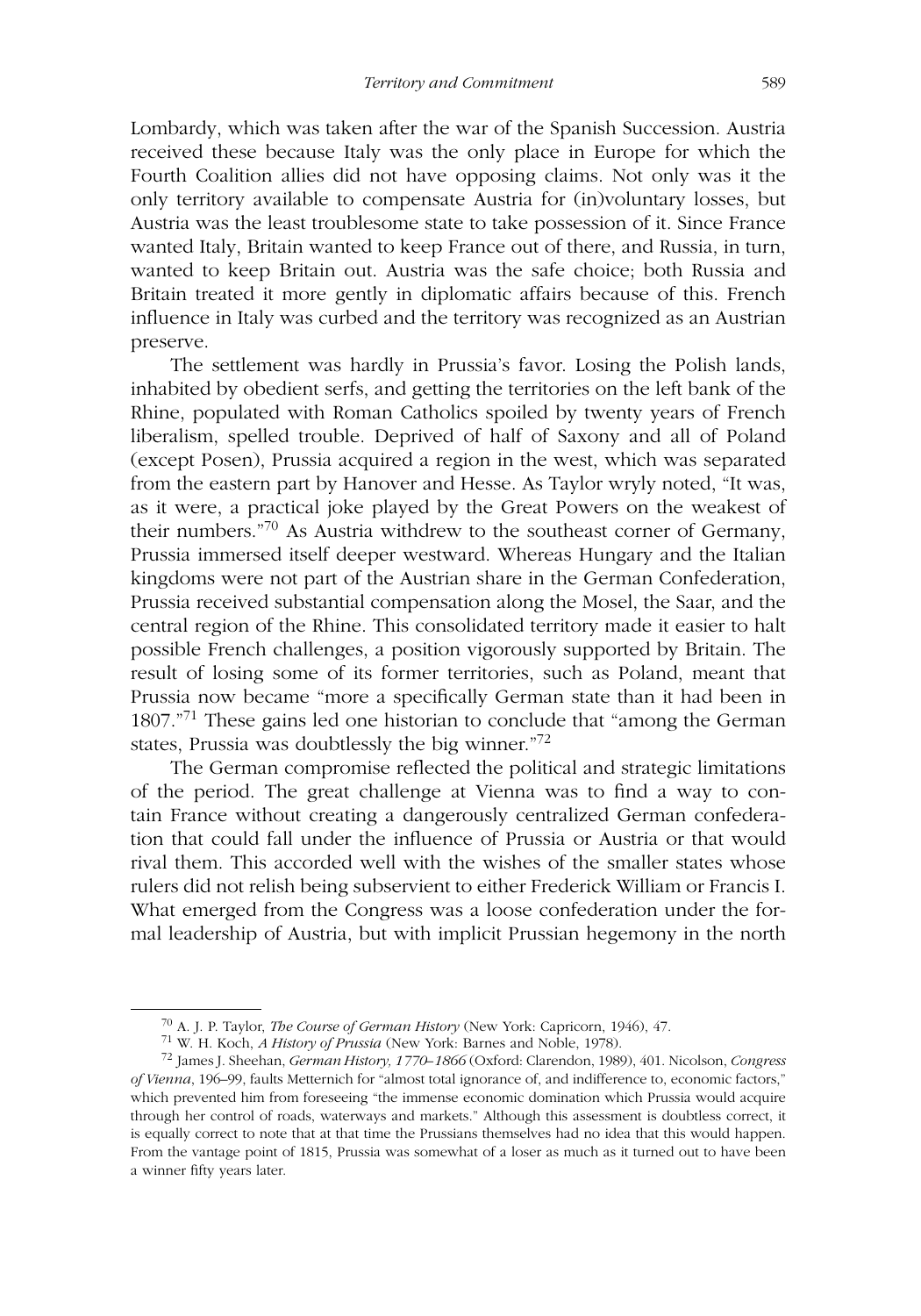(over the objections of Bavaria and Wurttemberg). Flirtation with pro-French ¨ liberalism threatened Habsburg rule, which rested on traditional dynastic rights. Nascent German nationalism threatened the Hohenzollern dynasty even more because many Germans continued to regard the Austrian emperor as the natural head of Germany, which meant that the Prussian king would scarcely survive a unification.<sup>73</sup> It is thus not surprising that the two monarchies cooperated in Germany in an arrangement where "Prussia did all the work and Austria enjoyed the distinction."<sup>74</sup> As Sheehan correctly observed, one of the most important elements in the arrangement was that it was "part of an international settlement, guaranteed by the major states of East and West."<sup>75</sup> This allowed the Germans to manage their internal affairs and prevented great-power interference as long as they remained nonthreatening to the system.

The great powers did anticipate many potential problems that could arise from alternative distributions of territory, and they bargained strenuously to avoid them, even when that meant abandoning appeals to legitimacy and sometimes relying on naked threats to use force. The final settlement tracked rather closely their relative military capabilities. Britain and Russia could not be challenged militarily and consequently managed to achieve most of their goals, ensuring their relative satisfaction with the new status quo. The French diplomat Talleyrand was unusually prescient here. Whereas Castlereagh initially thought about the European "just equilibrium" almost entirely in balance-of-power terms, Talleyrand realized that any arrangement would need the forbearance of the most powerful states in order to survive. Although he imagined this restraint arising from "a spirit of moderation and justice," it was more likely that it came come from selfinterested behavior largely resting on satisfaction with the status quo.<sup>76</sup> On the other hand, Prussia, Austria, and France repeatedly had to agree to territorial compromises. However, the careful delineation of borders gave Austria enough stake in the system while ensuring that France and Prussia would find attempts to overturn it too costly.

#### THE CONCERT IN PRACTICE

The explanation offered here hinges on showing that the Concert system was self-enforcing to the degree that the territorial distribution structured the

<sup>73</sup> Taylor, *Course of German History*, 51–52.

<sup>74</sup> A.J.P. Taylor, *The Habsburg Monarchy, 1809–1918* (Chicago: University of Chicago Press, 1948), 34–35.

<sup>75</sup> Sheehan, *German History*, 410.

<sup>76</sup> See Nicolson, *Congress of Vienna*, 154–55, for Talleyrand's distinction between an equilibrium based on "absolute equality of power between all the States," which he correctly said could never exist, and a partial equilibrium, "which is artificial and precarious and which can only last so long as certain large States are animated by a spirit of moderation and justice."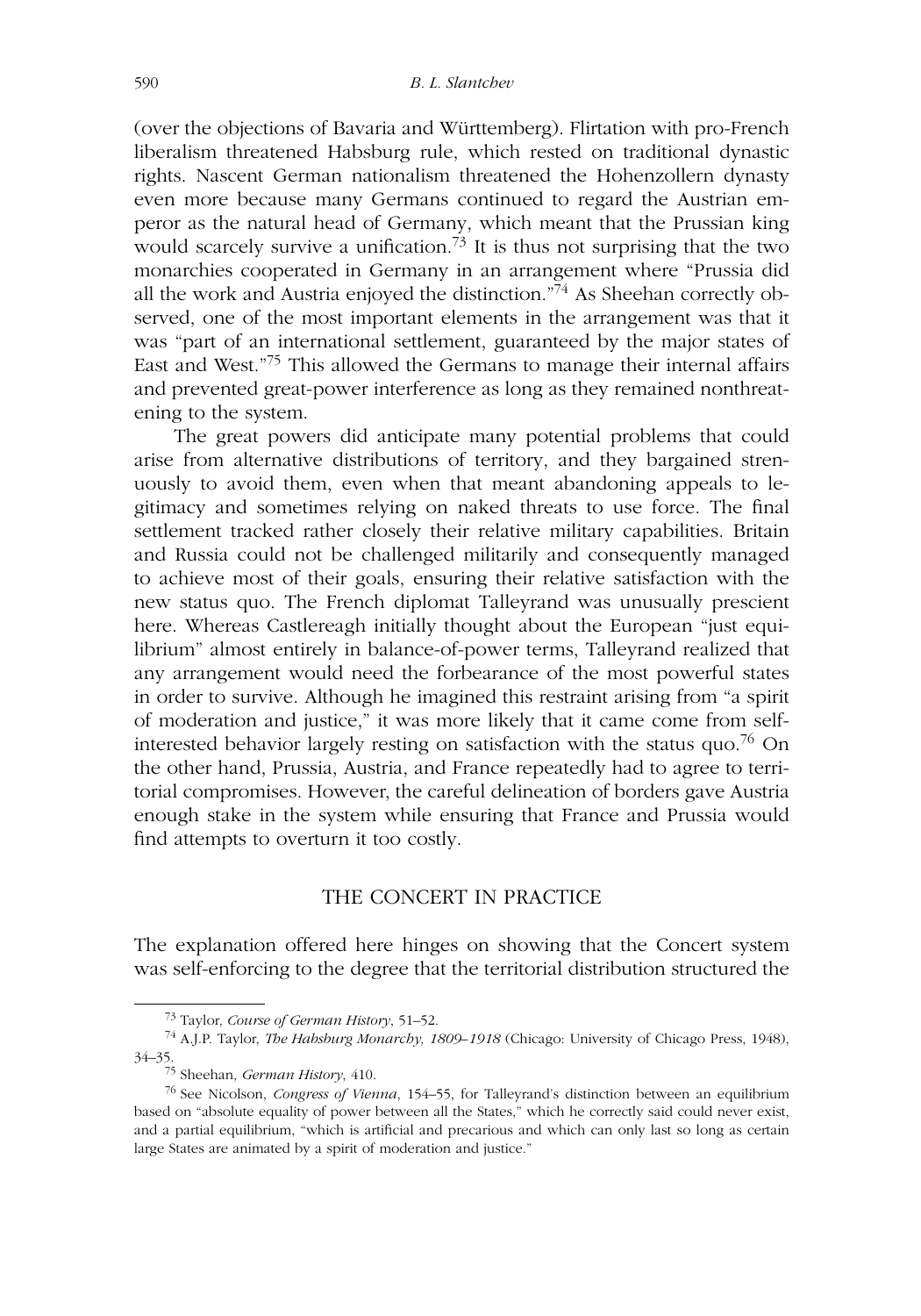incentives of the great powers such that their equilibrium behavior was to maintain the Vienna settlement. Although in some cases it is easy to explain the unwillingness to challenge the status quo with the simple fact that a country could not obtain positive benefits from doing so (for example, Britain had nothing to gain from territorial conquest on the continent), it is necessary to account for the behavior of others that could potentially benefit. The success of deterrence rests on the credibility of the threat to take action against the state that deviates from the cooperative equilibrium and on the attractiveness of the existing distribution of benefits.

Although the Vienna and Paris treaties established the territorial division, they did not generate an obligation to defend it. This point is well expressed in the memorandum by the British plenipotentiaries at the Congress of Aixla-Chapelle:

There is no doubt that a breach of the covenant by any one State is an injury which all other States may, if they shall think fit, either separately or collectively resent, but the treaties do not impose, by express stipulation, the doing so as a matter of positive obligation.... [T] hose who framed these Acts did not probably see how the whole Confederacy could, without the utmost inconvenience, be made collectively to enforce the observance of these treaties, *the execution of this duty seems to have been deliberately left to arise out of the circumstances of the time and of the case, and the offending State to be brought to reason by such of the injured States as might at the moment think fit to charge themselves with the task of defending their own rights thus invaded*. 77

The British clearly recognized that any collective enforcement would suffer from inevitable credibility problems when divergent interests prevented consensus or when states attempted to free ride on the efforts of others. The two things that the treaties succeeded in doing, however, were to delineate spheres of influence and to establish a set of interlocking interests. The result was that some territories were not open for contestation, and that for every potentially contestable territory, there existed some coalition of states that had a clear interest in blocking undesirable changes.

It is important to realize that no one mechanism operated to deter every challenge, and neither was there a condominium of five great powers vigilant and ready to defend the status quo. Instead, coalitions emerged on the basis of the actual danger, with members self-selected by their own interests. The territorial division ensured that some such coalition would always form and that it would be sufficiently strong to deter the challenger. The Concert was self-enforcing precisely because it was not a system of collective security. Under collective security, a challenge must be resisted by all members

<sup>77</sup> The document is in Webster, *Congress of Vienna*, appdx. 8 (emphasis added).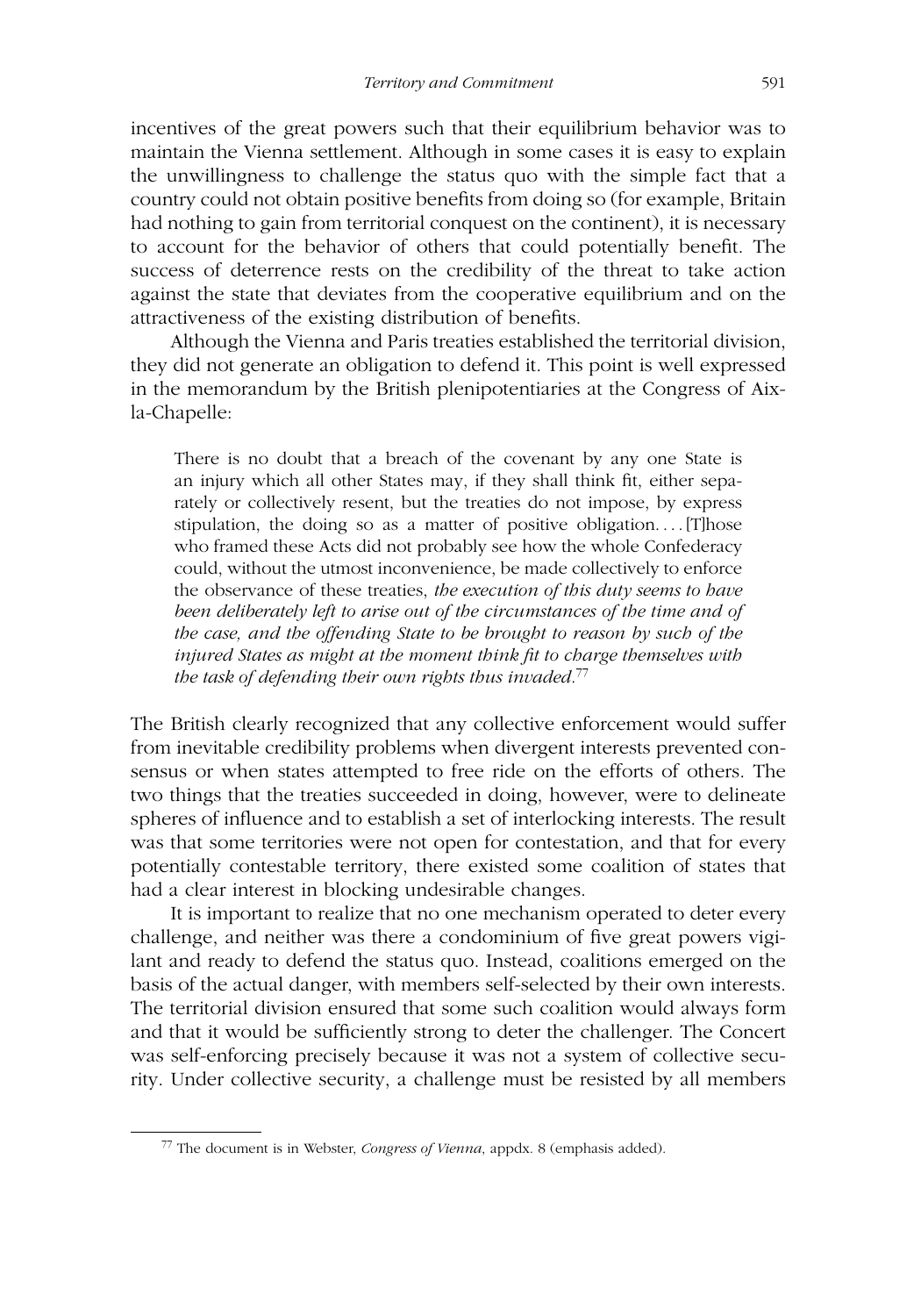of the system.78 Incentives to free ride and divergent interests would normally hamper cooperation in organizing for such defense. Enforcement in the Concert was credible because it was taken up by parties with clearly defined interests in the matter, and these interests were defined in large part by the territorial division. Even though Jervis called the concert a "nascent collective security system," there was no provision or even expectation for collective enforcement.79

#### Cooperation on Territorial Adjustments: Greece and Belgium

The basic features of the Concert are best demonstrated by great-power cooperation, sometimes reluctant, in resolving disputes between weaker states, and finding ways for the system to absorb small territorial adjustments. The great powers were guided in these matters by the concern that, if the borders were altered, these external developments could upset the system of incentives that kept the Concert in place. Therefore, they set out to impose solutions that preserved this system intact.

The Greek rebellion against the Ottoman Empire broke out in 1821. Russia was the only country willing to intervene, but the rest did not want to sanction yet another Russo-Turkish war or Russian occupation of some Ottoman territory that could result, in Castlereagh's words, in "a new Partition, a repetition of Poland!"<sup>80</sup> Despite sending an early ultimatum to Turkey, Alexander consented not to act without a mandate, which he seems to have expected to obtain from the alliance. Even though there was no chance of a balancing coalition forming against Russia had it gone to war against the Ottoman Empire, the tsar seems to have preferred to restrain himself rather than upset the system that maintained stability in Europe.<sup>81</sup> However, when Alexander died in 1825, his successor, Nicholas I, decided to pursue a more proactive policy in the Balkans. Originally, the great powers tried to

<sup>78</sup> Charles A. Kupchan and Clifford A. Kupchan, "Concerts, Collective Security, and the Future of Europe," *International Security* 16, no. 1 (summer 1991): 114–61.

<sup>&</sup>lt;sup>9</sup> Jervis, "From Balance to Concert," 78. Many others see the Concert as a type of collective security system with membership restricted to the great powers. For example, Elrod, "Concert of Europe" Andrew Bennett and Joseph Lepgold, "Reinventing Collective Security after the Cold War and Gulf Conflict," *Political Science Quarterly*, 108, no. 2 (summer 1993) 213–37; and Lipson, "Future," all share this view. For a harsher view of the period and the scarcity of great power cooperation on the eastern question, see Kagan, "Myth." The British position quoted earlier also supports an ad hoc principle rather than grand collective design.

<sup>80</sup> Cited in Webster, *Castlereagh*, 384. See Rendall, *Op. Cit.* for an in-depth look at the policies pursued by the various participants.

<sup>81</sup> Schroeder, *Transformation*, 617–19; and Kissinger, *A World Restored*, 287–89. Austria threatened to withhold moral support and Britain threatened to remain neutral, not exactly the best way to go about coercing the Russians. Later on, the great powers even refused to meet with the Greek representative in Verona in 1824 and declared the uprising a "rash and criminal enterprise," cited in Chapman, *Congress of Vienna*, 73. See Rendall, "Between Power and Preferences," for an internal memorandum to Nicholas I detailing why Alexander chose to exercise restraint.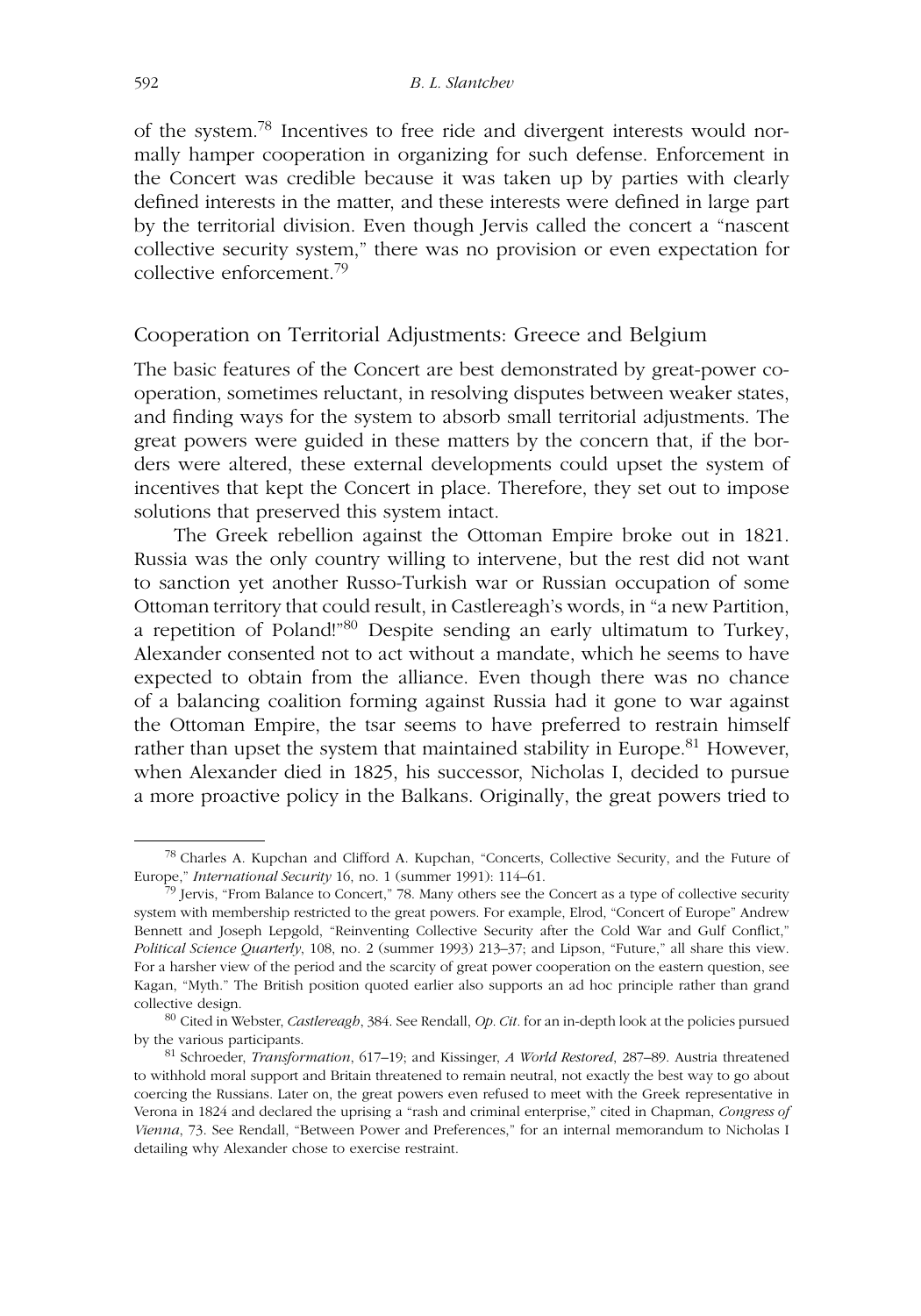get the Ottoman Empire to quell the rebellion, which the Porte obligingly attempted but failed and was compelled to call on Egypt for help. In 1826, Russia extracted the Treaty of Akkerman, securing for itself advantages in the Caucasus and the Danubian principalities.

The British had already begun damage control earlier with the Petersburg Protocol of April, 4. They had agreed, out of fear that Russia would act unilaterally, to cooperate in seeking autonomy for Greece. Now they intensified their attempt to remove any pretext for further expansion of Russian influence. The Treaty of London, signed by Britain, France, and Russia in July 1827, provided for an autonomous vassal state in Greece and the imposition of an armistice should the two Balkan parties fail to agree to the terms.82 The allied fleet dispatched to enforce the latter provision ended up sinking the Turko-Egyptian fleet at Navarino, an unfortunate event that was the result of confusion, not deliberate planning. The incensed Mahmud declared jihad against Russia, which responded by going to war with Turkey on April, 26 1828. Although the Russian victory was not immediate, the Sultan was forced to accept the Treaty of Adrianople in September of 1829. Article X of that treaty made clear that this constituted an "adhesion to the stipulations of [the] Treaty concluded at London."<sup>83</sup>

The eventual solution was to create an independent Greek state and install a ruler who was not a member of any of the ruling families of the London signatories. The three powers also agreed to forgo unilateral intervention in newly established Greece.<sup>84</sup> Thus, Britain, France, and Russia managed an external development that threatened to alter the set of interlocking interests. When it became clear that the Ottoman Empire was unable to restore stability in the region, which was a source of temptation for Russia, the great powers imposed a solution that preserved the features of the system. Russia exercised moderation not because it was afraid of some counter-coalition but because it clearly recognized that even a victorious war against the Ottoman Empire would inevitably lead to the collapse of the prized European system, which it was satisfied.<sup>85</sup>

The settlement of the Belgian question was very similar in that respect. Spurred by the July revolution in France and resentful of King William's heavy-handed treatment, the Belgians revolted and proclaimed independence in October of 1830. The great powers realized that the union of

<sup>&</sup>lt;sup>82</sup> Significantly, the great powers agreed not to "seek, in these arrangements, any augmentation of territory, any exclusive influence, or any commercial advantage." Text of the treaty and the additional article that contains the ultimatum are in René Albrecht-Carrié, ed., *The Concert of Europe* (New York: Walker, 1968), 107–10.

<sup>83</sup> Hertslet, *Map of Europe*, 820–21.

<sup>84</sup> Paragraph 8 of Protocol No. 1 of the London Conference, February, 3 1830, reprinted in Albrecht-Carrié, *Concert of Europe*, 115–19.

<sup>85</sup> Rendall, "Russia, the Concert of Europe, 84–85; Rendall, "Between Power and Preferences"; and Schroeder, *Transformation*, 658–59.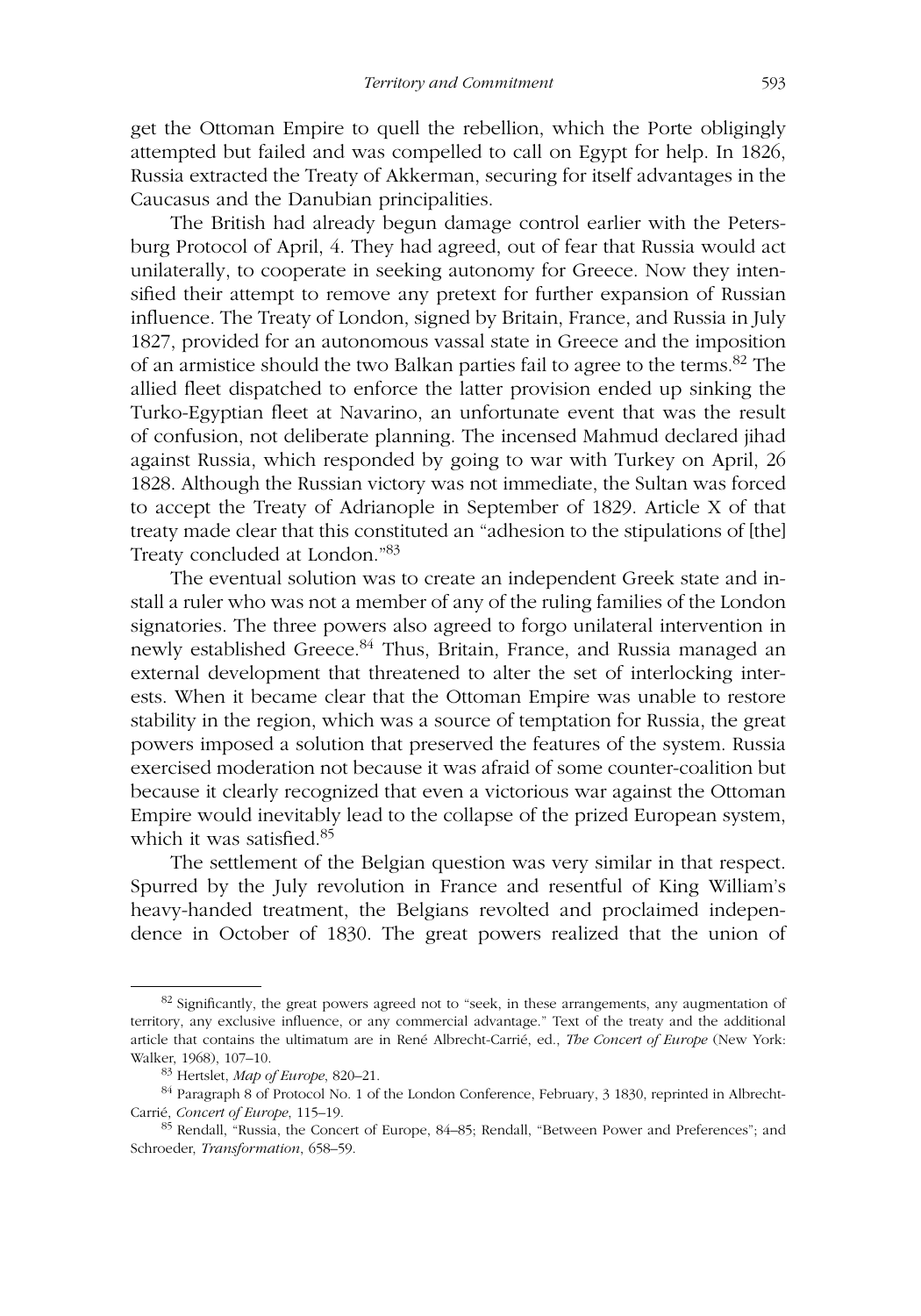Belgium and Holland had failed to result in a "perfect and complete amalgamation" and therefore contrived a solution, which would permit their separation but preserve the system of incentives. It was not easy. On one hand, the revolt provided temptations for both France (in support of the Belgians) and Prussia (in support of the Dutch). On the other, the British preferred a strong Dutch state and were naturally suspicious that the Belgians might gravitate toward France. Yet they were not going to tolerate an expansion of Prussia and would have aligned with France if the two had fought. To top it all off, Tsar Nicholas regarded the revolt as an illegitimate attempt to deprive a fellow sovereign of his possessions, and he mobilized troops to quell the rebellion. The territorial arrangement in the Low Countries created a particularly intricate pattern of interlocking interests that illustrates both deterrence and cooperation.

Initially, the Russians seemed keen on implementing their threat, but they could not reach the territory without marching through Prussia, and this made King Frederick William III's support necessary. Prussia had a direct interest in preventing the independence of Belgium and could have used the occasion to begin a war for national unification. (Bismarck later charged that Prussia had missed that chance in 1830.) Prussia, however, not only did not seize the opportunity but prevented Russia from sending the troops already mobilized, and then acquiesced to the separation of Belgium along with a French intervention to ensure it.

Prussia decided against expansionism because France had warned that it would resist an intervention, that threat was deemed credible, and Prussia was not willing to fight without the support of the other powers. Of these, only the Russians seemed eager, but even they got distracted soon by the Warsaw insurrection in late November. With the Russians busy putting down the coup of the nationalist Polish cadets, no political will was left for a military intervention in support of The Hague. Prussia preferred the status quo to a war with France and resolved that it would cooperate with the other great powers to solve the problem. Here is a clear instance of interlocking interests providing for a credible threat that deterred potential revisionism by Prussia.<sup>86</sup>

France also could have profited from expansion into Belgium but its "government knew that any attempt to annex a major part of Belgium would mean war with all of Europe."87 Louis-Philippe, having recently come to

<sup>86</sup> As the French ambassador reported in 1832, "[at the Prussian Cabinet], all the advantages derived from the *status quo* are fully appreciated and will not be forfeited." Cited in Rendall, "Between Power and Preferences," which also notes the important influence of domestic politics but still makes a strong case for deterrence. At any rate, it is not clear just how committed to war over Belgium the Russians were. The tsar's main grievance was really about Louis-Philippe's July Monarchy. For the Russian designs and the consequences of the Polish revolt, see Clive H. Church, *Europe in 1830: Revolution and Political Change* (London: George Allen and Unwin, 1983); and H.A.C. Collingham, *The July Monarchy: A Political History of France, 1830–1848* (London: Longman, 1988). This can only have made the Prussians more careful.

<sup>87</sup> Schroeder, *Transformation*, 677. Bullen, "France and Europe," 140, also notes Talleyrand's expectation that a French unilateral action in Belgium would precipitate a war with the other powers.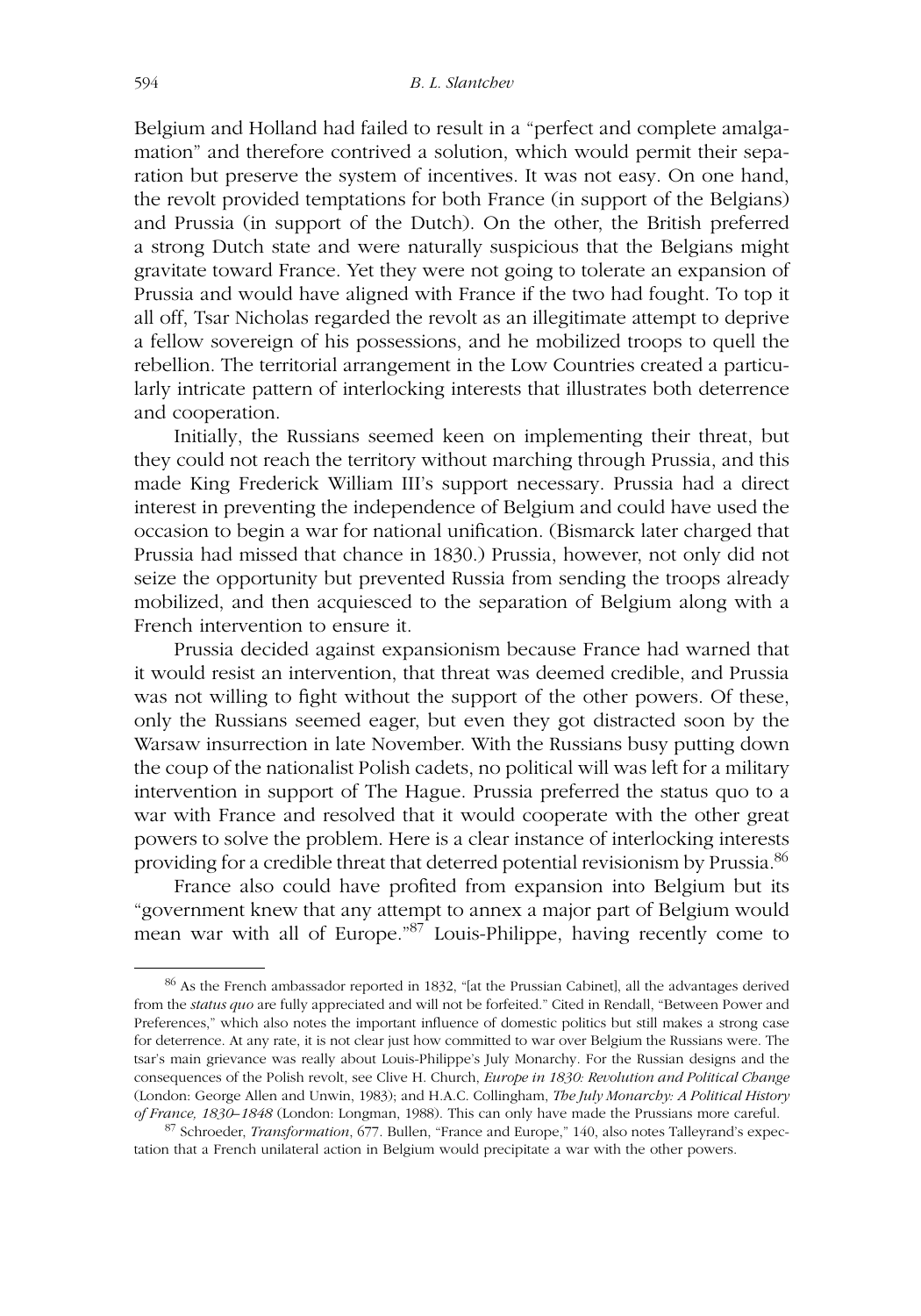power under inauspicious circumstances, was anxious to demonstrate restraint. The new king had tried to assure the European powers that the July Revolution would not export unrest and that the fall of Charles X did not mean repudiation of France's existing obligations. As soon as the new regime disavowed any designs on the Rhineland, Prussia moved to recognize it, and Britain soon followed suit. Tsar Nicholas, who had previously broken diplomatic relations with Paris, relented as well. Only Metternich was not convinced. When he failed to stir up active opposition to the July monarchy, he threatened that Austria would go to war if France attempted to foment revolutions elsewhere, especially in Italy, where the French advocated nonintervention. When the Austrian troops invaded Parma and Modena, Louis-Philippe had to acquiesce to an embarrassing diplomatic defeat and was forced to dismiss his cabinet. Consequently, the French threw their weight behind a great-power mediation, and Louis-Philippe brushed aside a Belgian proposal to put his second son on the Belgian throne.<sup>88</sup>

With potential revisionist attempts by France and Prussia deflected by credible threats to oppose them, the five powers met in London and resolved on a de-facto separation of Belgium from the Netherlands. The conference sent a collective ultimatum to the king on January, 9 1831, and then to the Belgians.<sup>89</sup> The heretofore recalcitrant Belgians, no doubt forewarned by the crushing of the Polish and Italian revolts, cooperated and, after some more wrangling over terms, elected Leopold of Saxe-Coburg as king in July. However, William did not accept the proposed compromise. In August, the Dutch launched a surprise attack in the south, whereupon the French intervened to drive them out. France claimed that there was no time for an additional consultation with the other powers. Even though the great powers were wary of French presence in Belgium, they authorized the French intervention conditional on a withdrawal when the task was accomplished. When the Dutch retreated, France followed suit soon thereafter. It is worth noting that the French did attempt to use their success for a small territorial adjustment but gave up very quickly when the British opposed it, settling instead for the demolition of several border forts.<sup>90</sup>

The Treaty of London established an independent Belgian state, under perpetual neutrality (and hence a loss to both French and German influence). The Dutch, however, still refused to relinquish Antwerp, and in October 1832, France invaded Holland again, this time assisted by a British blockade of Dutch ports. Three days after the Dutch surrender, the French forces

<sup>88</sup> Church, *Europe in 1830*, 35, 42–51; and Collingham, *July Monarchy*, 186–98.

<sup>89</sup> Documents 11 and 12 in Albrecht-Carrié, *Concert of Europe*, 70–79. The great powers committed "not to seek in the arrangements relative to Belgium, under whatever circumstances that may present themselves, any augmentation of territory, any exclusive influence,—any isolated advantages." Article 5 of Protocol 11 of the conference. Protocol 19 also stated that "treaties do not lose their force, whatever changes may take place in the internal organization of nations."

<sup>90</sup> Collingham, *July Monarchy*, 192.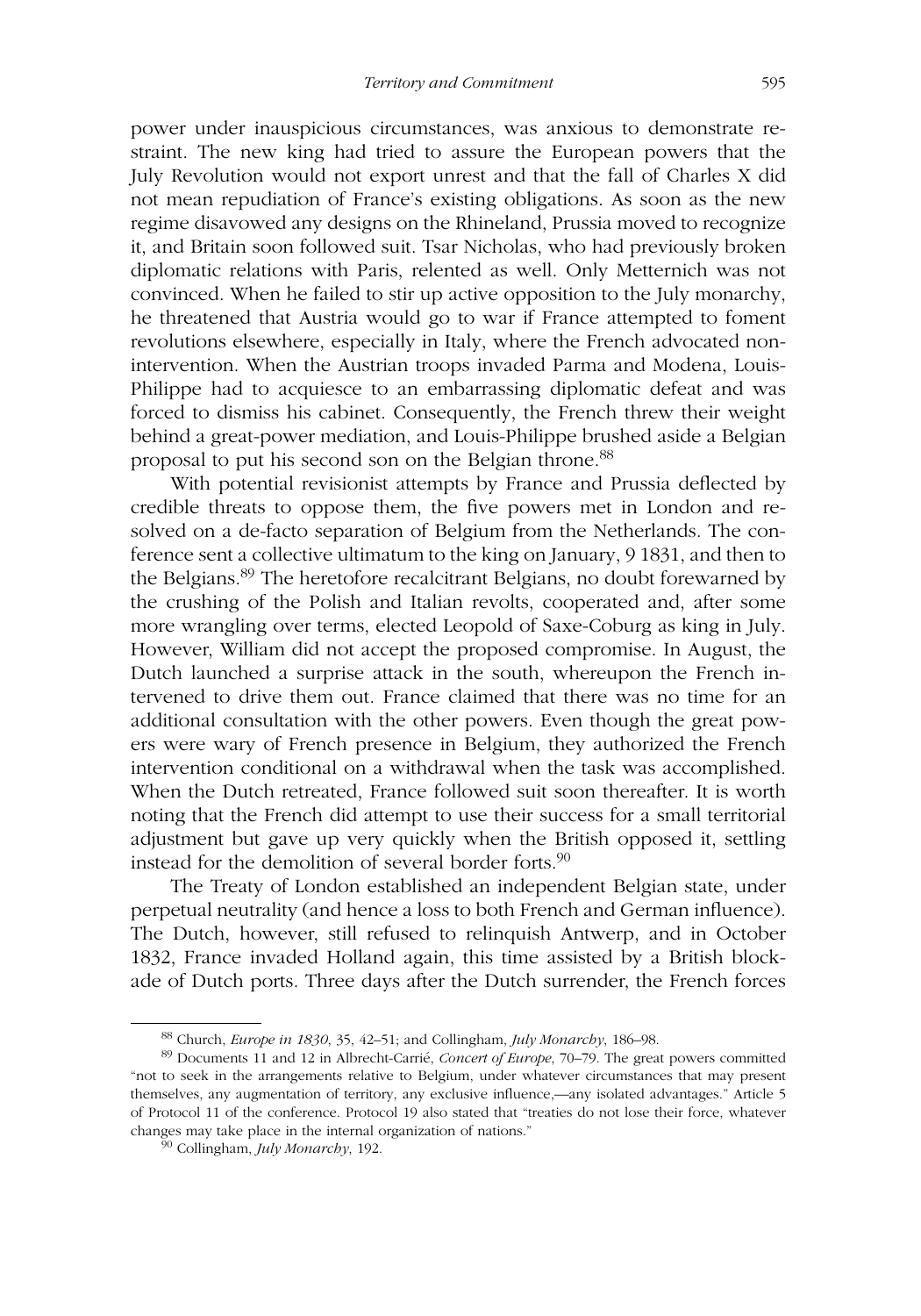marched home. Although it took William five more years to resign himself to losing part of his kingdom, the "mediation" of the great powers managed the emergence of a new state in a way that left the essential features of the system unchanged. Belgium's neutrality was as much a check on France as was the united Netherlands, and its position was cemented by the guarantee of all the great powers.

These episodes illustrate the success of great-power cooperation in terms of both finding mutually satisfactory solutions and preventing opportunistic behavior. First, armed interventions demonstrated the credibility of enforcement. In Belgium, possible Prussian ambitions were checked by an Anglo-French threat, whereas French expansionism itself was checked by the unified opposition of the four other powers. In Greece, Russia was willing to forgo some advantages in the Near East in order to preserve the system it was benefitting from. Even so, its willingness to do so had its limits, and when Nicholas demonstrated that, the British hastened to meet most of the Russian demands. Second, the great powers imposed their solutions by force, and the weaker states had to submit to their judgment. Thus, despite the change in border demarcations, the system of incentives remained essentially the same and the equilibrium remained.

## Deterrence of Revisionism: France and Prussia

The two powers that could potentially have benefited from a change in the Vienna settlement were France generally and Prussia in Germany. Although neither one openly defied the others, both probed the validity of their expectations about the credibility of enforcement threats. According to this interpretation, one would expect these states to exhibit a pattern of cooperative behavior, with periodic tests of their beliefs at the periphery.

France was anxious to affirm its commitment to the Vienna system despite rhetoric that denounced it. It did not intervene unilaterally in Spain after the revolt in 1820 but instead patiently waited for the sanction of the other great powers, which did not come until two years later in Verona. When the revolution of 1830 brought the "citizen king" to the throne, Louis-Philippe was quick to affirm his allegiance to the territorial system and used the Belgian secession to prove it. In both interventions France carried out the mandate of the other great powers to the letter. When the Parisian revolution of 1848 resulted in the proclamation of the Second Republic and France abrogated its existing treaties, the three eastern courts mobilized to deal with any possible spillover. None was forthcoming, however, as first the revolutionaries, and then the new president, Louis Napoleon, upheld the territorial division. Even as France rebuilt its army after the occupational forces withdrew in 1818, the four members of the victorious coalition maintained a vigilant look: "The greater part of the Austrian army was in northern Italy, the bulk of the Prussian army was on the Rhine. The Russians were ready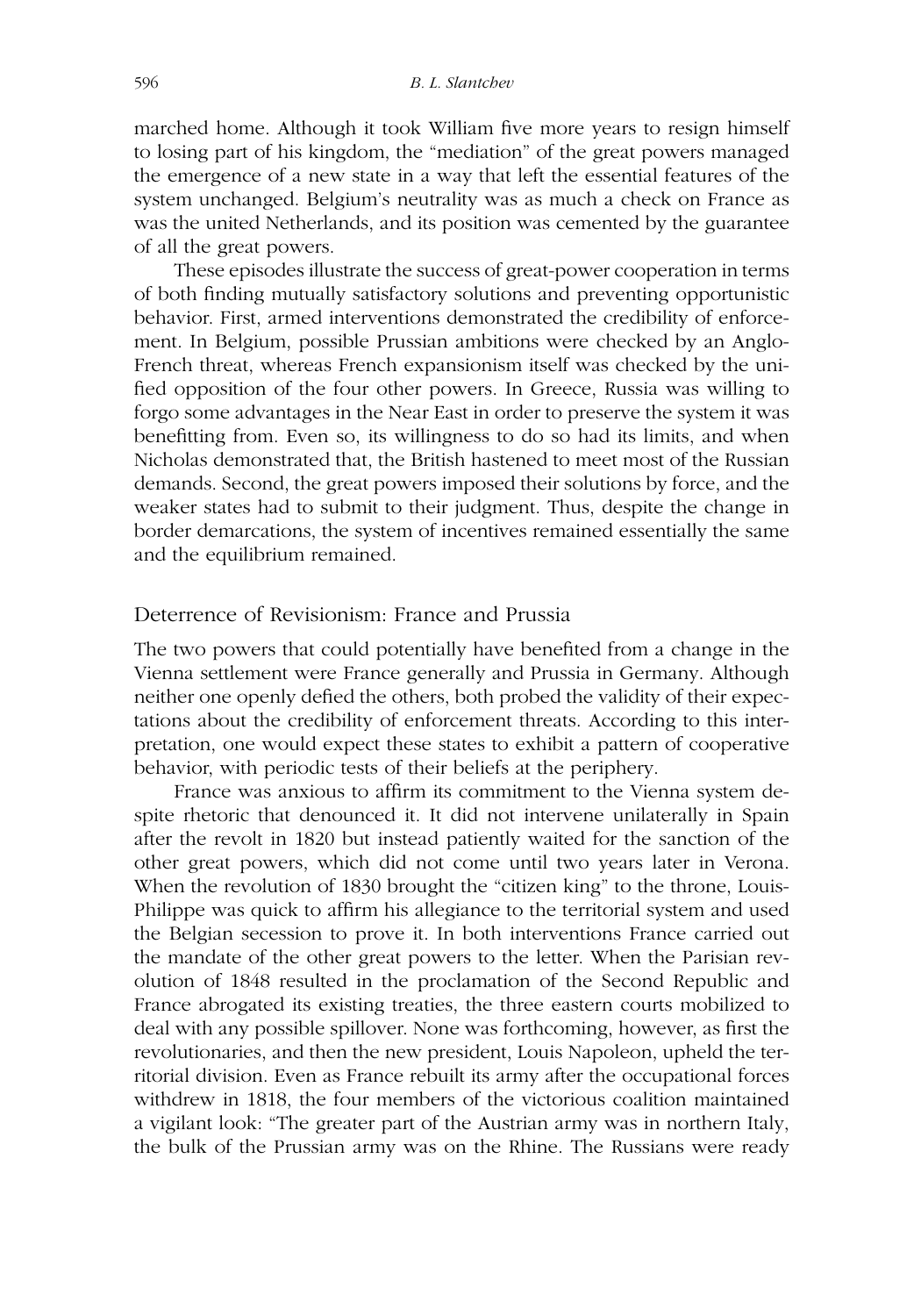to move troops into central Europe in the event of a French attack on the Rhine and British naval plans for war only envisaged conflict with France."<sup>91</sup>

Still, the pattern of cooperation did exhibit probing behavior, with the most notable example occasioned by the Turko-Egyptian crisis in 1839. The machinations of Louis-Adolphe Thiers had pitted France (in support of Mehemet Ali) against the four allies (in support of the Turkish sultan).<sup>92</sup> Some, such as Alexis de Tocqueville, did not believe that Russia and Britain would risk war, and a sizable public opinion clamored for increasing French influence in Syria. The miserable performance of the Sultan's army in the summer energized the French government while hardening British opposition to Mehemet Ali. Thiers, although fearful of war, believed that France could benefit from risking it and correspondingly pursued an aggressive foreign policy, rejecting both British and Austrian proposals for a compromise. France, which relied on cordial relations with Britain, now found itself facing a gradually coalescing Anglo-Russian block, to which Austria and Prussia hastened to lend their support. On July, 15 1840, the four powers revived the Quadruple Alliance and signed a convention against France and Egypt, imposing their solution—a hereditary pashalic in Egypt and Acre for his lifetime—on Mehemet Ali. Two days later, Palmerston informed the French ambassador of the London convention's ultimatum, insultingly expressing regret that France had not been invited to join it. The July note called the French bluff and thereby signified its expulsion from the Concert. $93$ 

The news caused an explosion in France, complete with calls to arms against absolutism in Europe, invasions of Italy and the Rhineland, and much venom against Britain. In late July, the monarchy mobilized close to half a million soldiers and authorized funds for the navy. French foreign minister Guizot floated two proposals to the British, one for a joint five-power guarantee of the status quo, and another for a French mediation between Mehemet Ali and the signatories of the London convention. Palmerston, who did not believe France was ready to fight, was unimpressed.<sup>94</sup> When Anglo-Austrian forces entered the Syrian rebellion in September, the pressure for war in France increased. At this point, Louis-Philippe declared himself in total opposition to it.<sup>95</sup> Thiers appeared to relent and on October, 8 drew up a note, moderate in tone, that signaled French willingness to back down

<sup>&</sup>lt;sup>91</sup> Bullen, "France and Europe," 131. He further notes (p. 140) how fears of Austrian intervention (along with the inevitable Prussian and Russian assistance) made France especially cautious in northern Italy. Also see Taylor, *Struggle for Mastery*, 3. The Prussian army on the Rhine was an especially effective deterrent, as evidenced by Polignac's 1828 arguments that France should reconcile to its permanent loss.

<sup>92</sup> See Collingham, *July Monarchy*, 222–38, for a fuller account of the Syrian crisis from the French perspective; Charles K. Webster, *The Foreign Policy of Palmerston, 1830–1841* (New York: Humanities, 1969), chap. 8, for the British side; and Rendall, *Op. Cit.* for the sources of the Russian policy.

<sup>93</sup> Schroeder, *Transformation*, 743–44.

<sup>94</sup> Webster, *Palmerston*, 699–70.

<sup>&</sup>lt;sup>95</sup> "Nothing in the world will force me into it; I would abdicate a thousand times rather than consent to it." Cited in Collingham, *July Monarchy*, 233. See also Rendall, "Between-Power and Preferences" on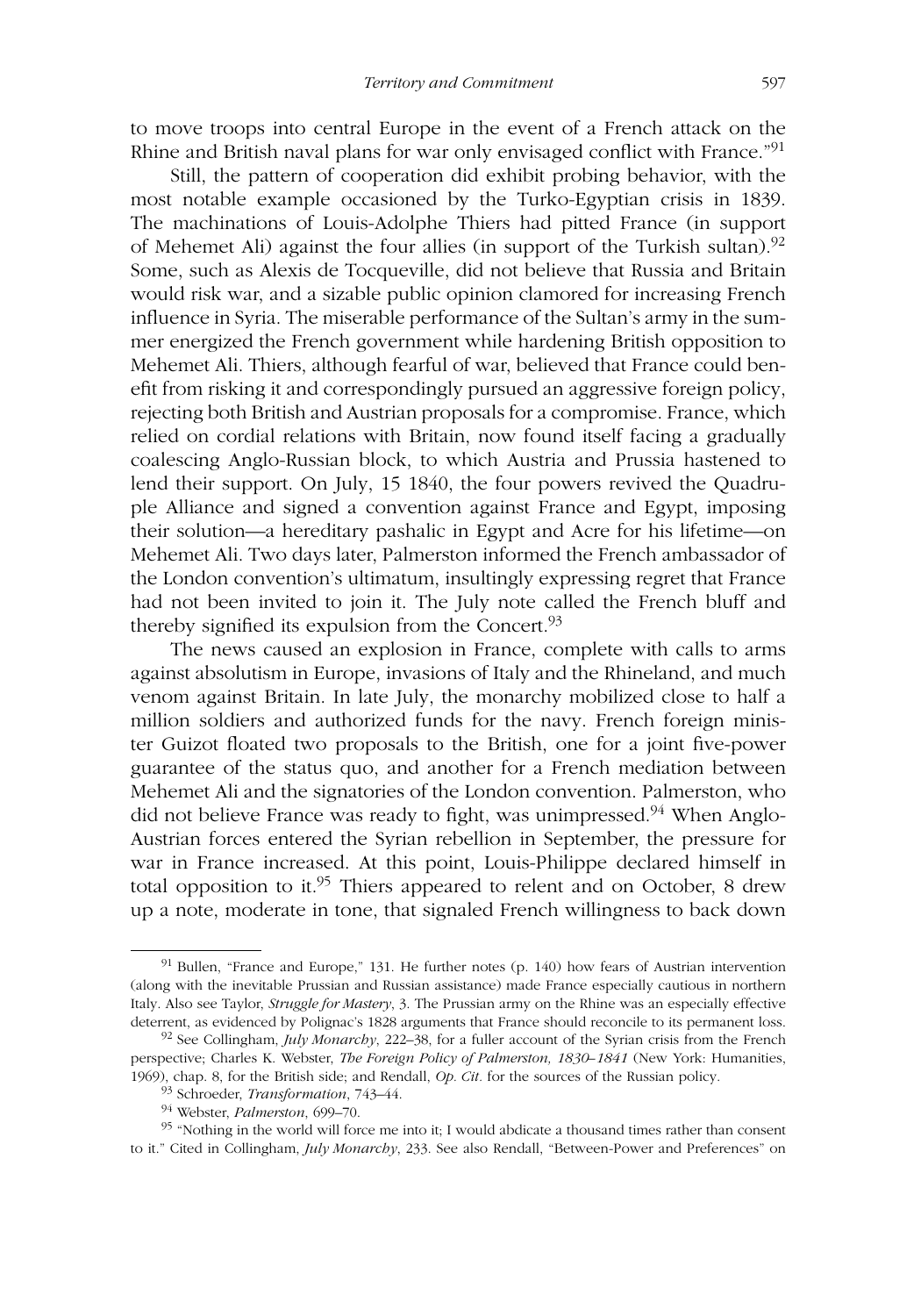on the Syrian question.<sup>96</sup> Thiers continued to believe that the French mobilization and the threat it represented to Austria (in Italy) and Prussia (on the Rhine) could be used to extract concessions, but his risky brinkmanship only increased his political isolation. In late October, the king forced his resignation as foreign minister and installed the anglophile Guizot. As H.A.C. Collingham concluded, "Louis-Philippe was prepared to accept humiliation when he saw that the bluff had failed."<sup>97</sup> From this point, the war scare receded as France tacitly accepted the London solution even while refusing to become a formal party to it. On November, 27 Mehemet Ali, his forces defeated, accepted hereditary rule of Egypt and abandoned his claims to Syria. In July 1841, France signed the Straits Convention and was re-admitted to the Concert. Although the refusal to accede to the now-superseded London convention allowed France to claim success, the terms of the new agreement could not disguise the unmitigated disaster of its 1840 policies. The affair demonstrated that the Quadruple Alliance was a credible threat even after twenty-five years, and even when the allies were split on many other issues.

It has already been noted how the French threat deterred Prussia from intervening in Belgium in 1830. Prussia, wedged between France and Russia, was in no position to challenge the system until either one of the flanking threats ceased to exist. It therefore concentrated on internal matters and its role in the German confederation, where it cooperated with Austria in suppressing liberal movements.<sup>98</sup> The "subterranean struggle" for leadership in Germany provided an opportunity to test the Austrian threat in 1848, when the Frankfurt Parliament proposed a federal German state that excluded non-German parts of Austria. This meant that leadership would naturally devolve to Prussia, but Frederick William IV was unwilling to risk an open confrontation with Austria and declined.<sup>99</sup> He decided however, to verify the validity of his expectations and called for an assembly at Erfurt that was to consider the creation of a vast central European state. A small incident in Hesse-Cassel led to the mobilization of the Prussian and Austrian forces and an ultimatum issued by Austrian prime minister Felix Schwarzenberg. The "humiliation of Olmutz" established the credibility of the Austrian threat, and ¨ Prussia backed down.

the disagreements between Thiers and the king. As Schroeder, *Transformation*, notes on p. 746, the army was also timorous, for it knew it stood no chance against Russia.

<sup>&</sup>lt;sup>96</sup> The note specifically renounced seeking any advantages through the Oriental affair and affirmed the desire not to provoke the other powers. Text in Albrecht-Carrie, *Concert of Europe*, 142.

<sup>97</sup> Collingham, *July Monarchy*, 235.

<sup>98</sup> Frederick B. Artz, *Reaction and Revolution, 1814–1832* (New York: Harper and Row, 1934, 136– 42. In 1818, Friedrich von Gentz provided a very thoughtful analysis of the political situation in post-1815 Europe, and many of his conclusions were borne out by history. Among his insights was the recognition that Austro-Prussian cooperation was essential for the stability of the system. The text is reprinted in Mack Walker, ed., *Metternich's Europe* (New York: Walker 1968), 71–84.

<sup>99</sup> William L. Langer, *Political and Social Upheaval, 1832–1852* (New York: Harper and Row 1969), 410–20.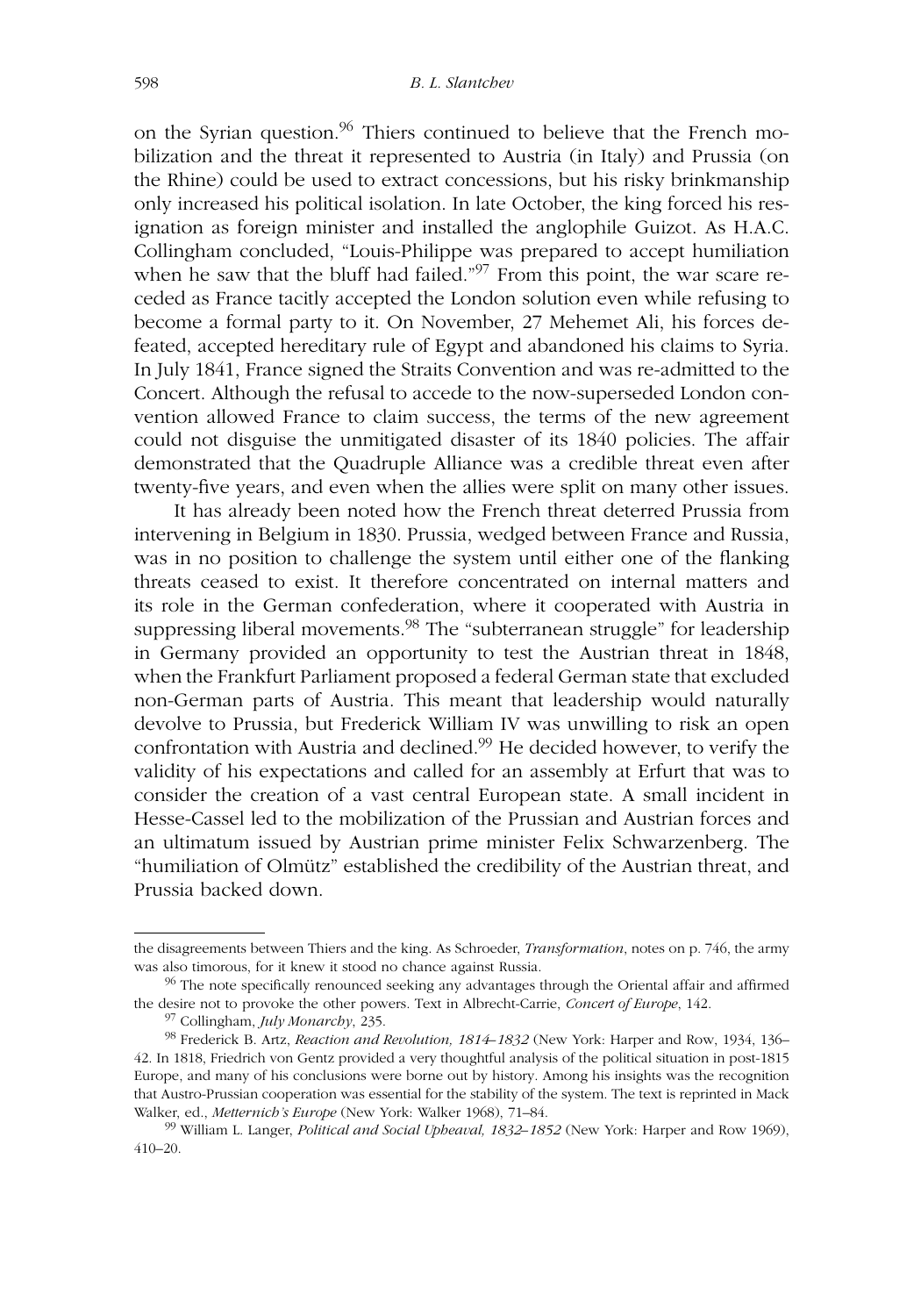These episodes illustrate the success of deterrence both in terms of cooperative behavior of potentially revisionist states and in the mechanism that sustained this cooperation. The territorial settlement had left a cordon of medium states around France arrayed such that French encroachment would necessarily affect some combination of other powers. Prussia had also found itself in a position where it could not effect a revision of the status quo. Therefore, both powers participated in the Vienna system but also tested the credibility of the threat that sustained their behavior. The Concert was selfenforcing because it was in the interest of the other great powers to respond to deviations.

#### Coordination and Information: Troppau-Laibach and Verona

The Quadruple Alliance had a definite and well-established role in the workings of the Concert in that it embodied the specifics of the enforcement threat against French revanchism. The Holy Alliance was another matter. Conceived by Alexander I as a means of extending his influence in European affairs, it was either derided by opponents or resented by those who had to accede to it. The Holy Alliance could be conveniently invoked as circumstances required, but it did not create an obligation by any party to apply it literally.<sup>100</sup> Metternich dismissed it, saying that the "Holy Alliance . . . never played a role in any issue . . . for the simple reason that, what is in reality nothing can produce only nothing."101 The alliance, however, worked in tandem with the Troppau Protocol, which authorized intervention in any state where revolution had overthrown the government and where such development could be construed as threatening the stability of the system.

The protocol was signed by the three eastern courts, and although France did not agree to it formally, it soon acted in its spirit in Spain. The British took a dim view of the general principle but did not oppose Austrian intervention in Naples, which they regarded as Austria's domain.<sup>102</sup> As Metternich remarked, "The political order of things established in 1815 has made Austria the natural warder and protector of public peace in Italy."<sup>103</sup> Castlereagh also viewed Austrian reasons for acting in Italy as legitimate but

<sup>&</sup>lt;sup>100</sup> Castlereagh called the original "a piece of sublime mysticism and nonsense" but was sufficiently alarmed at the Russian proposal for *Alliance Solidaire*, unveiled at Aix-la-Chapelle, which he regarded as an attempt to give teeth to the innocuous treaty. France also acceded to the Holy Alliance, as did all other states except Britain, on constitutional grounds, and the Papal States, the pope presumably in no need to proclaim adherence to Christian norms in a corporeal document (the sultan was, of course, a heathen).

<sup>101</sup> Cited in Elrod, Concert of Europe, fn. 35. Taylor, *Struggle for Mastery*, 57, also notes that "once the Eastern Question was raised, the Holy Alliance was a ghost, no more."

<sup>&</sup>lt;sup>102</sup> This position is well expressed in the Circular Despatch to British Missions at Foreign Courts, January 19, 1821. The text, reprinted in Hertslet, *Map of Europe,* 664–66, contains a de-facto sanction of Austrian intervention provided that it give assurance that such action would not be directed "to purposes of aggrandisement subversive of the Territorial System of Europe, as established by the late Treaties."

<sup>103</sup> Cited in E. Lipson, *Europe in the Nineteenth Century* (London: Black, 1916), 166.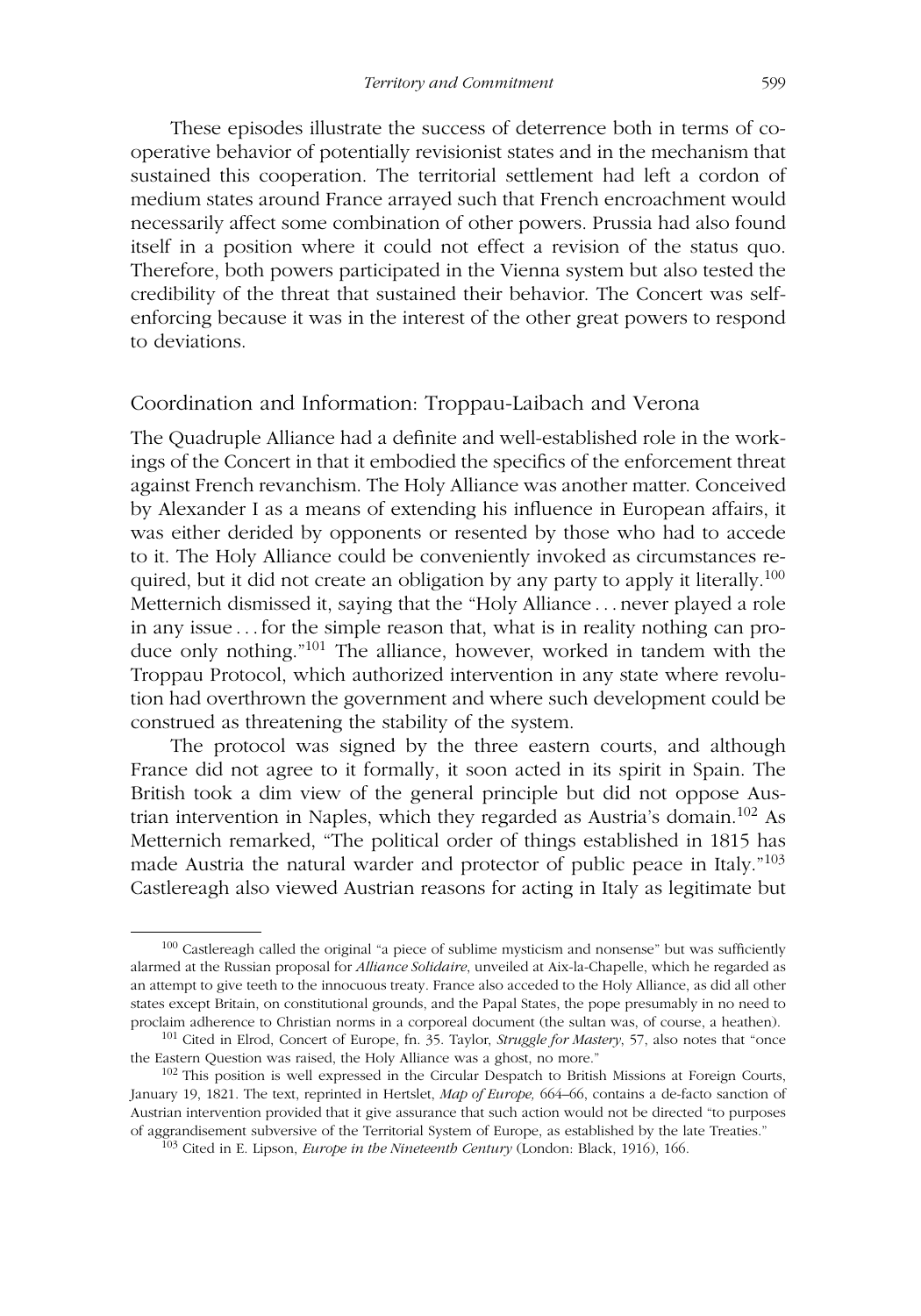drew an important distinction between Naples and Spain.<sup>104</sup> In any case, Austria was free to intervene and restore the monarch of Naples in 1820, crush the insurrections in Modena, Parma, and the Papal States in the 1830s, or defeat Piedmont in 1848, all ostensibly under the sanction of the other powers. It is telling that in these interventions, it followed the mandate and withdrew as soon as the restoration of order was accomplished.

The Troppau-Laibach conferences established the general principle that great powers could intervene within their own spheres of influence to maintain order as they saw fit. This was a far cry from Alexander's designs, which envisioned a system of collective security, doubtless under Russian tutelage. Castlereagh's objections, however, had to do with the agency of the European mandate, which in Spain would naturally devolve to France. His successor, George Canning, extended nonintervention to sanction British intervention in Portugal, where "all Europe recognized Britain's special interests" to support the government against Spain and to prevent an appeal to the Troppau powers.105 Thus, nonintervention was a vague concept and just as elastic as intervention. Eventually, the Verona conference sanctioned France's restoration of the Bourbon king to the throne of Spain.<sup>106</sup>

It is useful to think of the conferences as being coordination devices, such that the interested great powers could devise solutions and find ways of implementing them. The congresses also were an opportunity for the powers to send a signal to potential challengers, although in that they were far less successful. Even though the meetings under the stipulations of Article VI of the Quadruple (and later Quintuple) Alliance ended with Verona, the practice of deciding common issues at conferences continued. Neither the presence nor the agreement of every great power was a necessary condition for the operation of these meetings. The participants nevertheless made sure that those not present were well informed of the intent, measures, and implementation. As Dan Lindley concluded, the Concert did increase transparency, although "the effect was often to facilitate coercive bargaining.... [T]ransparency ... helped realpolitik lead to peaceful outcomes."<sup>107</sup> Despite their salutary effects, the conferences did not quite produce the levels of transparency or their normative impact required by Jervis's interpretation.<sup>108</sup> It is also instructive to note that in every treaty that resulted in territorial adjustment or foreign intervention, the signatories renounced any attempt at territorial

<sup>&</sup>lt;sup>104</sup> See the report by Prince Lieven, Russian ambassador into Britain, of an interview with Castlereagh, reprinted in Walker, *Mettenich's Europe*, 132–36.

<sup>105</sup> Webster, *Castlereagh*, 247–49.

<sup>106</sup> Britain had fought the War of Spanish Succession (1702–13) precisely to prevent the union of France and Spain under Bourbon rule. No such threat existed in 1823, as Canning noted in his famous speech on December, 12 1826, Walker, *Metternich's Europe*, 139–43.

<sup>107</sup> Lindley, "Avoiding Tragedy," 223–24.

<sup>108</sup> Jervis, "Political Science Perspective," 721.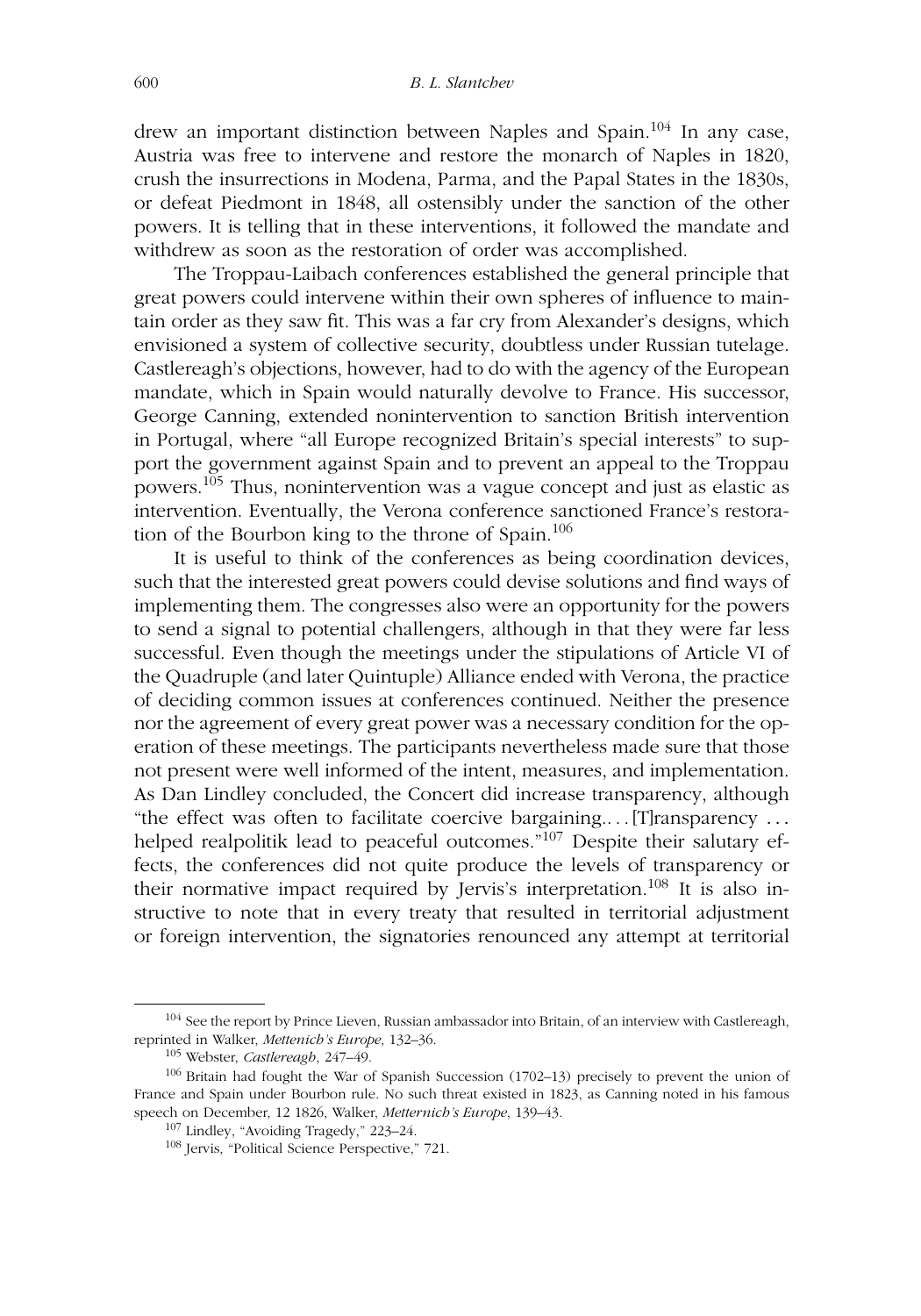aggrandizement and affirmed that the essential features of the system would remain unaltered.<sup>109</sup>

## Demise of the Concert: The Crimean War

The gravest defect of the Vienna system was that it needed Russia more than Russia needed it. Satisfaction with the existing distribution of benefits goes a long way toward explaining the Russian restraint during the period. Russia was stronger than any other continental state, and perhaps stronger than any two of them combined.<sup>110</sup> Russian interest in territories in the west was satisfied with the acquisition of Poland, which itself proved most troublesome. The general weakness of Austria and Prussia also meant that these two powers had to depend on Russian support if they were to curb French aspirations or, in the Austrian case, restless nationalists. This naturally gave the tsar much influence in German territories. Russia was also mostly content to keep the Ottoman Empire going and prevent the conflict that a disintegration of the "sick man" would inevitably cause. Although the tsars consistently believed that Russia had a rightful place in the Concert system, participation in European affairs was contingent on Russia's having a voice in them. Because no development in the west could really threaten Russia, it is not surprising that when the other powers defeated the Russians in the limited Crimean War, the tsars turned back on Europe.

Much of the credibility of commitments to the settlement, however, rested on Russian participation. With British withdrawal from continental affairs, Austria depended more than ever on Russian assistance, as the 1848 Hungarian revolt demonstrated.<sup>111</sup> French ambitions were also checked mostly by the Anglo-Russian common front. With Russia absent, France could challenge the system openly, which it did in 1859 with a war on Austria in Italy. Prussian restraint was also conditional on the Russian presence—once the Eastern threat was gone, Prussia could concentrate either in the Rhineland against France, or in Germany against Austria (it did both).

<sup>109</sup> See notes, 81 and 88, above. The Troppau Protocol also had a similar assertion.

<sup>110</sup> As Gentz observed about the emperor, "Whatever he dreams of at night he can carry out in the morning." As noted before (note 92) von Gentz was remarkably perceptive—he also predicted that if Russia was the aggressor in a war against the Porte, "the present European system would move inevitably toward catastrophe." See Walker, *Matternich's Europe*, 74–80.

<sup>&</sup>lt;sup>111</sup> Russia intervened in Transylvania at the behest of the Austrian government, which had trouble dealing with the Hungarians, who had proclaimed a republic. The Russians withdrew after defeating the Hungarians in accordance with their agreement with the Austrians. See Albrecht-Carrie,´ *Diplomatic History*, 71–75. It must be noted that British withdrawal should not be taken to imply that Britain had been practicing some sort of balancing on the continent before that. As Schroeder persuasively argued, there was never any British balancing in Europe to begin with: "More than once in the nineteenth century, continental statesmen had to exert themselves strenuously to save the balance from British attempts to maintain it." Paul W. Schroeder, *Austria, Great Britain, and the Crimean War: The Destruction of the European Concert* (Ithaca: Cornell University Press, 1972), 401–3.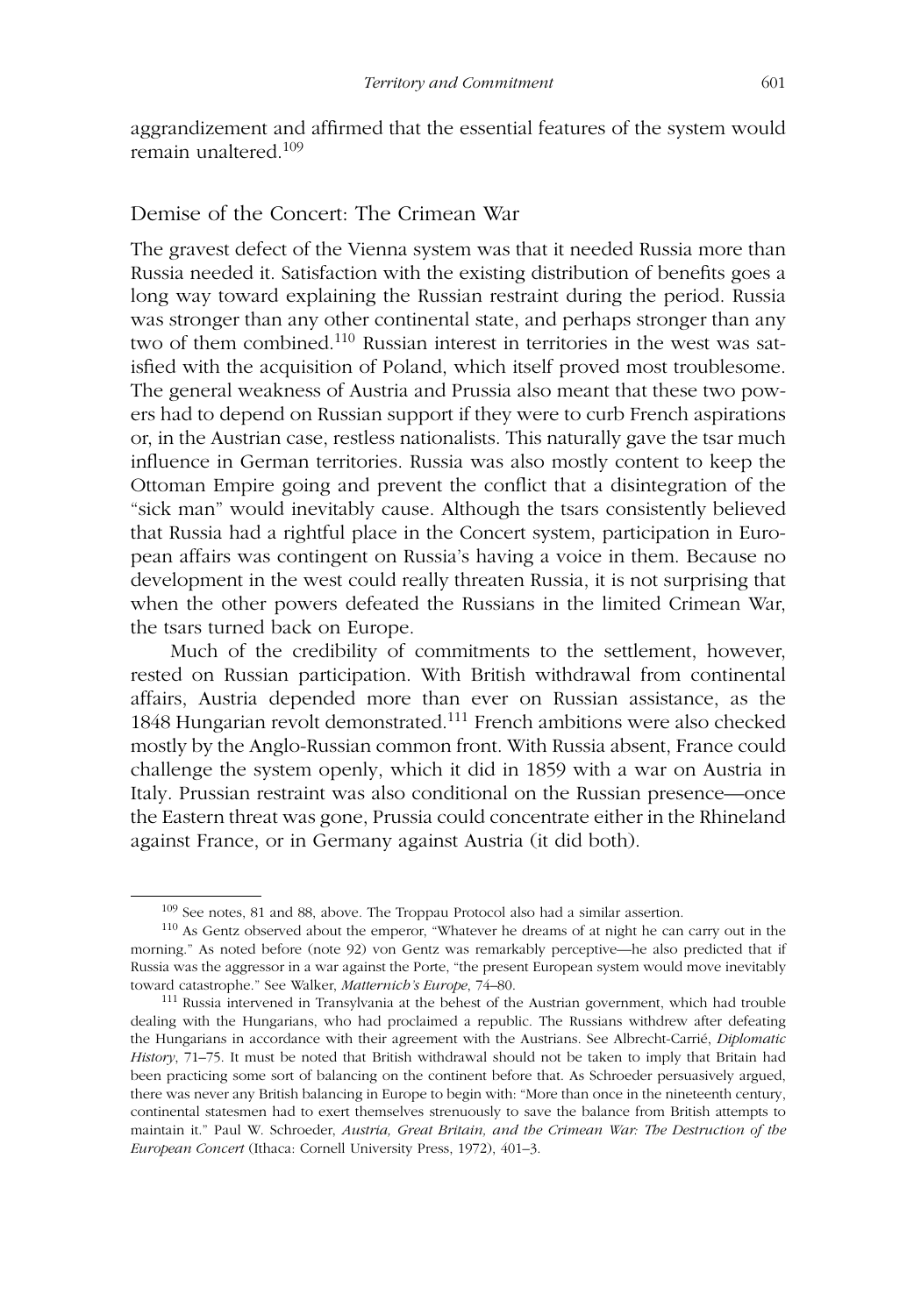Since France could not challenge the Concert in Europe (as the recent Belgian case had demonstrated), Napoleon III resolved to wreck the system by undermining the Russian desire to support it that was so essential for its maintenance. The Near East question afforded a seemingly perfect opportunity: the Ottoman territories had not been part of the Vienna system (and so were up for grabs, so to speak); Prussia had no interests there; Austria could be counted on at the very least not to actively oppose France and Britain because of Austria's interests in keeping the Danubian principalities out of Russian control; and Britain, which was becoming increasingly nervous and agitated about Russian expansion close to its vital interests in the east, could be relied on for active support. If Russian attention could be redirected away from European affairs, then perhaps France would have a chance to regain its traditional position. Thus, a seemingly minor conflict over championship of Christian rights in the Ottoman Empire could escalate into full-scale war between the great powers.

The event that precipitated the disintegration of the Concert was the Crimean War, a conflict that has been called both useless and unnecessary.112 Nicholas I may have overestimated his ability to act with impunity in the Near East. The War of 1828 may have given him the impression that Russia was free to intervene in the Ottoman Empire. The isolation of France after 1838 may have convinced him that the French would not dare to assert their preferences. His assistance to Austria in 1848 may have led him to believe that it would support him. Whatever the reason, when Russian troops invaded Turkey in July of 1853, it was in response to the sultan's having rebuffred the olive branch of the Vienna Note. (The note was concocted by the four "neutral" states, two of which—Britain and France—actively worked to undermine its intent.) Austria's behavior during the war was shortsighted and narrowminded: it succeeded in antagonizing both sides by refusing to side militarily with the western powers and at the same time expelling the Russians from the Danubian principalities. When the dust settled, Austria was left to fend for itself in Germany, Italy, and the Balkans—something that the decaying empire could scarcely afford.

This abandonment of European affairs by Russia was not a matter of simple pique over being mistreated by its erstwhile partners. Despite the seeming leniency of the Paris terms, Alexander II (who had acceded to the Russian throne after the death of Nicholas on March, 2 1855) had been forced to swallow a bitter pill. The neutralization of the Black Sea was particularly harsh, and it undermined Russia's status as a great power in the region.

<sup>&</sup>lt;sup>112</sup> Useless because it did not halt Russian expansion or eliminate its capacity for aggression. Unnecessary because it accomplished nothing that could not have been achieved by diplomatic means. The monograph by Norman Rich, *Why the Crimean War? A Cautionary Tale* (Hanover: University Press of New England, 1985), is an even-handed description of the diplomatic history of the war. Schroeder, *Op. Cit.* provides an account that is highly critical of Britain but that also calls Austria's policy "the most hateful thing of all" (p. 416).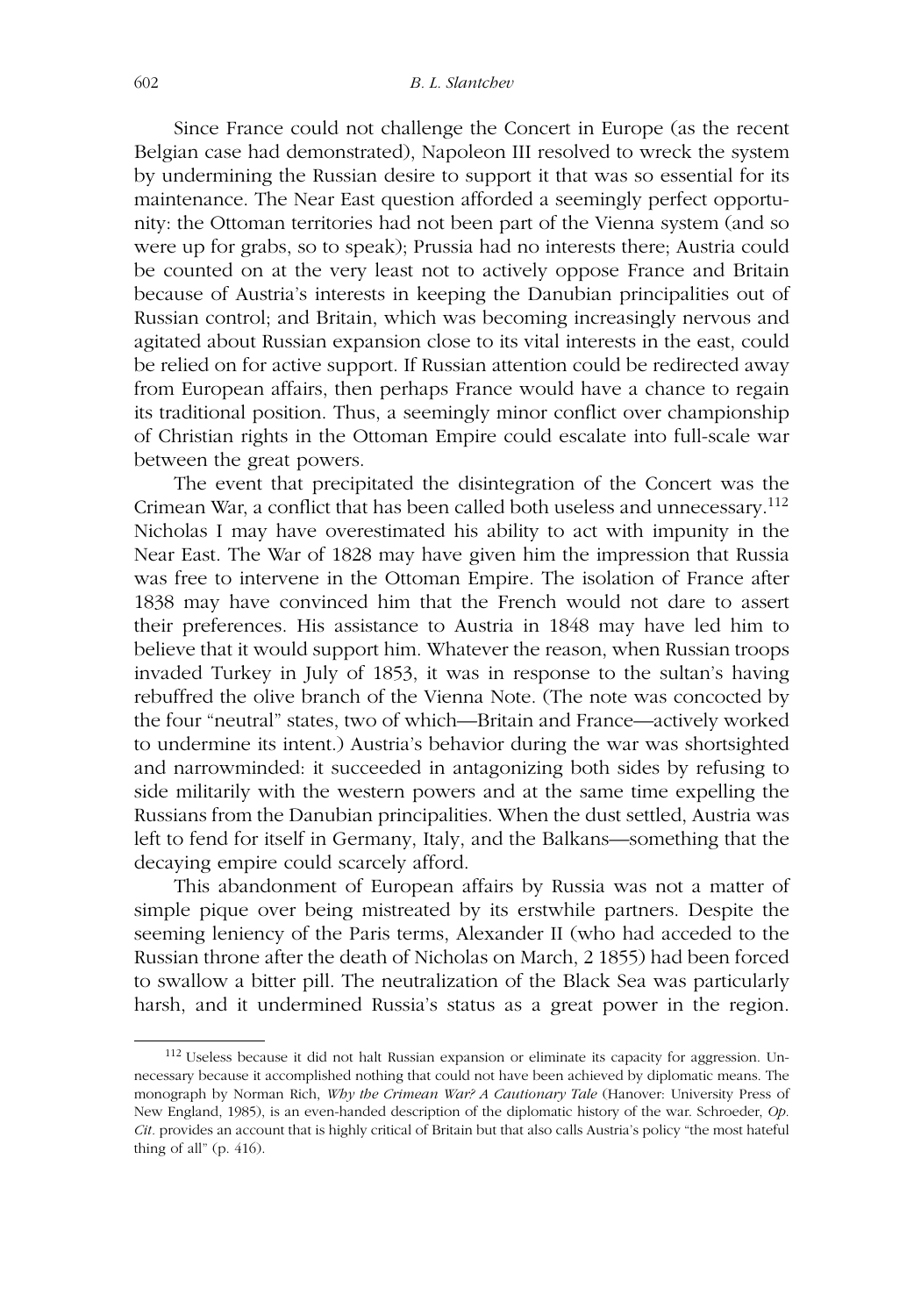The tsar had to end the war because his armies' miserable performance in it had exposed the perilous strain under which the Russian economy was toiling, which in turn threatened to reveal the weakness of the tsarist regime. Alexander II had domestic problems to attend to, and the defeat instigated sweeping reforms, military and economic, designed to lift the country out of its backwardness.113 It would take close to two decades for these to bear fruit, during which time Russia concentrated on internal issues. Hence, one natural consequence of losing the Crimean War was that Russia paid much less attention to developments in Europe that could not directly hurt it anyway.

But there was more: Not only was Russia "distracted" by its defeat, it actively turned revisionist because the humiliating Near East settlement could not be allowed to stand.114 Instead of supporting Austria and Prussia to frustrate the French, the Russians now cooperated with Napoleon in overturning the system that was no longer acceptable to either of them.<sup>115</sup> Indeed, as soon as France and Prussia were locked into the contest that would end in the war of 1870, Russia repudiated the Black Sea clauses of the Paris Treaty. Eight years later, the reforms allowed it to wage (and win) a major war with the Ottoman Empire.

Perhaps the best illustration of the grave consequences of the Russian defeat in the Crimean War is provided by the two crises arising out of the Schleswig-Holstein question, the first in  $1848-51$ , and the second in  $1864$ .<sup>116</sup> The two cases appear almost identical. Both crises were precipitated by Danish efforts to secure the Duchy of Schleswig through the promulgation of a new constitution. In both cases the duchies appealed to the German Confederation and rose in revolt, aided by Prussia. In the settlement of 1851, the Danes promised not to incorporate Schleswig, and in return Austria and Prussia abandoned the pro-German claims of the Schleswig-Holstein party.

The important difference between the two crises, however, is the credibility of the Russian threat. In the crisis of 1848 Russia, backed by Britain and France, warned Prussia against invasion of Denmark and compelled King Frederick William IV to seek an armistice with the Danes even without the authorization of the Frankfurt parliament. A decade later, however, this restraining threat was gone, and in 1864 Prussia combined with Austria to drive the Danes out of Schleswig.

With the withdrawal of Russia from active participation in the Concert, an essential element that ensured the credibility of commitments disappeared.

<sup>113</sup> Rich, *Why the Crimean War*, 206.

<sup>114</sup> Bridge and Bullen, *Great Powers*, 83–87.

<sup>115</sup> Schroeder, *Why the Crimean War*, 201–7.

<sup>&</sup>lt;sup>116</sup> For details about the complicated problem with the duchies and their relationship to Denmark, to Germany, and between themselves, see Lawrence D. Steefel, *The Schleswig-Holstein Question* (Cambridge: Harvard University Press, 1932), an account which is particularly strong in the second phase of the question, and William Carr, *Schleswig-Holstein, 1815–48: A Study in National Conflict* (Manchester: Manchester University Press, 1963), which concentrates on the first phase.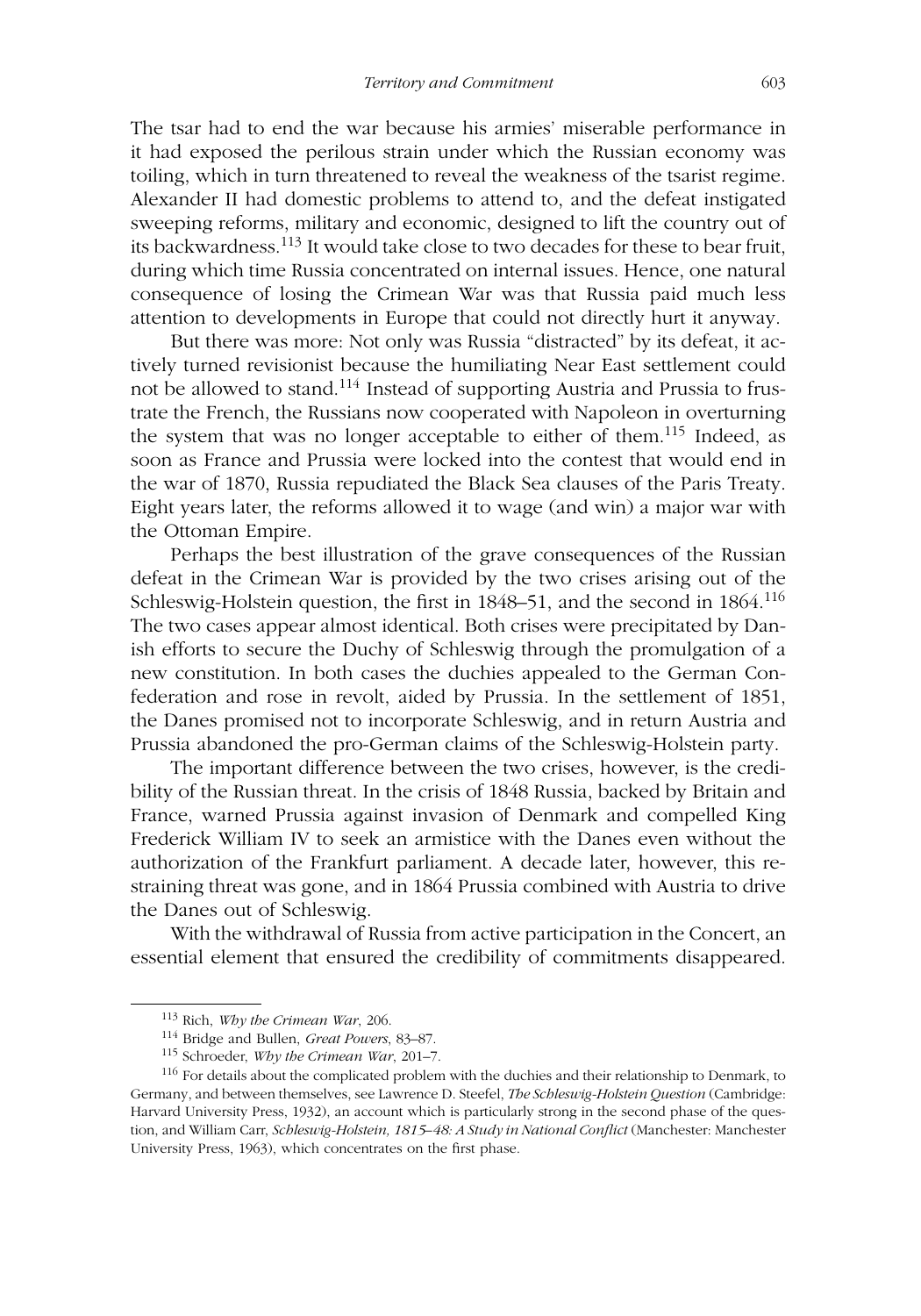France had wrecked the Quadruple Alliance, and Austria the Holy Alliance, thus damaging the enforcement mechanism beyond repair. Ironically, "it was not France but Sardinia and Prussia, which were to harvest the fruits of his Crimean victory, and with disastrous consequences for France.<sup>117</sup> In 1859, France assisted Camillo di Cavour in Sardinia's war with Austria. Although Napoleon III defected when he realized that the rapid military collapse of Austria would unleash forces that would take the Italian question out of his control, the days to the unification were numbered.<sup>118</sup> The most significant challenge, however, came from Prussia. The two brief but fateful wars against Austria in 1866 and France itself in 1871 and the subsequent emergence of a unified German state altered the territorial distribution irrevocably.

#### SOME POLICY IMPLICATIONS

It is the central thesis of this article that the Concert of Europe was an equilibrium, where the cooperative behavior of its principal members (the great powers) was sustained with incentives created by the territorial settlement they designed at Vienna. To the extent that the powers could credibly commit to upholding the system and preserve these interlocking interests, the equilibrium was self-enforcing. I have shown how the innovations at the Congress of Vienna altered the incentives of the great powers such that their actions, which had caused much conflict during the eighteenth century, produced peace and stability during the first half of the nineteenth century.

In lieu of enumerating all the main points again, I turn to policy implications that one might discern from an analysis grounded in self-enforcing equilibrium behavior. The main conclusion is somewhat pessimistic: A stable and peaceful international system like the one created at Vienna in 1815 will be very rare and quite unlikely to emerge. There are several reasons for this. First, it requires a major war whose aftermath provides the opportunity for the victorious states to rearrange the territorial distribution such that it creates a set of interlocking spheres of influence. Since no state would willingly consent to have its possessions partitioned, the military defeat of at least one major power appears to be a necessary requirement for the emergence of such a system.

Second, compared to the preceding centuries, territory is no longer the sine qua non of national power. Although one must not belittle the possession of land and resources, the quality of a nation's population (in terms of education, for example), its governing institutions (that can channel the people's creative energies more or less successfully), and the new strategic imperatives created by modern military technology (not just nuclear weapons, but

<sup>117</sup> Rich, *Why the Crimean War*, 206.

<sup>118</sup> Lipson, "Future", 178–79.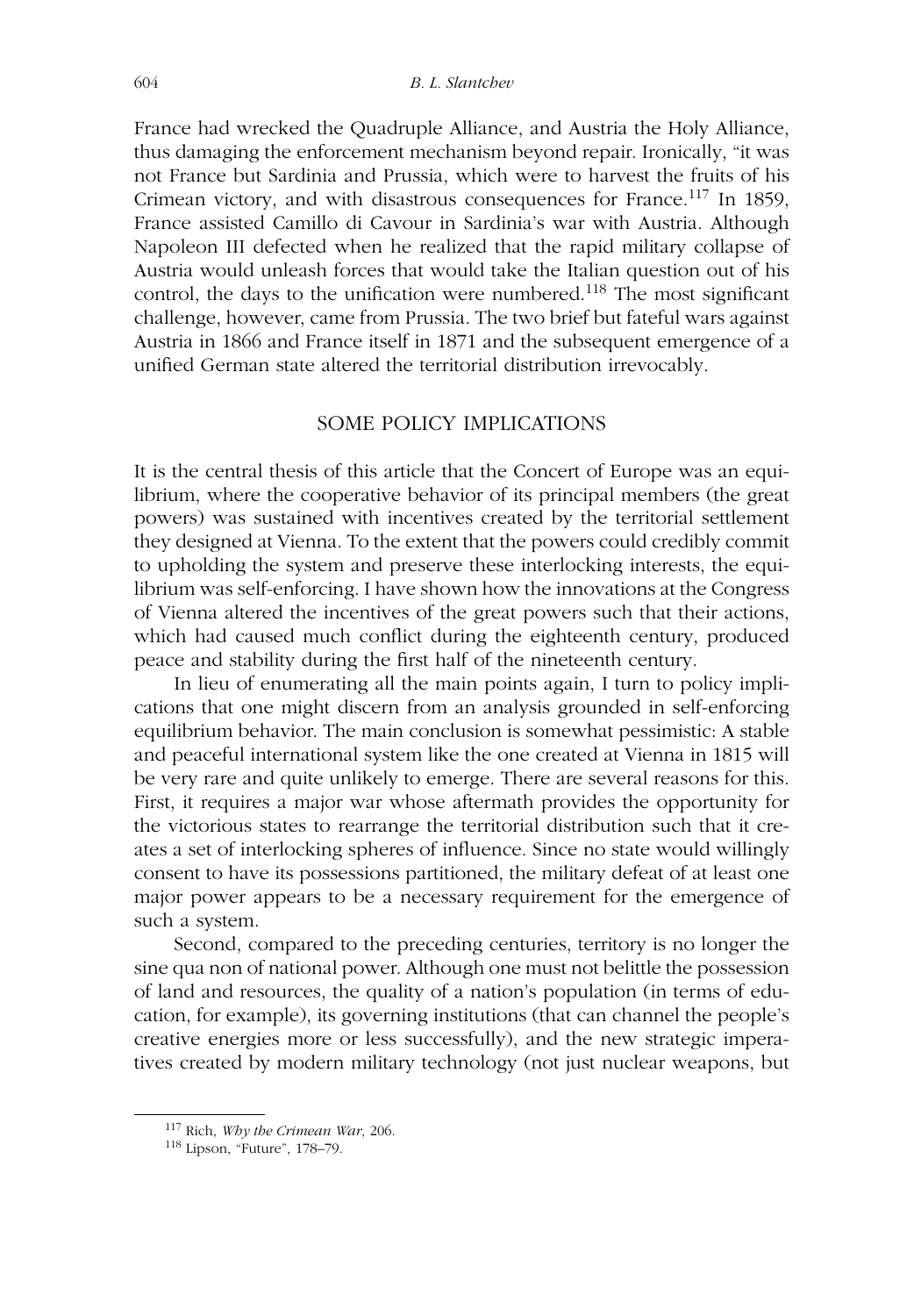also long-range bombers, for example) all delegate the possession of land to a much lower rank as a determinant of national strength. This implies that a system based on a territorial distribution is unlikely to reflect the benefits its various members enjoy and the vulnerabilities they must contend with to the extent that it could barely a century ago. Still, that does not imply that territory is irrelevant, and since border adjustments may be necessary, the United Nations (UN) Charter, which forbids such changes through the use of force, could prove quite a hindrance.

Another lesson, which is especially relevant when one considers the fate of the League of Nations and the failure of the UN Security Council to restrain the United States before the recent war in Iraq, is that powerful states will not relinquish their special interests for the common good as defined by the rest. The Concert of Europe worked not because its second-tier members (such as the German states and France) could deter Russia or Britain by balancing against either one of them, but because the two most powerful states were satisfied and had more to lose than to gain by undermining that beneficial arrangement.

This further points to two essential features of the Vienna system. First, the settlement must reflect the goals of the most powerful states to ensure their support of the subsequent arrangement. In practice, this means one of two things. Either they will tend to get most of what they demand, certainly with respect to interests they consider important, during negotiations (like Russia did with Poland). Or they will manage to exclude preferential features of the status quo from discussion altogether (like Britain did). Although the rest would have to accommodate these basic demands, they can then use these states as champions of their respective interests. Once satisfied, the powerful are likely to be much more attentive, and skillful diplomats could turn that to their advantage, much like Metternich and Talleyrand did at the Congress. The post World War II settlement provides a telling analogy. The Soviets acquired the protective belt of Eastern European states they desired along with the imposition of their social system on these satellites. At the same time, the Americans retained a free hand in their affairs with Japan, to the exclusion of the USSR despite the latter's entry in the Pacific War.

Second, since the creation of the system requires the military defeat of at least one major power, subsequent stability requires the integration of that state into the system. Assimilation would not automatically make a satisfied member from a previously revisionist one. Indeed, given its bargaining weakness, the loser will have to settle for much less than its ambitions demand. However, just like a Carthaginian peace is likely to be unattainable, a punitive one will be unwise. The defeated power must find the system beneficial enough so that the expected gain of overturning it by force would not tempt it into revanchism. Since it will not be politically possible to satisfy all of its requirements, the new system would have to be able to deter future attempts at piecemeal adjustments. This means not only providing for an acceptable